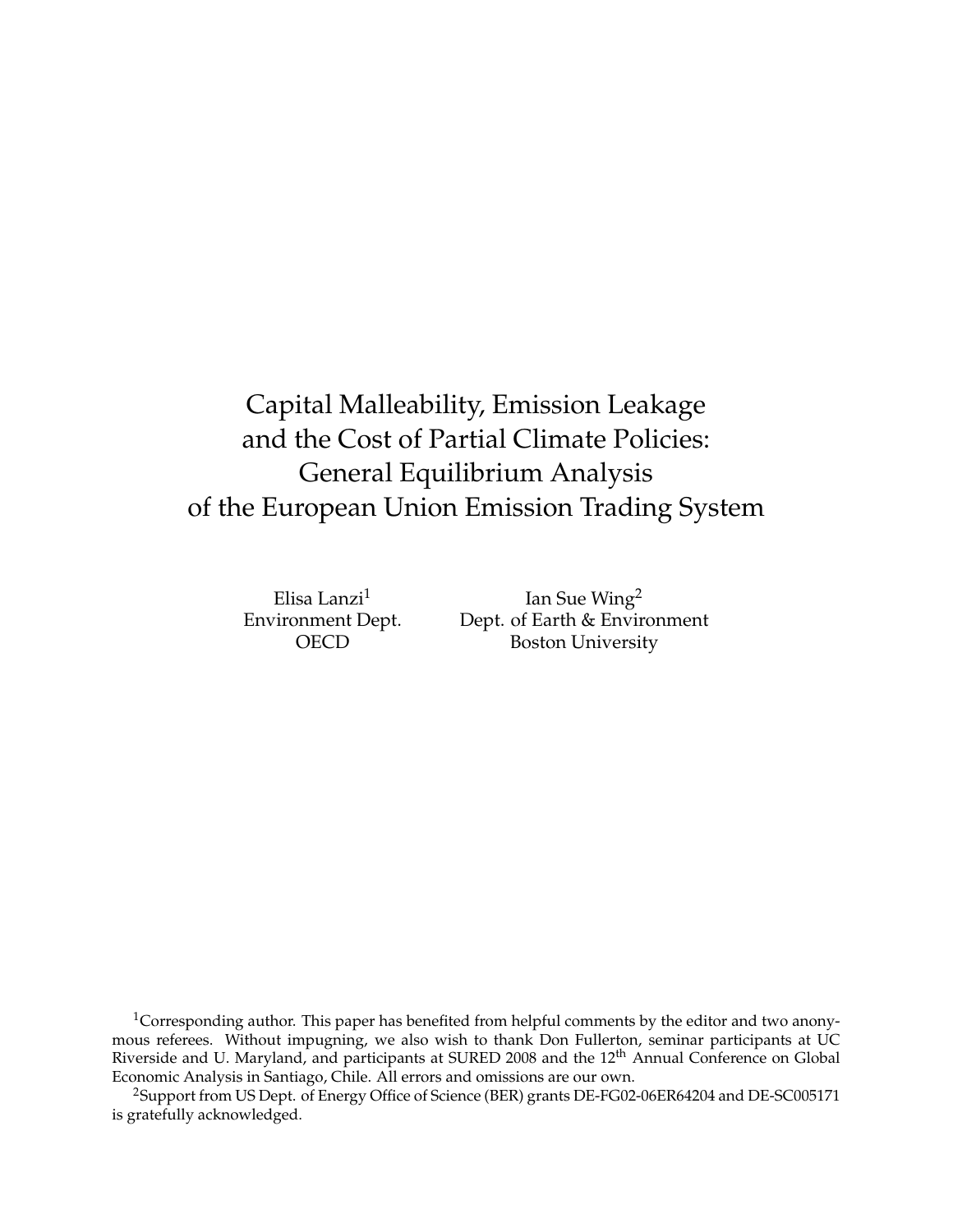#### **Abstract**

Computable general equilibrium (CGE) models are the premier analytical platform for assessing the economic impacts of climate change mitigation. But these models tend to treat physical capital as "malleable", capable of reallocation among sectors over the time-period for which equilibrium is solved. Because the extent to which capital adjustment costs might dampen reallocation is not well understood, there is concern that CGE assessments understate the true costs of greenhouse gas (GHG) reduction policies. This uses a multi-region, multi-sector CGE model to investigate cap-and-trade schemes such as the European Union Emission Trading System (EU ETS) which cover a subset of the economy, elucidating the effects of capital malleability on GHG abatement, the potential for emission leakage from abating to non-abating sectors, and the impacts on welfare. To simplify the complex interactions being simulated within the CGE model, the CGE analysis is complemented with constructing and parametrizing an analytical model. A partial climate policy result in negative internal carbon leakage, with emissions declining not only in capped sectors but also in non-regulated ones. This result is stronger when capital is intersectorally mobile. Interestingly, in partial climate policy settings capital malleability can amplify or attenuate welfare losses depending on the attributes of the economy.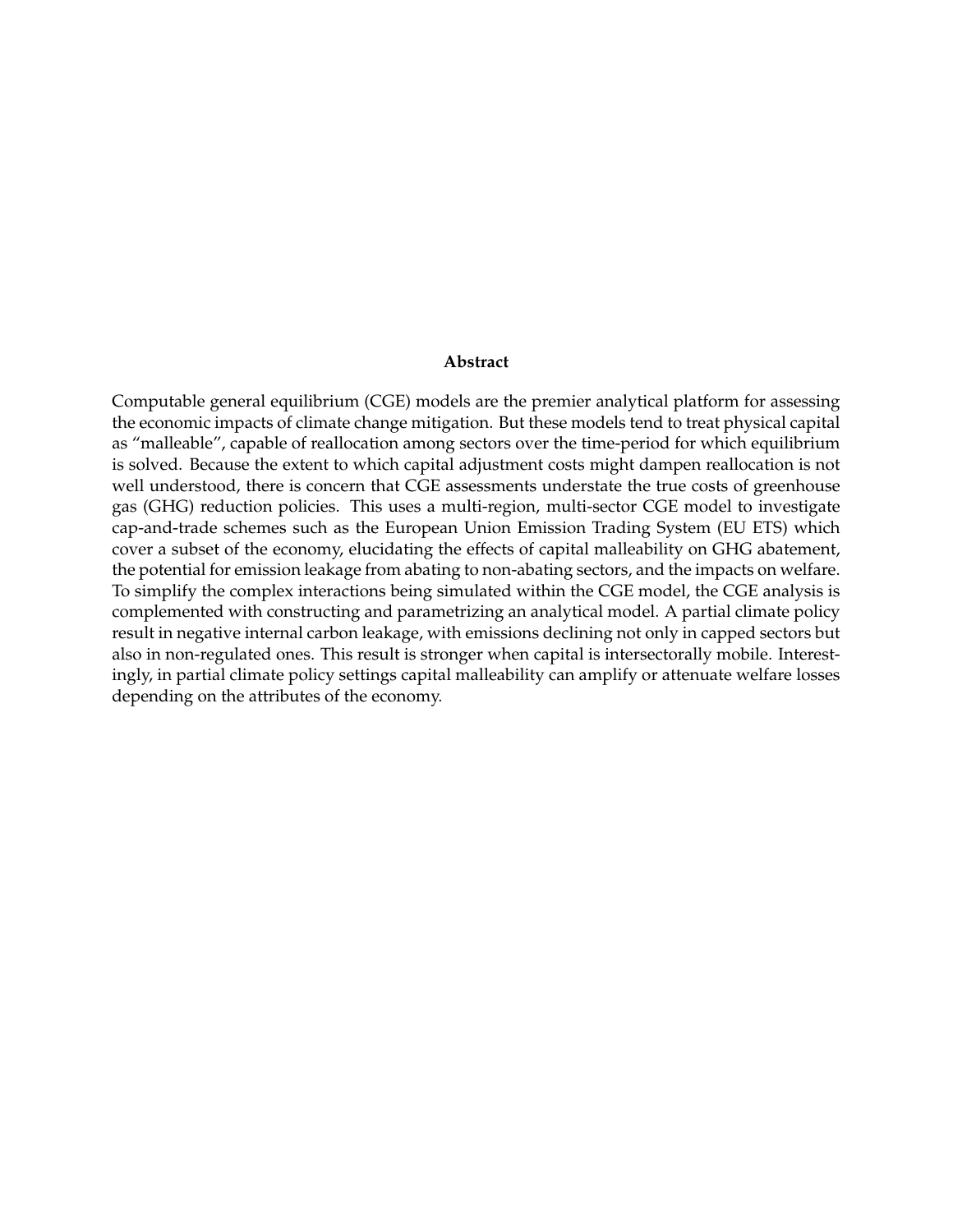## **1 Introduction**

The first decade of the 21st century has seen a gradual shift away from the grand international climate architecture envisioned by the Kyoto Protocol, with the world's largest emitters of greenhouse gases (GHGs) struggling to implement their own domestic mitigation policies. In contrast to the comprehensive economy-wide cap-and-trade or GHG tax systems espoused and analyzed since the beginning of the Kyoto process, emission reduction policies in virtually all abating countries cover only subsets of their economies. This feature, even in a successful multilateral scheme such as the EU Emission Trading System (EU ETS), raises concerns about "internal" leakage of GHG emissions from constrained to unconstrained sectors in the same economy, mirroring the preoccupation of the climate policy literature with external leakage from Kyoto's Annex I to non-Annex I regions. In particular, in the advanced economies that are pursuing GHG abatement, well-developed markets are likely to facilitate intersectoral mobility of both variable inputs and polluting capital. What role such capital "malleability" might play in amplifying or attenuating internal leakage is not known, and is the topic of this paper.

GHG emission reduction policies have been the subject of extensive numerical analysis, the workhorse of which has been computable general equilibrium (CGE) models. One particular feature shared by the majority of CGE models in this arena (e.g., Klepper et al., 2003, Capros et al., 1997, Burniaux and Truong, 2002) is that physical capital inputs to production are "malleable", capable of being shifted frictionlessly among different sectors over the short to medium run so as to nullify marginal productivity differences. But it has long been known (e.g., Gapinski, 1985) that such mobility arises from capital scrappage and retrofit which proceed only slowly and in the short run can substantially dampen the elasticity of the economy's response to policy shocks, amplifying the latter's aggregate cost. A few climate-focused CGE models (e.g., MIT-EPPA— Paltsev et al., 2005) incorporate this effect through a "putty-clay" investment scheme in which new capital is malleable but extant capital is sector-specific. The latter is segmented into different vintages according to their year of investment and determines the (fixed) input proportions of production associated with each vintage. The problem that arises is that the results of any individual modeling study tends to reflect either perfect malleability or partial capital mobility, limiting our ability to infer capital mobility's impact on emission leakage and climate policy costs by necessitating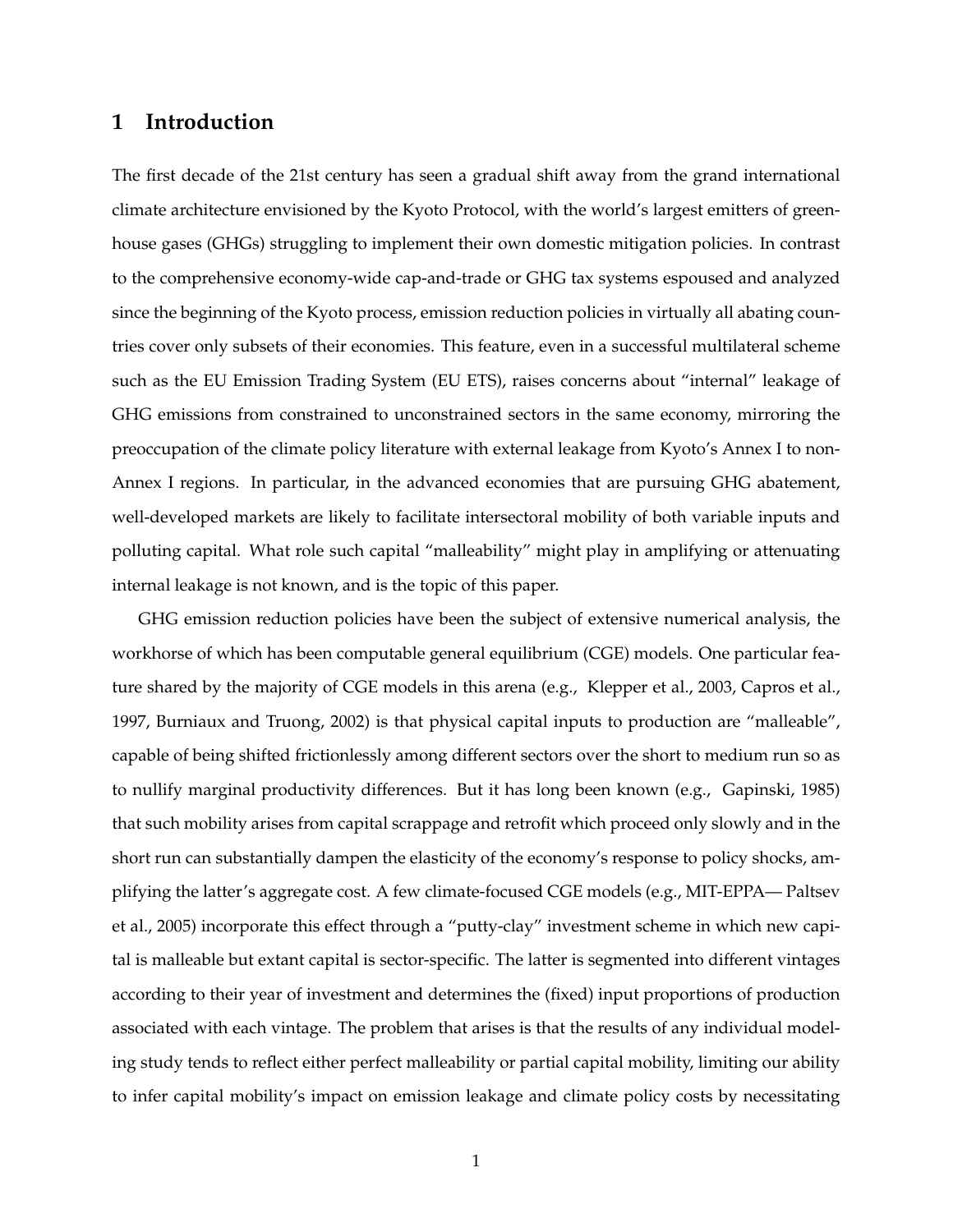comparisons among models with significant structural differences.

The crucial question is therefore how different assumptions about the degree of malleability combine with the characteristics of abating economies *within* a given model to affect the impacts of GHG abatement. Jacoby and Sue Wing (1999) and Sue Wing (2006) highlight the potential for the welfare losses from climate mitigation policies to increase substantially with the sluggishness of intersectoral capital reallocation. Given that capital is likely to be neither perfectly malleable nor perfectly immobile, but somewhere in between, implications for real-world climate policy costs turn on two key issues: the empirical question of how malleable capital is likely to be over the time-frame that emission limits are anticipated to bind, and the theoretical question of the manner in which various characteristics of abating economies influence the short-run adjustment costs to which capital rigidities give rise.

Answers to the first question are elusive because climate mitigation policies are still in their infancy. Nevertheless, despite the scant—and, at least for our purposes, inconclusive—evidence on the macroeconomic effects of price-induced capital scrappage, retrofit and second-hand capital goods market impacts,<sup>1</sup> the existence of aggregate capital adjustment costs (e.g., Groth, 2008) suggests that, all else equal, simulations which treat capital as perfectly mobile are likely to underestimate the costs of  $CO<sub>2</sub>$  emission abatement. The second question is comparatively easy to address, and is the focus of our investigation. Our approach is to bound the range of uncertainty in leakage and welfare cost by undertaking a clean comparison of the extreme cases where capital is either completely sector-specific or perfectly mobile.

Our policy application is Phase II of the EU ETS.<sup>2</sup> We use a multi-region, multi-sector CGE model to investigate the interactions between economies' characteristics and the intersectoral mobility of capital, focusing in particular on domestic emission leakage and welfare costs. The model distinguishes between the covered and combustion sectors under the EU ETS' jurisdiction, as well as non-trading sectors outside the scope of the program. Then, to simplify the complex in-

 $^1$ e.g., Dixit (1989), Goolsbee and Gross (1997), Goolsbee (1998), Ramey and Shapiro (1998, 2001), Cooper and Haltiwanger (2006), Eisfeldt and Rampini (2006).

<sup>&</sup>lt;sup>2</sup>The EU ETS is a cap and trade program for limiting GHG emissions implemented in into two phases. The first, lasting from 2004-2007, was designed to allow regulators, emitters and holders of allowances to gain experience with CO<sup>2</sup> abatement and gain experience with emission trading—accordingly, emission limits for participating countries were set close to their expected baseline levels. In Phase II (2008-2012) the emission ceilings are tightened and all 27 EU Member States are included in the system. Although the EU ETS is the subject of a large literature (ably reviewed by Convery, 2009), most of these studies perform either prospective or retrospective analysis of Phase I.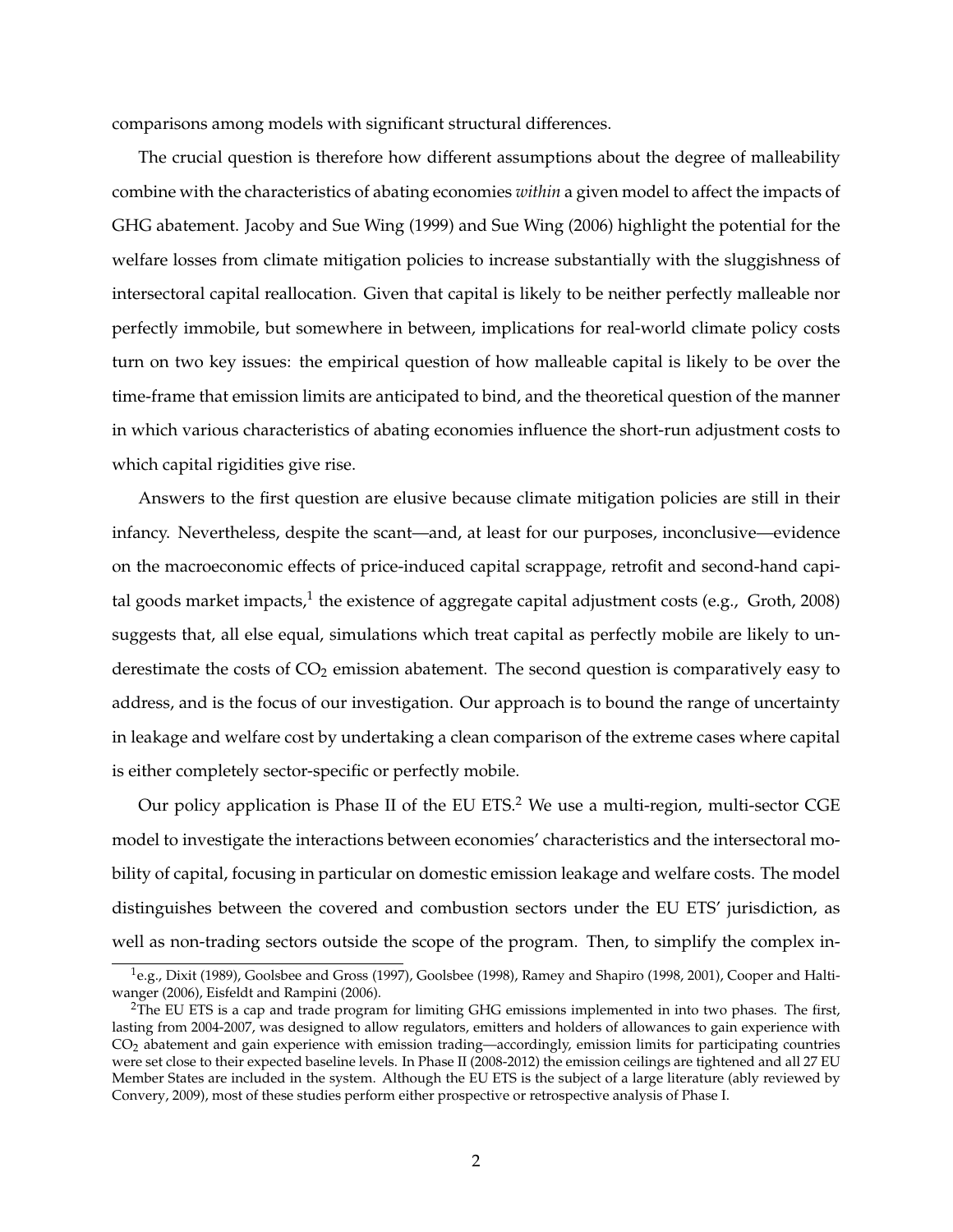teractions being simulated and put the mechanisms at work into sharper relief, we construct an analytical general equilibrium model of a simple one-household, two-sector economy, extending the work of Fullerton and Metcalf (2002), Fullerton and Heutel (2007), and particularly Fullerton et al. (2011). The household derives utility from clean and dirty substitute goods, both of which are produced from capital and pollution with different input intensities. The EU ETS is represented by a tax on pollution in the dirty industry. Our analysis contrasts the impacts of the tax on the equilibrium of the economy in the case where capital moves between sectors versus where it is fixed in place. Finally, we quantify the implications of our analytical results by numerically parameterizing them using the CGE model's calibration dataset, treating fossil fuel CO<sub>2</sub> precursors as the polluting input and the EU ETS covered and combustion sectors as the dirty industry.

We find that capital malleability results in more  $CO<sub>2</sub>$  abatement and in a higher negative leakage rate. When capital is sector-specific, the marginal productivity of fossil fuel commodities is generally lower and thus leads to lower equilibrium prices and demand within the EU. The welfare consequences of the climate policy depend on the malleability of capital as well as the characteristics of the economies. A decomposition analysis is used to identify the main drivers of the welfare results, which depend on the size of a negative abatement effect, a capital reallocation effect likely to exacerbate welfare losses, and a leakage effect likely to mitigate declines in utility. A numerical analysis is used to show the dependence of the CGE model results on key economic parameters in the EU ETS regions. The results indicate that the higher the share of covered industries' outputs in households expenditure, the more negative the welfare impact, while the ability to sell allowances is the key offsetting driver. This underlines the crucial importance of allowance allocation for welfare outcomes.

The paper is organized as follows. Section 2 outlines the CGE model and its application to the EU ETS and summarizes the results of our structural sensitivity analysis. Section 3 develops the analytical model, describes its theoretical predictions and illustrates its numerical application, and draws implications for policy and modeling practice. Section 4 concludes.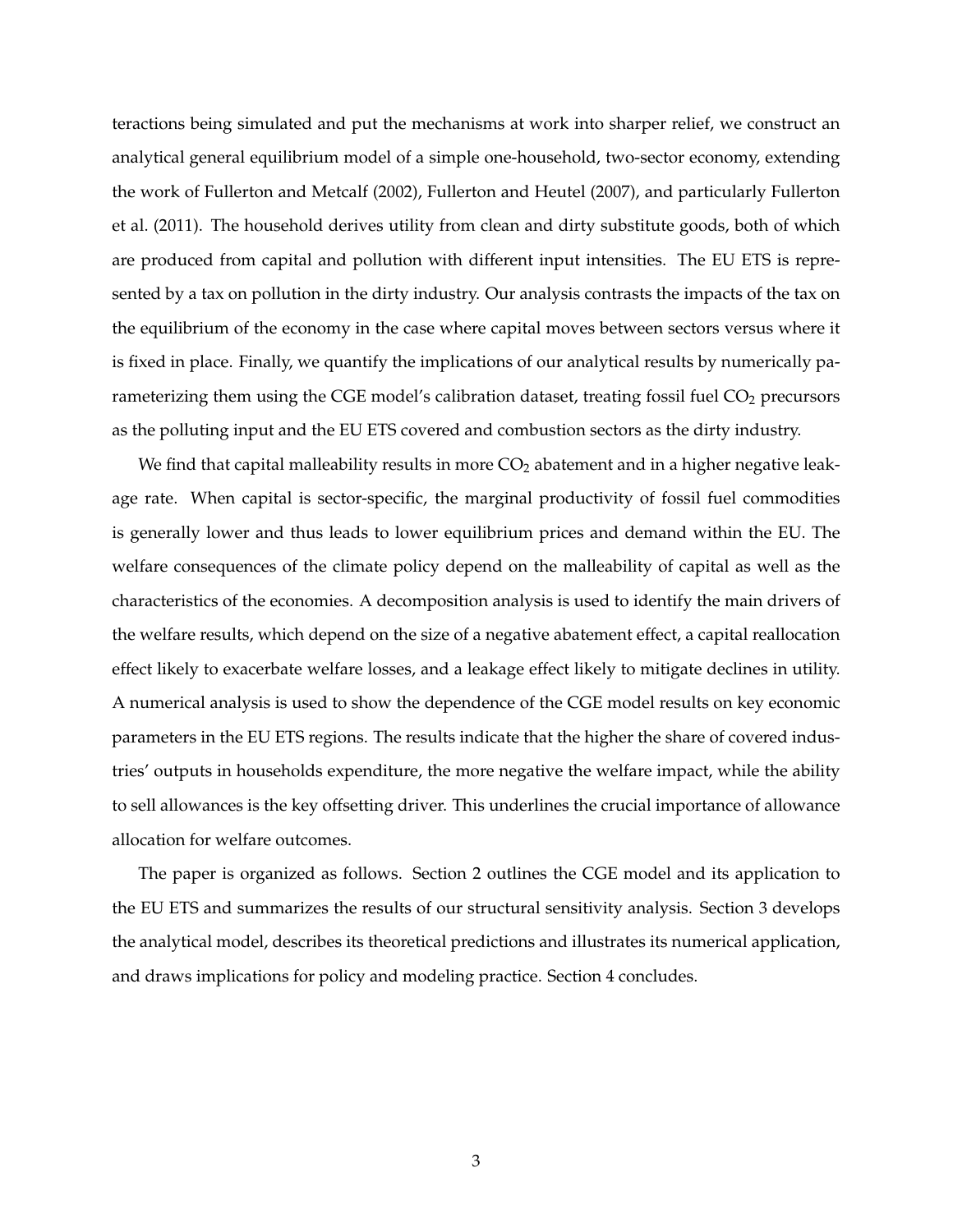## **2 CGE Simulations of the EU ETS**

CGE models' multi-regional, multi-sectoral architecture offers the possibility to incorporate in a consistent fashion the different interacting effects of economic activities on the baseline and counterfactual equilibria of regional economies. This makes them *the* analytical platform of choice to assess the impact of capital malleability on the macroeconomic costs of the EU ETS. However, the dark side of this all-inclusive character is the particular difficulty of disentangling the relative importance of the forces driving models' results, which sets up a tension between real-world policy assessment and clear accounting.

### **2.1 Model Structure**

Our numerical simulations are based on the straightforward static multiregional CGE model of Harrison et al. (1997a,b), as elaborated in Rutherford (2005). As summarized in Table 1, the model divides the world into 24 regional groupings (identified by the index *r*), with households in each region modeled as a representative agent, and firms aggregated into 14 industry groupings (indexed by *j*). The output supplied by each industry in a given region satisfies sectors' domestic intermediate inputs demands (indexed by *i*), the representative agent's domestic final demand and other regions' demands for imports. Government is also represented, but it plays a passive role, collecting taxes and using the resulting revenues to purchases commodities which form the inputs to the production of an aggregate government good. Regional economies are linked by bilateral trade in commodities which is modeled according to the Armington (1969) specification that represents the use of each commodity as a constant elasticity of substitution (CES) composite of domestically-produced and imported varieties of that good, and models aggregate imports in turn as a constant elasticity of substitution (CES) composite of flows from individual trade partners.

The agent in each region is endowed with three factors of production: labor, capital, and energy resources (all internationally immobile), which are rented to domestic industries in return for factor remuneration. Sectors' outputs are demanded by other sectors for use as intermediate inputs and by the representative agent for the purposes of consumption and saving. Each representative agent is modeled as an expenditure-minimizing individual with Cobb-Douglas prefer-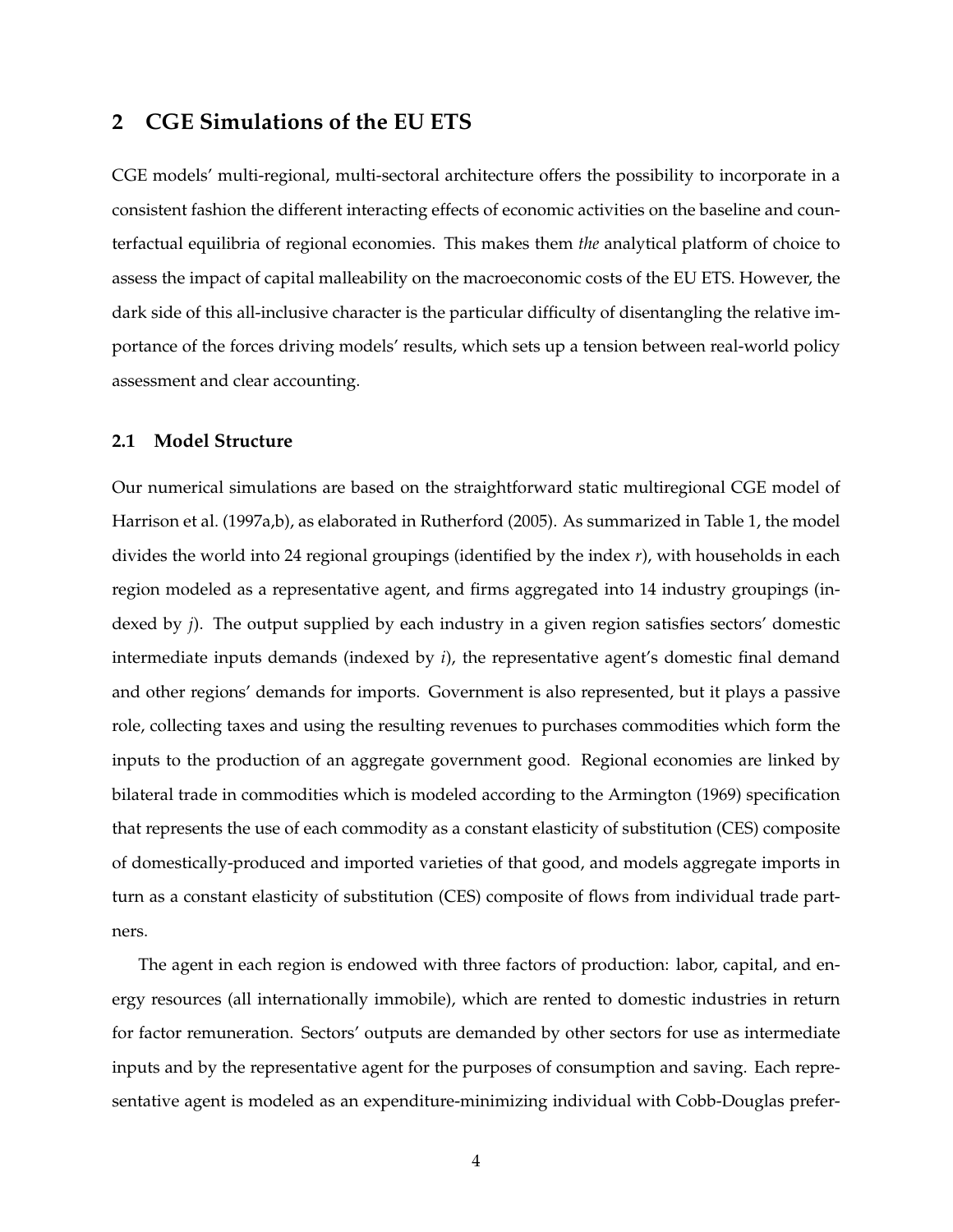### Table 1: CGE Model Regions and Sectors

|                    |                | A. Regional Agglegation                             |
|--------------------|----------------|-----------------------------------------------------|
| EU ETS Regions (s) |                | Other Regions                                       |
| Austria            | Ireland        | European Free-Trade Area (EFTA) <sup>b</sup>        |
| Belgium            | Italy          | Rest of Europe                                      |
| Czech Republic     | Netherlands    | North-American Free-Trade Area (NAFTA) <sup>c</sup> |
| Denmark            | Poland         | Russia                                              |
| Finland            | Portugal       | Other fmr. Soviet Union                             |
| France             | Spain          | Rest of the World                                   |
| Germany            | Sweden         |                                                     |
| Greece             | UK             |                                                     |
| Hungary            | Rest of $EU^a$ |                                                     |

*<sup>a</sup>* Cyprus, Estonia, Latvia, Lithuania, Luxembourg, Malta, Slovenia, Slovakia

*<sup>b</sup>* Norway, Switzerland and Iceland

*<sup>c</sup>* USA, Canada, Mexico

|  |  | <b>B.</b> Sectoral Aggregation |
|--|--|--------------------------------|
|--|--|--------------------------------|

|                               | Abating Sectors (h)                | Non-Abating               |
|-------------------------------|------------------------------------|---------------------------|
| EU ETS Covered Sectors (c)    | Combustion Sectors (1)             | Sectors                   |
| Refined petroleum/coal*       | Coal Mining*                       | Transportation            |
| Pulp and paper                | Crude oil/gas mining*              | Rest of Economy aggregate |
| Electric power                | Gas production/distribution*       |                           |
| Non-metallic mineral products | Non-ferrous metals                 |                           |
| Iron and steel                | Chemicals, rubber & misc. plastics |                           |
|                               | Durable manufactures               |                           |
|                               | Non-durable manufactures           |                           |

 $*$  CO<sub>2</sub> emission precursor

ences and a constant marginal propensity to save out of income, while each industry is modeled as cost-minimizing representative firm with nested CES production technology.<sup>3</sup>

The structure of production in the model is designed to reflect the difficulty of substituting material inputs for energy and, to a lesser extent, low-carbon energy inputs such as natural gas for carbon-intensive fuels such as coal in the short run. Although it is structurally identical across different industries, its parametrization varies with sectors' input-output coefficients. The nesting hierarchy is shown in Figure 1, with output (*Yj*,*<sup>r</sup>* ) at the top level produced from a CES aggregation of "fixed-factor" energy resource inputs (*FFj*,*<sup>r</sup>* ) and a composite of capital, labor, energy and materials (KLEM) ( $YY_{j,r}$ ), with an elasticity of substitution  $\sigma_j^F$ . This portion of the hierarchy is

<sup>3</sup>Although savings-investment closure rules are most critical for dynamic analysis of the effects of a contemporaneous policy shock on the capital stock and welfare in subsequent periods, they still matter for static analysis because of the interdependence between household savings and expenditure. If savings are modeled as perfectly inelastic the burden of household adjustment falls entirely on consumption, with concomitant amplification of contemporaneous welfare losses. Our formulation is a simple and transparent way of dividing the burden of CO<sub>2</sub> abatement-driven reductions in factor remuneration between consumption and saving.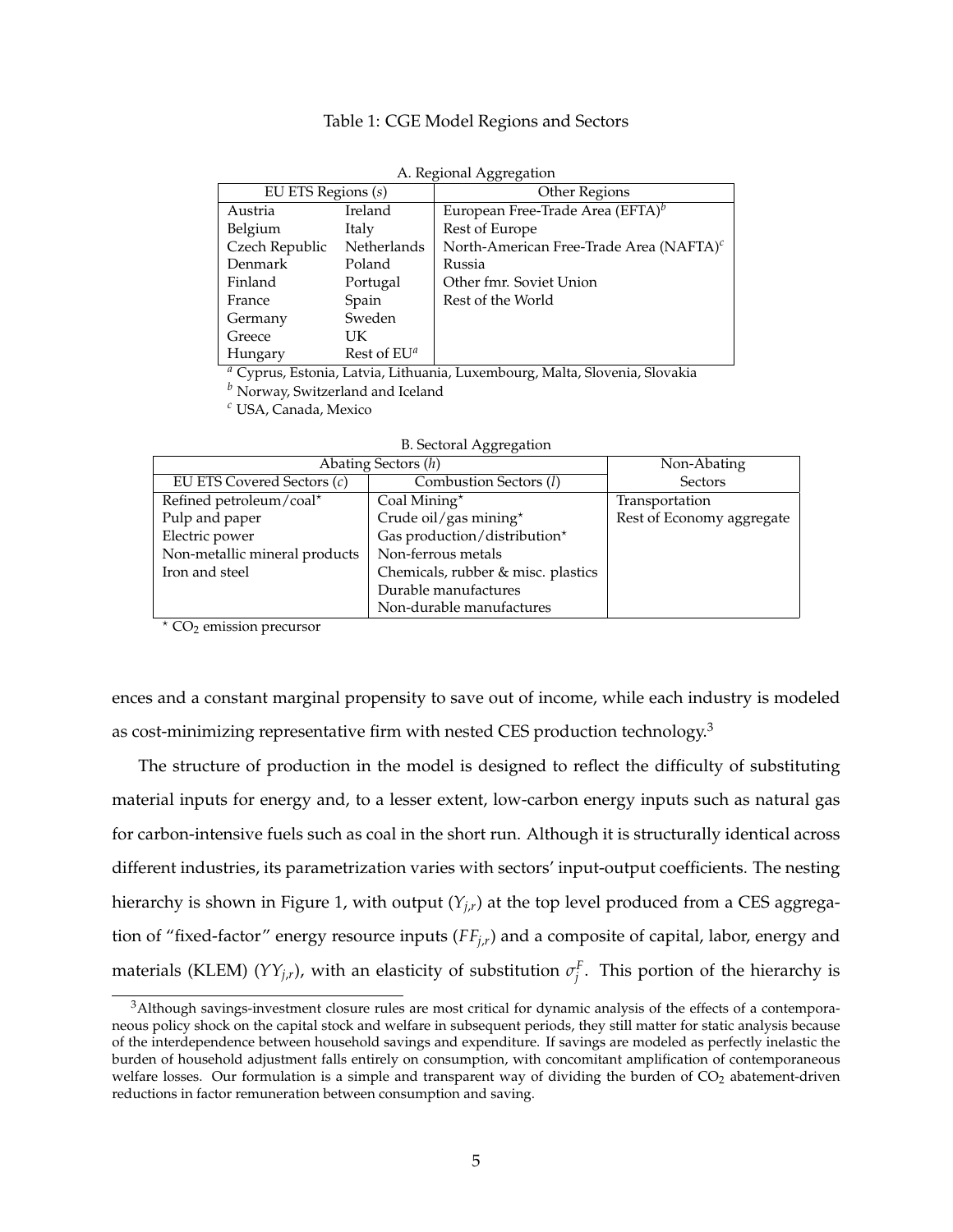only present in primary energy sectors which use energy resources as a non-reproducible input (coal, crude oil & gas, natural gas, electricity). In turn, we specify the KLEM composite as a CES function of value-added (*VAj*,*<sup>r</sup>* ), energy (*Ej*,*<sup>r</sup>* ) and non-energy materials (*Nj*,*<sup>r</sup>* ), with an elasticity of substitution  $\sigma_j^Y$ .

Moving down one level, value-added is a Cobb-Douglas aggregate of capital and labor inputs (*Kj*,*<sup>r</sup>* and *Lj*,*<sup>r</sup>* ) while energy and materials are modeled separately as composites of intermediate energy and materials commodities (*Qe*,*j*,*<sup>r</sup>* and *Qn*,*j*,*<sup>r</sup>* , respectively, where *e* and *n* are indices of energy and non-energy goods), with the substitutability of commodities within each nest governed by the elasticities  $\sigma_j^E$  and  $\sigma_j^N$ . The lowest levels of the hierarchy represent the Armington aggregation of intermediate input. Sector *j*'s use of the *i* th intermediate input is a CES composite of domestically-produced and imported varieties  $(q_{i,j,r}^D$  and  $q_{i,j,r}^M$ ) whose substitutability is determined by the elasticity  $\sigma_i^{DM}$ . In turn, imports are a CES composite of exports of good *i* from regions of origin  $o \neq r$  ( $x_{i,j,o,r}$ ). These are imperfect substitutes whose demands respond to relative prices across exporting countries according to the elasticity  $\sigma_i^{MM}$ .

We simulate the operation of the EU ETS by requiring sectors' use of each type of fuel to be covered by emissions allowances in the amount of the fuel's  $CO<sub>2</sub>$  content. The key feature of the EU ETS is that it restricts emissions in a subset of regions (indexed by *s*) and sectors (indexed by *h*), across which the coverage of the program varies. The latter are made up of "covered" sectors (indexed by *c* in Table 1) and large combustion plants (LCPs) within "combustion" sectors (indexed by *l*). Producers in these sectors are therefore obliged to cover their emissions from fuel use by holding allowances  $A_{e,h,s} = \varepsilon_{e,h,s} \omega_{e,h,s} Q_{e,h,s}$ , where  $\varepsilon_{e,j,r}$  denotes fuel- and sector-specific stoichiometric emission factors and  $\omega_{e,h,s}$  is the fraction of the sector covered by the EU ETS. In covered industries  $\omega_{e,c,s} = 1$ , while in combustion sectors where LCPs account for less than the total quantity of energy use and emissions *ωe*,*l*,*<sup>s</sup>* < 1. The aggregate EU ETS emission cap is implemented via the constraint:

$$
\sum_{e}\sum_{h}\sum_{s}A_{e,h,s}\leq \sum_{s}\mathcal{A}_{s}\qquad \perp \qquad \tau_{CO_2}
$$

where  $A_s$  is the quantity of allowances allocated to each region. The expression above is introduced as an additional equation in the CGE model's pseudo-excess demand correspondence,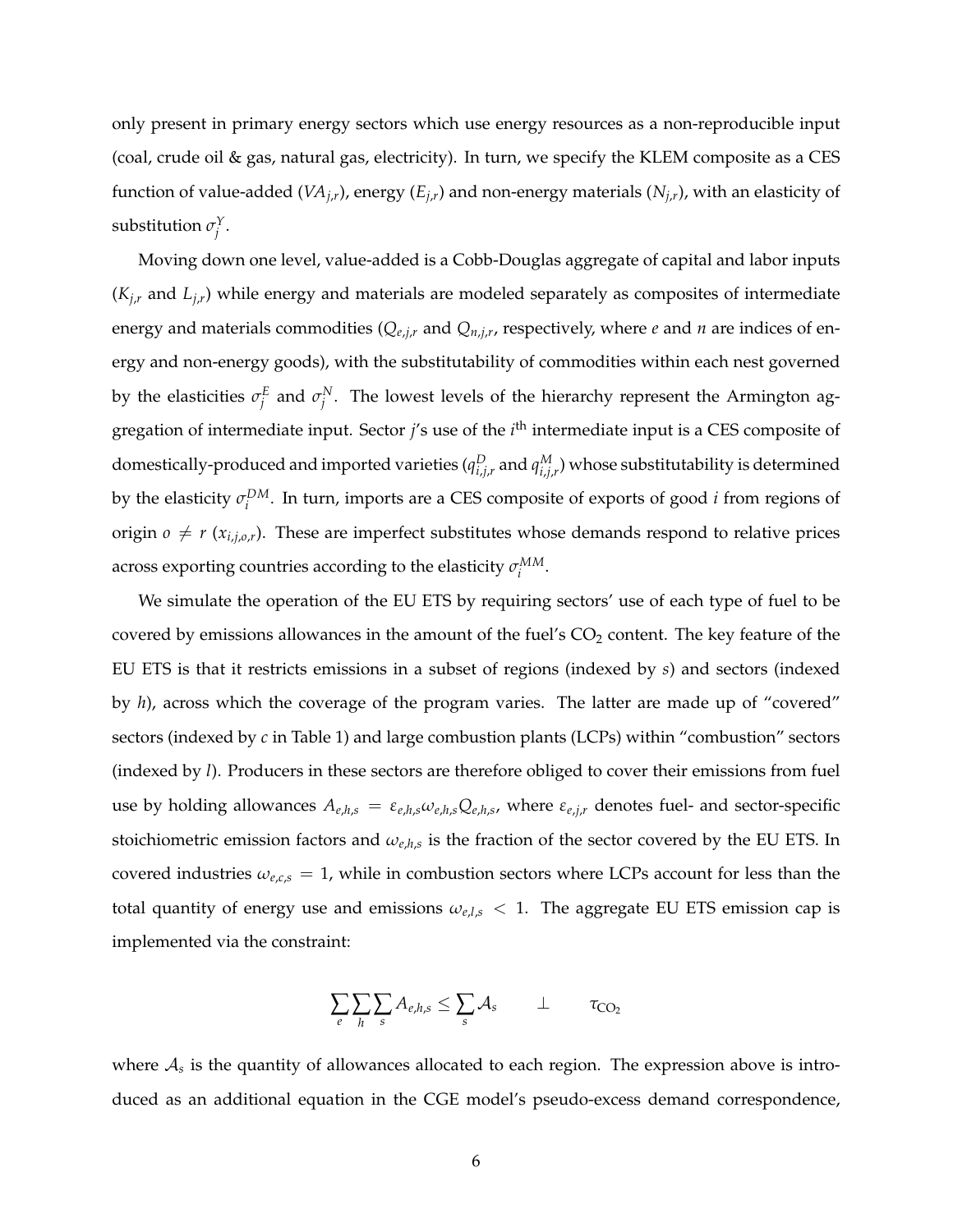where (as indicated by the short-hand notation "⊥") it exhibits complementary slackness with respect to the system-wide market clearing price of allowances ( $\tau_{\rm CO_2}$ ). Symmetrically, the allowance price reduces fossil fuel use by raising the consumer price of the covered amount of each fuel through a markup proportional to its CO<sub>2</sub> content: *ε<sub>ε,h,s</sub>* τ<sub>CO2</sub>.

Figure 1 illustrates how this scheme is operationalized. We specify each input to the energy sub-nest ( $Q_{e,j,r}$ ) as a CES composite of uncovered physical fuel (( $1-\omega_{h,s})Q_{e,h,s}$ , in combustion sectors only) and the quantity of covered fuel and associated permits (*QAe*,*h*,*<sup>s</sup>* ), whose constituents exhibit a fixed stoichiometric relationship with each another. Substitution of uncovered for covered fuel is determined by the elasticity  $\sigma_h^C$ . There is little information to guide the choice of values for this parameter. While it seems logical that uncovered fuel should easily substitute for covered fuel, it seems plausible to assume that LCPs will continue to be a necessary technology in the production of combustion sectors' outputs for the foreseeable future, with plant-level economies of scale increasing the opportunity cost of non-LCP substitutes. In an attempt to reconcile these divergent views we set  $\sigma_h^C = 0.5$ . Data are not available on the specific energy conversion technologies employed by covered sector firms and LCPs in non-abating industries, but it seems doubtful that many of these sources possess fuel-switching capability—with the exception of electric power generation (e.g., Soderholm, 2001). Accordingly, we set the value of the key interfuel substitution elasticity parameter  $(\sigma_j^E)$  to be low in non-electric industries and high in the electric power sector.

The EU ETS' short time horizon suggests that the near-term outputs of an alternative intertemporal CGE model will be fundamentally similar to the contemporaneous we present below. However, over longer policy horizons the paths of capital accumulation in the covered, combustion and non-covered sectors will likely differ markedly. In such a setting, whereas with capital malleability capital would be gradually reallocated to clean sectors, with sector-specific capital the investments in the clean sectors would take place mostly as the dirty capital becomes old and less productive.

### **2.2 Numerical Calibration and Parametrization**

The CGE model is a numerical simulation of Arrow-Debreu equilibrium in a complementarity format. Cost minimization by industries and expenditure minimization by the representative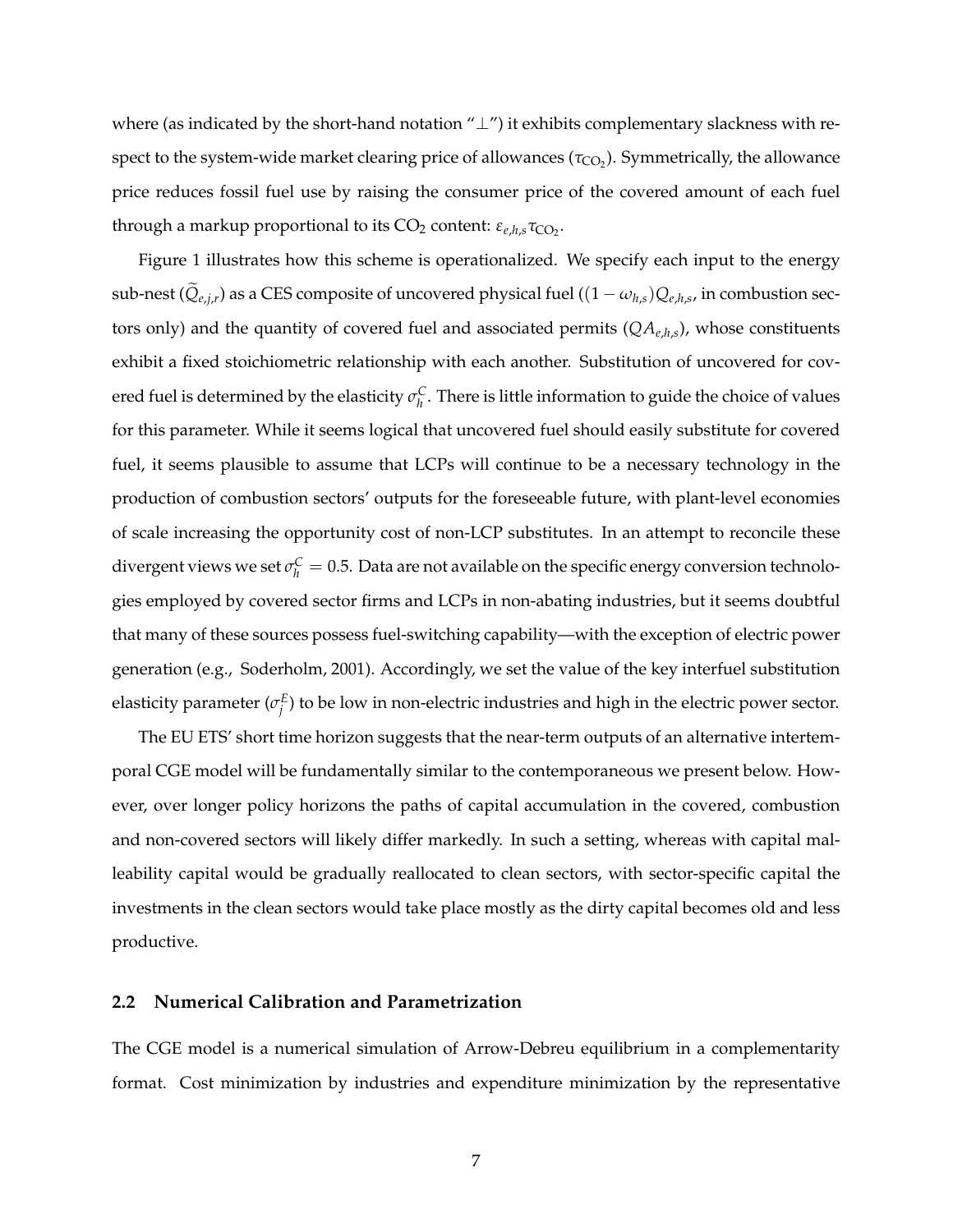## Figure 1: Sectoral Nesting Structure



† Primary fossil sectors (Crude Oil & Gas, Coal, Natural Gas) only, for other sectors *Yj*,*<sup>r</sup>* = *YYj*,*<sup>r</sup>* .

‡ Covered and combustion sectors only.

|                                 | Elasticities of Substitution                               |              |                          |
|---------------------------------|------------------------------------------------------------|--------------|--------------------------|
| $\sigma^r$                      | Fixed factor vs. other inputs                              | 0.3          | (primary energy sectors) |
|                                 | Among energy and non-energy inputs and value added         | 0.4          | (energy sectors)         |
|                                 |                                                            | 0.8          | (non-energy sectors)     |
| $\sigma_i^{VA}$                 | Capital vs. labor                                          |              |                          |
|                                 | Interfuel                                                  |              | (electric power)         |
|                                 |                                                            | 0.5          | (other sectors)          |
| $\sigma_i^N$                    | Among non-energy intermediate inputs                       | $\theta$     |                          |
|                                 | Between "covered" and non-covered fossil fuel inputs       | 0.5          |                          |
| $\sigma_j^C$<br>$\sigma_j^{DM}$ | Armington: between domestic and imported commodities       | 1.9-10.6     |                          |
| $\sigma_i^{MM}$                 | Armington: among imported commodities                      | $3.8 - 32.6$ |                          |
| $\sigma^{U}$                    | Household elasticity of substitution among Armington goods | 0.5          | (not shown above)        |
|                                 |                                                            |              |                          |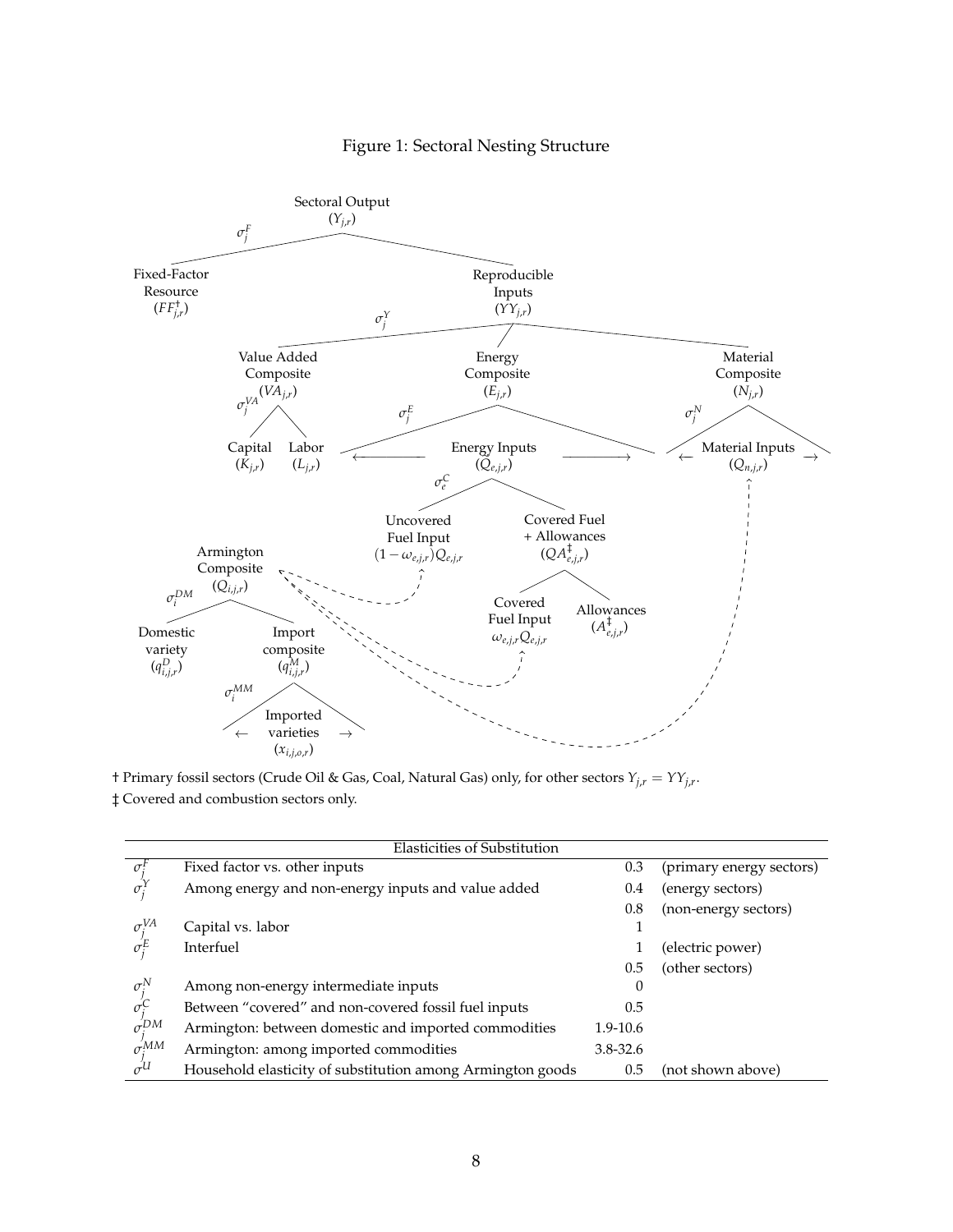agent in each region yield vectors of cost and expenditure functions, and commodity and factor demands. These equations are functions of domestic factor prices, domestic and international commodity prices, domestic industries' activity levels, and the income levels of the regional representative agents. They are substituted into the general equilibrium conditions of market clearance, zero profit and income balance to yield to a square system of non-linear inequalities that forms the pseudo-excess demand correspondence of the world economy (for details, see Sue Wing, 2009).

This algebraic structure is numerically calibrated using version 7 of the Global Trade Analysis Project (GTAP) database (Narayanan and Walmsley, 2008), which records data on bilateral trade flows, transport margins and tariffs in conjunction with individual country social accounting matrices for 57 industry groupings across 113 countries and world regions for the year 2004. These data are aggregated to match the regions and sectors in Table 1. The key calibration parameters are the elasticities of substitution, which are assumed to be identical across regions but vary by sector. The resulting numerical scheme is expressed as a mixed complementarity problem using the Mathematical Programming System for General Equilibrium analysis (MPSGE) (Rutherford, 1999) for the General Algebraic Modeling System (GAMS) numerical modeling language (Brooke et al., 1998), and is solved with the PATH solver (Dirske and Ferris, 1995, Ferris and Munson, 2000).

We prepared a baseline projection of economic activity in 2012 by scaling the endowments in each region according to the historical growth rates of GDP from 2004 to 2010, and forecasts of GDP growth for the period 2010-2012 from the 2011 International Monetary Fund (IMF) World Economic Outlook. To construct the corresponding baseline projection of  $CO<sub>2</sub>$  we calculated emission factors based on the GTAP 7 satellite database on combustion-based  $CO<sub>2</sub>$  emissions (Lee, 2008), following the procedures outlined in Lee (2002). We assume that these values remain constant throughout the intervening period of economic growth, which is equivalent to assuming an absence of autonomous energy efficiency improvement.

Our emission ceilings correspond the quantities of allowances established by participating countries' National Allocation Plans (NAPs). $4$  To implement the EU ETS cap within the model it was necessary to estimate the shares of combustion sector  $CO<sub>2</sub>$  emissions attributable to LCPs.

<sup>4</sup>Directive 2009/29/EC of the European Parliament and of the Council of 23 April 2009 amending Directive 2003/87/EC so as to improve and extend the greenhouse gas emission allowance trading scheme of the Community.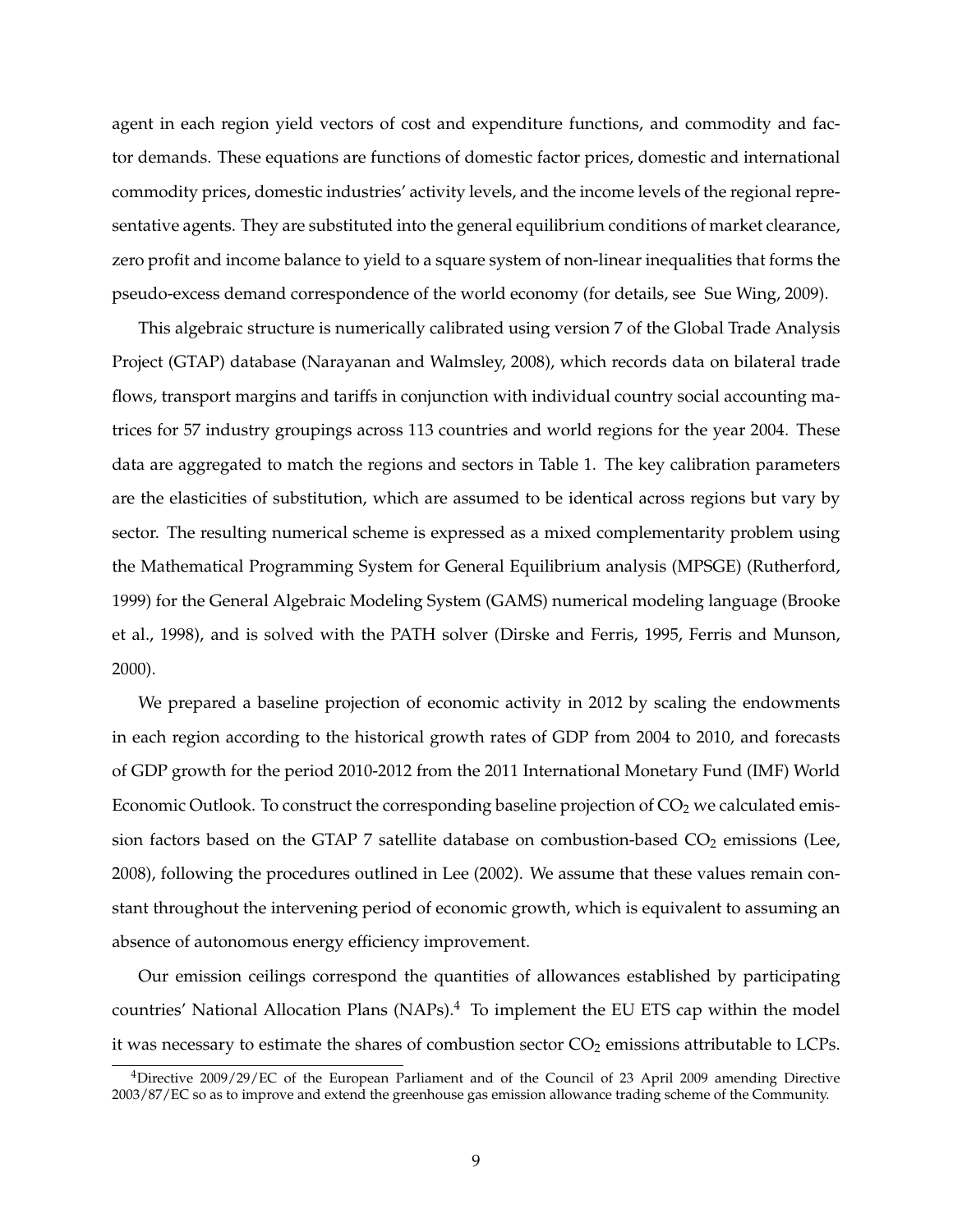Relevant data that are readily available are the 2004 International energy Agency (IEA) energy statistics on countries' emissions from "unallocated producers" (generators of electricity or heat for own consumption, as opposed to for sale) whose fossil fuel use and emissions are not apportioned between industrial and non-industrial sectors. We treated unallocated producers as representative of LCP emissions across all of the combustion sectors in each country by calculating the average proportion of aggregate use of each fuel and assigning the amount of emissions from unallocated producers. While this procedure has its limitations, data constraints effectively preclude capturing sectoral heterogeneity in LCP shares.

#### **2.3 Simulation Results**

We simulate Phase II of the EU ETS, focusing on the year 2012. Our reference scenario is a nopolicy business-as-usual (BAU) baseline against which we compare the economic impacts of the EU ETS cap when capital is intersectorally mobile and when it is sector-specific. Table 2 summarizes the results of the BAU scenario, while Table 3 compares outcomes of the EU ETS counterfactual scenario with and without intersectoral capital mobility. Our counterfactual 2012 emissions are quite a bit higher than the observed trend (cf Olivier et al., 2012), but our results are in line with earlier studies (e.g., Reilly and Paltsev, 2006). We find that the aggregate emission cap binds lightly on EU economies, requiring them to abate 236 MTCO<sub>2</sub>, or  $5\%$  of business as usual (BAU) emissions in 2012. The net volume of interregional allowance trade is a mere 130 MT, or 6% of the cap, which suggests that Member States' allocations are fairly close to their ultimate post-abatement emissions. Italy, UK and the Netherlands are large net buyers of permits, while Germany, Belgium, Greece and the conglomeration of small Member States are large net sellers. Capital immobility has the expected effect of making abatement more costly at the margin. The CO<sup>2</sup> permit price is around 8% higher in the sector-specific scenario compared with the malleable scenario, 2010  $\in$ 8.31 as opposed to  $\in$ 7.69.

Across EU ETS regions  $CO<sub>2</sub>$  from covered sectors declines substantially, combustion sector emissions fall by a smaller amount. Non-trading sectors emissions also exhibit very slight reductions. Emissions from non-EU regions increase significantly. This is one of the paper's key result: while external leakage from the EU ETS is substantial and positive, internal leakage is small and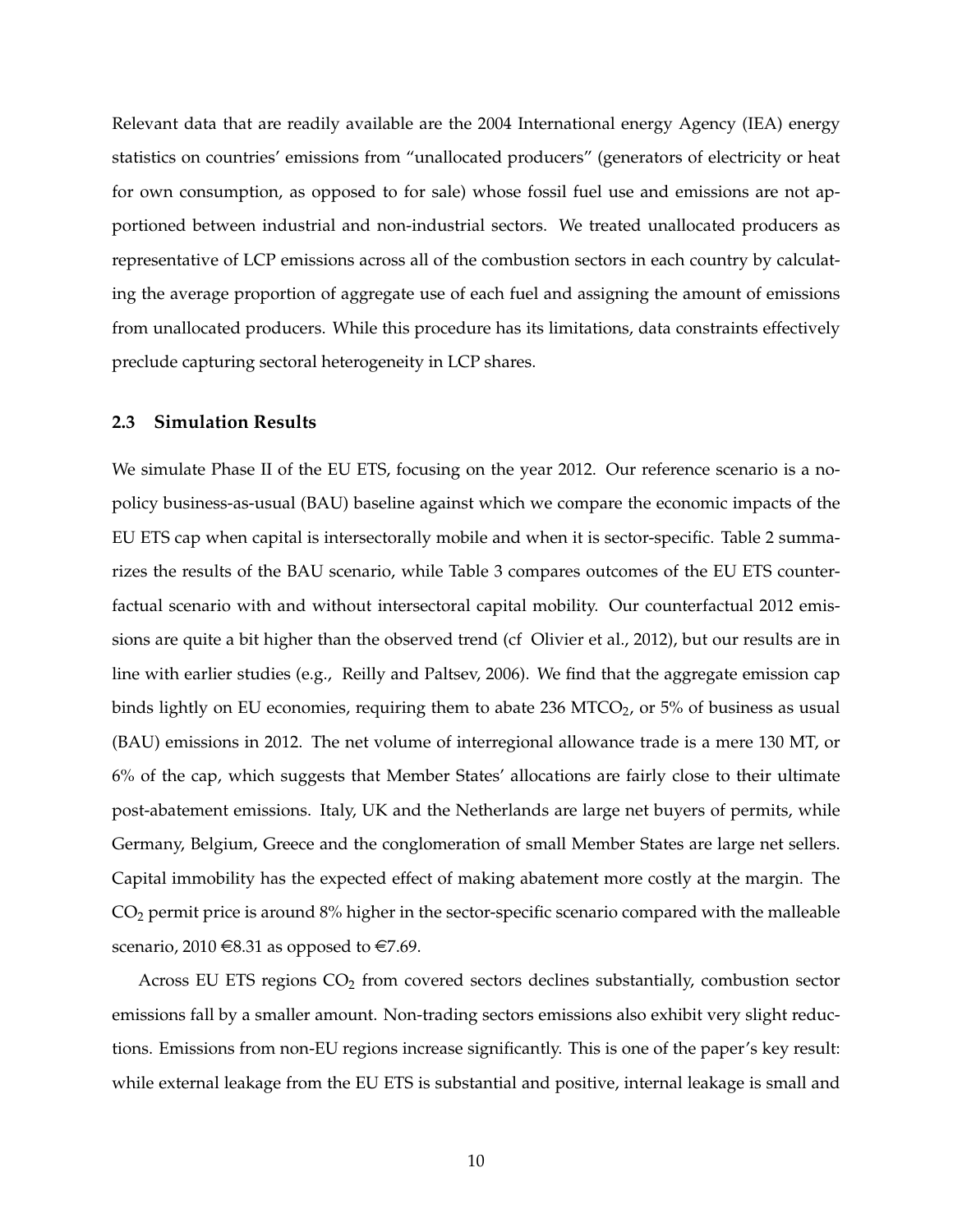|                       | Covered | Comb-          | Non-    | Total  | <b>EU ETS</b> | Warr-          |
|-----------------------|---------|----------------|---------|--------|---------------|----------------|
|                       | Emiss.  | ustion         | Trading | Emiss. | Caps          | anted          |
|                       |         | Emiss.         | Emiss.  |        |               | Abate-         |
|                       |         |                |         |        |               | ment           |
| <b>EU ETS Regions</b> |         |                |         |        |               |                |
| Austria               | 32      | 7              | 55      | 95     | 31            | 9              |
| Belgium               | 32      | 6              | 66      | 104    | 59            | $-21$          |
| Czech Rep.            | 85      | 13             | 30      | 127    | 87            | 11             |
| Denmark               | 28      | 5              | 34      | 66     | 25            | 8              |
| Finland               | 44      | 5              | 33      | 81     | 38            | 11             |
| France                | 82      | 59             | 385     | 526    | 133           | $\,8\,$        |
| Germany               | 409     | 54             | 368     | 831    | 453           | 10             |
| Greece                | 49      | $\overline{4}$ | 41      | 94     | 69            | $-16$          |
| Hungary               | 26      | 3              | 29      | 58     | 27            | $\overline{2}$ |
| Ireland               | 17      | 5              | 29      | 51     | 22            | $\mathbf{0}$   |
| Italy                 | 212     | 44             | 256     | 513    | 196           | 61             |
| Netherlands           | 91      | 22             | 102     | 215    | 86            | 27             |
| Poland                | 234     | 28             | 91      | 353    | 209           | 54             |
| Portugal              | 27      | $\overline{4}$ | 41      | 72     | 35            | $-4$           |
| Spain                 | 132     | 30             | 216     | 379    | 152           | 10             |
| Sweden                | 16      | 6              | 43      | 65     | 23            | $\theta$       |
| UK                    | 250     | 72             | 447     | 768    | 246           | 75             |
| Rest of EU            | 152     | 33             | 79      | 264    | 194           | $-9$           |
| Other regions         |         |                |         |        |               |                |
| <b>EFTA</b>           | 29      | 25             | 98      | 152    |               |                |
| Rest of Europe        | 116     | 14             | 46      | 175    |               |                |
| <b>NAFTA</b>          | 3561    | 581            | 2565    | 6706   |               |                |
| Russia                | 1443    | 118            | 373     | 1933   |               |                |
| Fmr. USSR             | 471     | 66             | 204     | 742    |               |                |
| Rest of World         | 9566    | 2064           | 3787    | 15418  |               |                |
| Total                 |         |                |         |        |               |                |
| EU                    | 1919    | 400            | 2345    | 4664   | 2083          | 236            |
| Non-EU                | 15186   | 2868           | 7072    | 25126  |               |                |
| World                 | 17105   | 3268           | 9417    | 29790  |               |                |

Table 2: CGE Model Results: Business as Usual Scenario  $(MTCO<sub>2</sub>)$ 

almost without exception *negative*. Leakage rates are larger (less negative) when capital is sectorspecific than when it is mobile: internally, -1.4 % versus -2.4% for the EU as a whole, and externally 31% versus 20%. Except for a handful of cases, the marginal productivity of all of the fossil fuel commodities is lower when capital is sector-specific, leading to lower equilibrium prices and demand within the EU. In particular, the prices of coal and natural gas in the major energy exporting regions of Russia and the Rest of the World region decline by much larger amounts than in the malleable capital scenario, inducing a bigger expansion in non-EU fuel use and emissions.

Our measure of the welfare impact of the EU ETS is equivalent variation, expressed as the percentage change in real expenditure of the representative agent in each region. The welfare con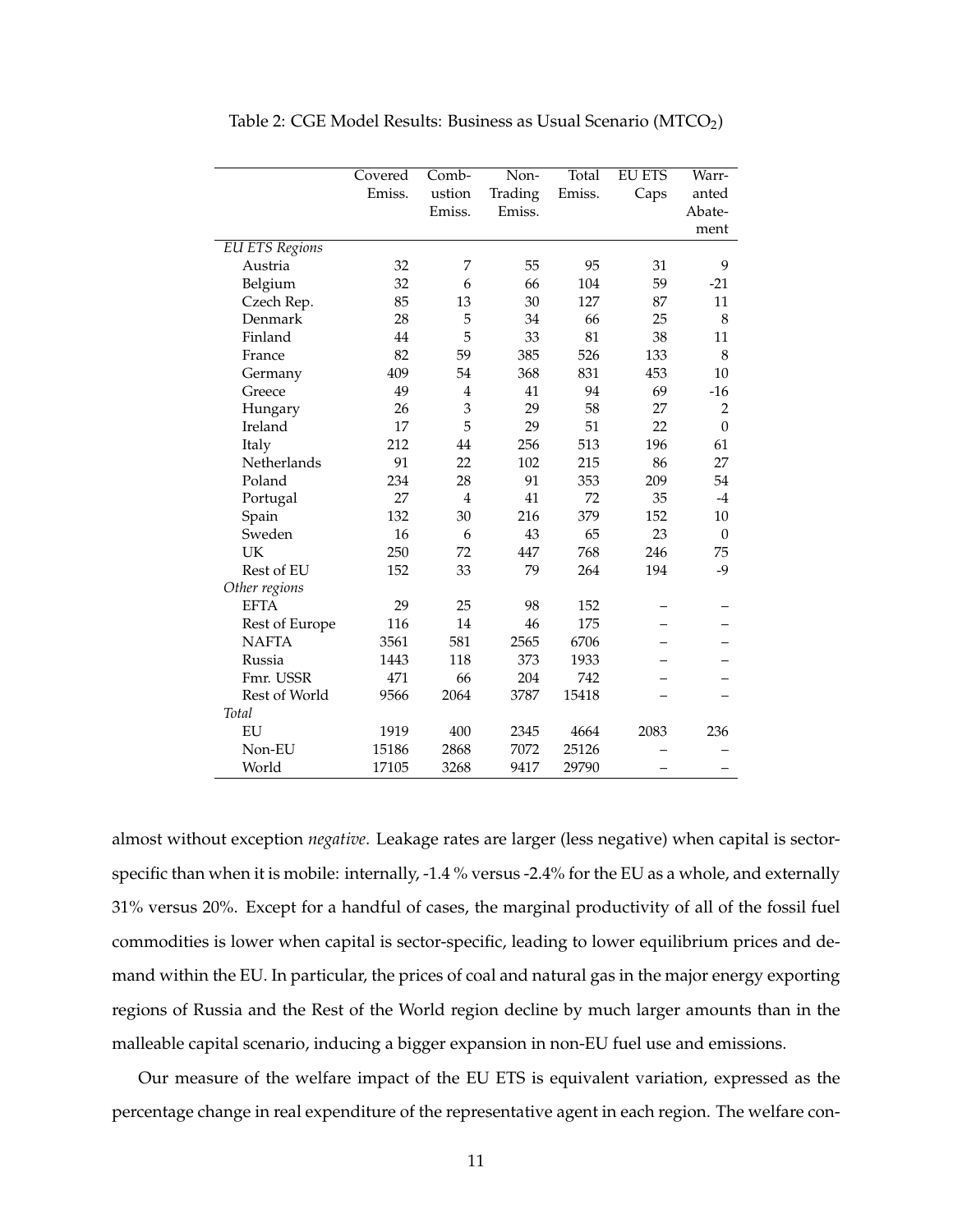sequences of the EU ETS are uniformly small and can be positive or negative, with both scenarios showing the largest losses in Denmark, the Netherlands and Poland and the largest gains in Belgium and the Rest of EU. When capital is sector-specific regions' impacts are almost always of the same sign (with the exception of Portugal), and are generally less negative (or more positive), except for Poland and Sweden, whose welfare losses are amplified. The magnitude of these results indicates how small the abatement burden is relative to the possibilities to substitute other inputs for fossil-fuels. The distribution of changes in welfare is significantly correlated with net sales of allowances (0.67 and 0.69 in the malleable and sector-specific scenarios, respectively), which suggests the importance of income effects associated with the initial allocation of permits under the NAPs.

Welfare outside of the EU is also adversely impacted by the emission limit, an effect which is exacerbated by capital immobility.  $CO<sub>2</sub>$  abatement induces movements in the terms of trade against the EU's major trade partners (see, e.g., Böhringer et al., 2010), particularly in regions that import manufactured goods from, and export fossil fuels to, Europe. A prime example is Russia, which sees the international prices of the former goods rise and those of the latter—which account for a substantial fraction of its export revenue—fall. The previously-noted exacerbating effect of sectoral capital specificity on the declines in coal and gas prices serves to amplify the contraction in Russian gas production, and the factor returns from its energy sector.

As shown in Table 4, negative leakage is associated with output reductions in most sectors. This result might initially appear to be consistent with the "abatement resource effect" identified by Fullerton et al. (2011), which posits that when households possess fewer substitution options than the polluting sector, the latter industry is the recipient of clean inputs released by non-abating sectors, a process which facilitates pollution reductions. However, several pieces of evidence cast doubt on this mechanism. First, Figure 1's summary of the elasticities indicates that covered sectors are less capable of substituting material and factor inputs for  $CO<sub>2</sub>$  precursors than households are able to substitute non-trading sectors' commodity outputs for covered and combustion sectors'  $CO<sub>2</sub>$ -intensive products. Second, Table 4 indicates that output declines persist even when capital is immobile. Third, in the malleable scenario capital is displaced from covered and combustion sectors to non-trading sectors—not the reverse, a pattern which is also exhibited by labor inputs (which we do not show to save space). The corollary is that in the sector-specific capital scenario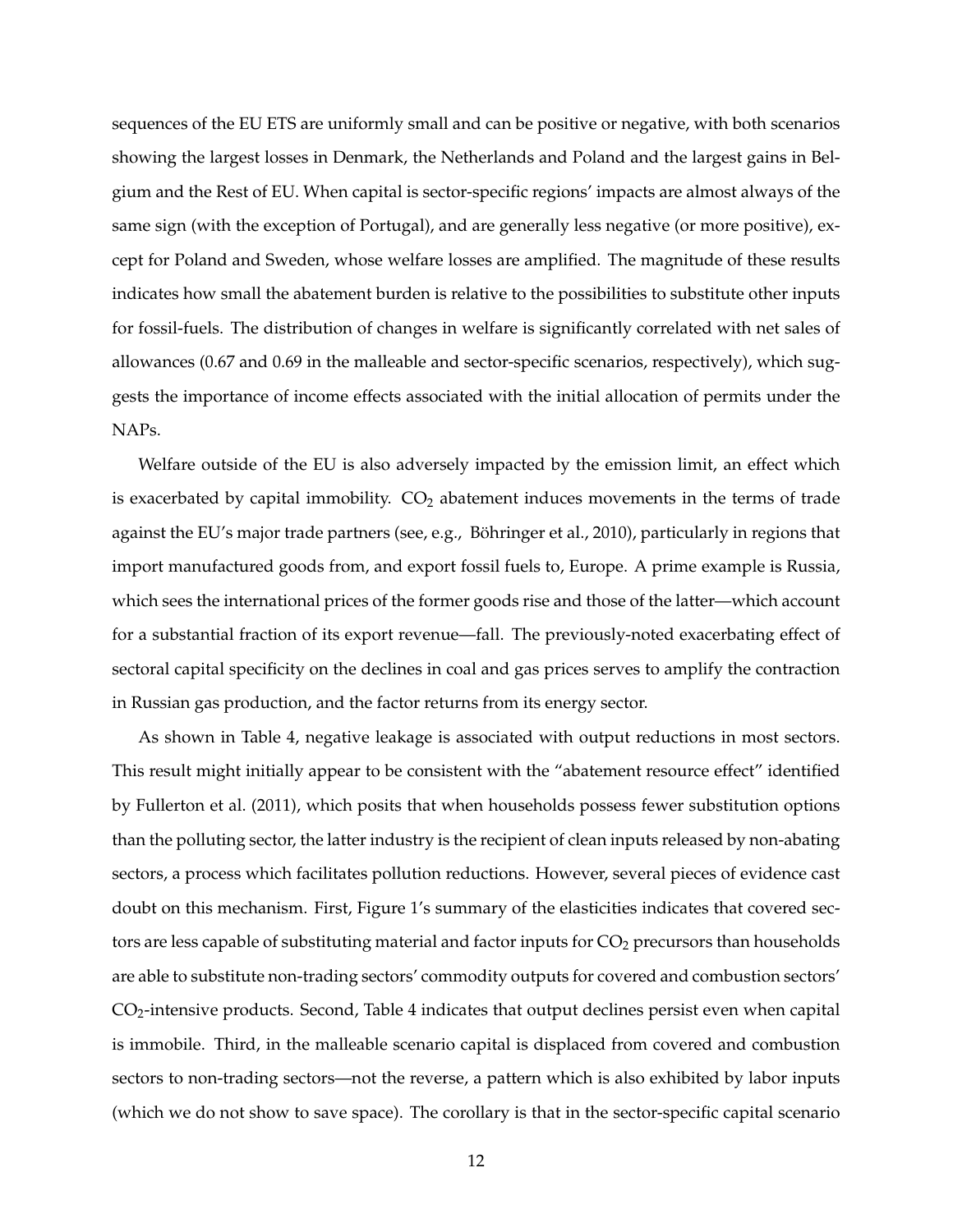|                |                  |                                           |                  | A. Malleable                                                                                                                                              | Capital                                                                |                                                              |                                                         |                   |                         |                                                                     | <b>B.</b> Sector-Specific Capita |                         |                                                                          |                                                            |
|----------------|------------------|-------------------------------------------|------------------|-----------------------------------------------------------------------------------------------------------------------------------------------------------|------------------------------------------------------------------------|--------------------------------------------------------------|---------------------------------------------------------|-------------------|-------------------------|---------------------------------------------------------------------|----------------------------------|-------------------------|--------------------------------------------------------------------------|------------------------------------------------------------|
|                | Permit           | Covered                                   | Comb             | $\overline{\text{Non}}$                                                                                                                                   | Total                                                                  |                                                              | Welfare                                                 | Permit            | Covered                 | $Comb$ -                                                            | Non-                             | Total                   | Leakage                                                                  | Welfare                                                    |
|                | Sales<br>(MT)    | $($ %)<br>Emiss.                          | ustion<br>Emiss. | Trading<br>Emiss.                                                                                                                                         | Emiss.<br>$\left(\!\begin{smallmatrix} 0\\0\end{smallmatrix}\!\right)$ | Leakage Rate $Rate$                                          | $\begin{array}{c} \rm{Change} \\ \rm{(}\%) \end{array}$ | Sales<br>(MT)     | $\mathcal{S}$<br>Emiss. | ustion<br>Emiss.                                                    | Trading<br>Emiss.                | $\mathcal{E}$<br>Emiss. | Rate $\left(\begin{smallmatrix} 9 & 0 \\ 0 & 0 \end{smallmatrix}\right)$ | $\begin{array}{c} \text{Change} \\ \text{(%)} \end{array}$ |
|                |                  |                                           | (%)              | $\mathcal{E}$                                                                                                                                             |                                                                        |                                                              |                                                         |                   |                         | (%)                                                                 | $\mathcal{S}$                    |                         |                                                                          |                                                            |
| EU ETS regions |                  |                                           |                  |                                                                                                                                                           |                                                                        |                                                              |                                                         |                   |                         |                                                                     |                                  |                         |                                                                          |                                                            |
| Austria        |                  |                                           |                  | ن<br>ج                                                                                                                                                    |                                                                        |                                                              |                                                         |                   |                         |                                                                     |                                  | 4                       |                                                                          |                                                            |
| Belgium        | 23               | $\tilde{L}$                               | 4                | Ģ                                                                                                                                                         |                                                                        |                                                              |                                                         |                   |                         |                                                                     |                                  | $\omega$ $\frac{1}{4}$  |                                                                          |                                                            |
| Czech Rep.     | $\triangleright$ | $9777$ $997$                              | $-13$            | ë de d                                                                                                                                                    | すいさん                                                                   | <i>んの530.123.25.28.2.2.</i><br>4.30.1.1.2.2.5.2.4.5.2.2.4.2. |                                                         | <b>ちぴァムゆっぱぴっと</b> | 이 더 위 뒤 무 여 무 워         | $\varphi$ is $\stackrel{\sim}{\Gamma}$ is $\stackrel{\sim}{\gamma}$ |                                  |                         | $20.5$<br>$-1.5$<br>$-1.5$                                               |                                                            |
| Denmark        |                  |                                           | $\frac{5}{4}$    |                                                                                                                                                           |                                                                        |                                                              |                                                         |                   |                         |                                                                     |                                  |                         |                                                                          |                                                            |
| Finland        | ې                |                                           |                  |                                                                                                                                                           | そうさいさん                                                                 |                                                              |                                                         |                   |                         | $\varphi$                                                           |                                  |                         | G O G O H O H O G O G O H H O G<br>O O G O H O H O H O G O H H O O       |                                                            |
| France         | $\circ$          |                                           |                  |                                                                                                                                                           |                                                                        |                                                              |                                                         |                   |                         | F,                                                                  |                                  |                         |                                                                          |                                                            |
| Germany        | 35 <sub>23</sub> |                                           | ယု               | $-5$                                                                                                                                                      |                                                                        |                                                              |                                                         |                   |                         | ယု                                                                  |                                  |                         |                                                                          |                                                            |
| Greece         |                  |                                           | $\sum_{i=1}^{n}$ | $\ddot{q}$ $\ddot{q}$ $\ddot{q}$ $\ddot{q}$ $\ddot{q}$ $\ddot{q}$ $\ddot{q}$ $\ddot{q}$ $\ddot{q}$ $\ddot{q}$ $\ddot{q}$ $\ddot{q}$ $\ddot{q}$ $\ddot{q}$ |                                                                        |                                                              |                                                         |                   |                         |                                                                     |                                  | やくさいさ                   |                                                                          |                                                            |
| Hungary        | $\circ$          | $\mathcal{L}$                             | ယု               |                                                                                                                                                           |                                                                        |                                                              |                                                         |                   | م                       | ې ې ې                                                               |                                  |                         |                                                                          |                                                            |
| Ireland        | $\sim$           | ن ی                                       | Ņ                |                                                                                                                                                           |                                                                        |                                                              |                                                         |                   |                         |                                                                     |                                  | T                       |                                                                          |                                                            |
| Italy          | $\frac{44}{5}$   |                                           | 4                |                                                                                                                                                           | ကု                                                                     |                                                              |                                                         | $\frac{1}{4}$     | ن پ                     | Ţ                                                                   |                                  | ကု                      |                                                                          |                                                            |
| Netherlands    | $-18$            | $\sim$                                    | ယု               |                                                                                                                                                           | 4 ವ                                                                    |                                                              |                                                         |                   | ಳಿ                      | 4                                                                   |                                  | 4                       |                                                                          |                                                            |
| Poland         | م                | $-18$                                     | $-12$            |                                                                                                                                                           |                                                                        |                                                              |                                                         | $\frac{80}{6}$    | $-18$                   | $-12$                                                               |                                  | $-13$                   |                                                                          |                                                            |
| Portugal       |                  | $-10$                                     | ₹                |                                                                                                                                                           |                                                                        |                                                              |                                                         |                   | $-10$                   |                                                                     |                                  | 4                       |                                                                          |                                                            |
| Spain          | $\omega$         | $\mathcal{S}$                             | ယု               |                                                                                                                                                           | す す い 心 い                                                              |                                                              |                                                         |                   | م                       | す や ら お レ                                                           |                                  |                         |                                                                          |                                                            |
| Sweden         |                  | $\mathfrak{h}$                            | Ņ                | $\overline{0}$ .                                                                                                                                          |                                                                        |                                                              |                                                         |                   | $\varphi$               |                                                                     |                                  |                         |                                                                          |                                                            |
| Ř              | $\ddot{+}$       | $\mathcal{S}$                             | $-14$            | ဒု ဒု                                                                                                                                                     |                                                                        |                                                              |                                                         | $\frac{4}{7}$     | $-10$                   |                                                                     |                                  | すうさい                    |                                                                          |                                                            |
| Rest of EU     | 27               | $-10$                                     | $\tilde{L}$      |                                                                                                                                                           |                                                                        |                                                              |                                                         |                   | $-10$                   |                                                                     |                                  |                         |                                                                          |                                                            |
| Other regions  |                  |                                           |                  |                                                                                                                                                           |                                                                        |                                                              |                                                         |                   |                         |                                                                     |                                  |                         |                                                                          |                                                            |
| EFTA           |                  | 0.8                                       | $\overline{0}$ : | $\overline{c}$                                                                                                                                            |                                                                        |                                                              |                                                         |                   |                         |                                                                     |                                  |                         |                                                                          |                                                            |
| Rest of Europe |                  | 0.9                                       | 0.2              | $rac{1}{6}$ $rac{1}{6}$                                                                                                                                   | $\frac{0.6}{0.5}$                                                      |                                                              |                                                         |                   |                         |                                                                     |                                  |                         |                                                                          |                                                            |
| <b>NAFTA</b>   |                  | $\begin{array}{c} 0.5 \\ 0.5 \end{array}$ |                  |                                                                                                                                                           |                                                                        |                                                              |                                                         |                   |                         |                                                                     |                                  |                         |                                                                          |                                                            |
| Russia         |                  |                                           | $\overline{0.6}$ |                                                                                                                                                           | 0.4                                                                    |                                                              |                                                         |                   | 0.505                   |                                                                     |                                  |                         |                                                                          |                                                            |
| Fmr. USSR      |                  | 0.8                                       | 0.4              | $\frac{0.7}{0.1}$                                                                                                                                         | 0.6                                                                    |                                                              |                                                         |                   | 0.9                     | 3738883                                                             | 585585                           | 353553                  |                                                                          |                                                            |
| Rest of World  |                  | 0.2                                       | 0.2              |                                                                                                                                                           |                                                                        |                                                              |                                                         |                   | 0.4                     |                                                                     |                                  |                         |                                                                          |                                                            |
| <b>Total</b>   |                  |                                           |                  |                                                                                                                                                           |                                                                        |                                                              |                                                         |                   |                         |                                                                     |                                  |                         |                                                                          |                                                            |
| $E_{\rm}$      |                  | $-10.7$                                   | $-7.6$           | $\overline{Q}$                                                                                                                                            | 5<br>5<br>5<br>5<br>5<br>5<br>5                                        | $-2.4$                                                       |                                                         |                   | $-10.7$                 | 7, 3, 7<br>7, 3, 7,                                                 | 558                              | $5.3$<br>$0.3$<br>$9.6$ | $-1.4$                                                                   |                                                            |
| Non-EU         |                  | 0.3                                       | 0.2              | $\overline{c}$                                                                                                                                            |                                                                        |                                                              |                                                         |                   | $^{0.0}$                |                                                                     |                                  |                         |                                                                          |                                                            |
| World          |                  | $-1.0$                                    | $-0.8$           | $\sum_{i=1}^{n}$                                                                                                                                          |                                                                        | 20.2                                                         |                                                         |                   |                         |                                                                     |                                  |                         | 31.1                                                                     |                                                            |

Table 3: CGE Model Results: EU ETS Scenario (Change from Business as Usual Scenario) Table 3: CGE Model Results: EU ETS Scenario (Change from Business as Usual Scenario)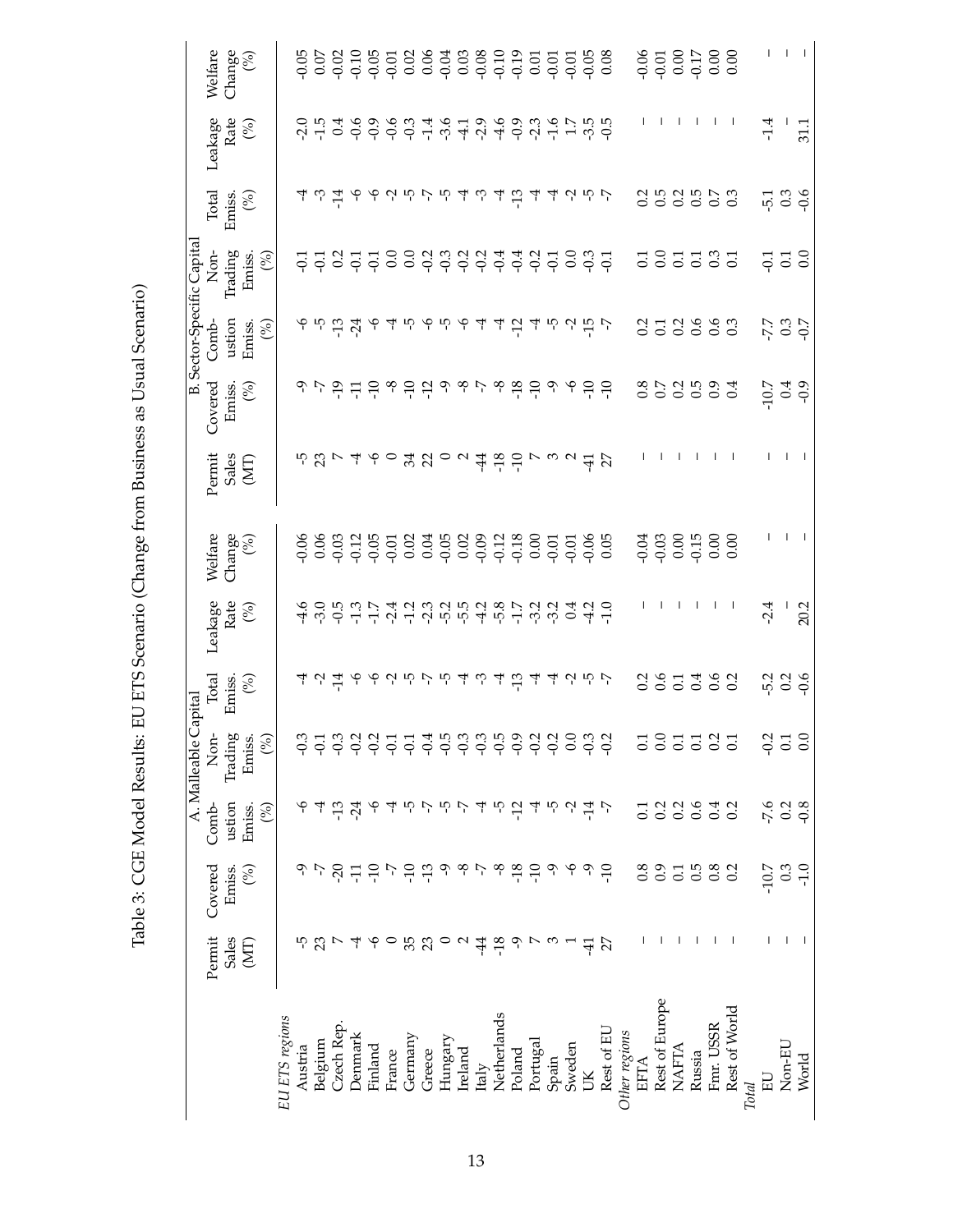| くういつ<br>١<br>ľ<br>$\overline{\epsilon}$                            |
|--------------------------------------------------------------------|
| $\tilde{\zeta}$<br>(                                               |
| $\mathfrak{g}$                                                     |
| $\mathbf$<br>֖֖֖֖֖֧֚֚֚֚֚֚֚֚֚֚֚֚֚֚֚֚֚֚֚֚֚֚֚֡ <u>֟</u><br> <br> <br> |
| $\frac{1}{2}$<br>$\overline{a}$                                    |

|                             |              |                  |                           |                    | A. Sectoral changes in output and capital input (%)                          |                                   |                    |               |                                         |                                    |                                      |                               |
|-----------------------------|--------------|------------------|---------------------------|--------------------|------------------------------------------------------------------------------|-----------------------------------|--------------------|---------------|-----------------------------------------|------------------------------------|--------------------------------------|-------------------------------|
|                             | Mean         | Stdev            | Output (Malleable)<br>Max | Min                | Mean                                                                         | Output (Sector-Specific)<br>Stdev | Max                | Min           | Mean                                    | Capital Input (Malleable)<br>Stdev | Max                                  | Min                           |
| Covered sectors             |              |                  |                           |                    |                                                                              |                                   |                    |               |                                         |                                    |                                      |                               |
| Refined petroleum/coal      | $-0.91$      | 0.57             | $-0.21$<br>0.15           | $-2.03$            | $-0.75$                                                                      |                                   | 0.12               | $-1.79$       | $-0.81$<br>0.12                         |                                    | $-0.19$                              | $-1.71$                       |
| Pulp & paper                | $-0.15$      | 0.24             |                           | $-0.84$            |                                                                              | $0.47$<br>0.15                    |                    | $-0.57$       |                                         | 0.46<br>0.26                       |                                      | $-0.40$                       |
| Electric power              | $-2.90$      | 1.97             | 0.31                      | $-6.99$            |                                                                              | 4.49                              | $-0.01$            | $-6.22$       | $-1.60$                                 |                                    |                                      | $-4.28$                       |
| Non-metallic minerals       | $-0.50$      | $0.50$<br>$1.27$ | $0.30$<br>$0.83$          | $-1.48$            | $2.51$<br>$0.55$<br>$0.95$                                                   | 0.40                              | 0.09               | $-1.30$       | 0.16                                    | 1.31<br>0.33<br>0.86               | $0.74$<br>$0.50$<br>$0.77$<br>$1.10$ | $-0.51$<br>$-1.98$            |
| Iron & steel                | $-1.04$      |                  |                           | $-3.47$            |                                                                              | 0.97                              | 0.50               | $-2.76$       | $-0.28$                                 |                                    |                                      |                               |
| Combustion sectors          |              |                  |                           |                    |                                                                              |                                   |                    |               |                                         |                                    |                                      |                               |
| Coal mining                 | 9.30<br>0.13 | 3.55<br>0.17     | $-3.17$                   | $16.21$<br>$-0.77$ | 6.84                                                                         | $2.93$<br>0.11                    | $-1.99$<br>$-0.02$ | 13.13         | 9.71<br>0.03<br>0.18                    | $3.55$<br>$0.11$<br>$1.20$         | 3.45                                 | $-15.98$<br>$-0.36$           |
| Crude oil/gas mining        |              |                  |                           |                    |                                                                              |                                   |                    |               |                                         |                                    | $0.17\,$                             |                               |
| Gas production/distribution | $-0.34$      | 0.16             | $-0.07$                   | $-0.61$            | $-0.31$                                                                      | 0.14                              | $-0.09$            | $65.0 - 0.58$ |                                         |                                    | 4.67                                 | $-0.55$                       |
| Non-ferrous metals          | $-2.41$      | 3.71             | 0.25                      | $-12.14$           |                                                                              | 1.88                              | 0.07               | $-6.35$       |                                         | 3.33                               | 0.53                                 | $-10.47$                      |
| Chemicals/rubber/plastics   | $-0.69$      | 0.94             | 0.36                      |                    | $-0.54$                                                                      | 0.58                              | 0.02               | $-1.89$       | $7,30$<br>$-1,30$<br>$-0.30$<br>$-0.12$ |                                    |                                      |                               |
| Durable manufactures        | $-0.13$      | 0.15             | 0.14                      | $-2.77$<br>0.35    | $-0.14$                                                                      | 0.07                              | $-0.03$            | $-0.27$       |                                         |                                    | 53<br>0.72<br>0.76                   |                               |
| Non-durable manufactures    | 0.09         | 0.16             | 0.20                      | $-0.45$            | $-0.13$                                                                      | 0.06                              | 0.00               | $-0.25$       |                                         | 0.68<br>0.25<br>0.26               |                                      | $-1.95$<br>$-0.22$<br>$-0.36$ |
| Nontrading sectors          |              |                  |                           |                    |                                                                              |                                   |                    |               |                                         |                                    |                                      |                               |
| Transportation              | $-0.06$      | 0.08             | 0.12                      | $-0.17$            | $-0.07$                                                                      |                                   | 0.02               | $-0.17$       |                                         |                                    | 0.41                                 | $-0.14$                       |
| Rest of Economy             | $-0.04$      | 0.04             | 0.05                      | $-0.12$            | $-0.05$                                                                      | $0.05$<br>0.04                    | 0.00               | $-0.15$       | $0.07$<br>0.08                          | $0.13$<br>$0.10$                   | 0.30                                 | $-0.09$                       |
| m                           |              |                  |                           |                    | Regional changes in capital input and rental rates by sectoral groupings (%) |                                   |                    |               |                                         |                                    |                                      |                               |
|                             |              |                  | Capital Input (Malleable) |                    |                                                                              |                                   |                    |               | Avg. Rental Rates (Sector-Specific)     |                                    |                                      |                               |
|                             | Covered      |                  | Combustion                |                    | Nontrading                                                                   | Covered                           |                    | Combustion    | Nontrading                              |                                    |                                      |                               |
| Austria                     | $-0.19$      |                  | $-0.01$                   |                    | 0.02                                                                         | 0.18                              |                    | $-0.02$       | $-0.00361$                              |                                    |                                      |                               |
| Belgium                     | $-0.09$      |                  | $-0.06$                   |                    | 0.03                                                                         | 0.10                              |                    | 0.00023       | 0.00126                                 |                                    |                                      |                               |
| Czech Rep.                  | $-1.86$      |                  | 0.09                      |                    | 0.32                                                                         | $-0.39$                           |                    | $-0.14$       |                                         | $-0.11$                            |                                      |                               |
| Denmark                     | $-0.92$      |                  | 0.10                      |                    | 0.05                                                                         | $-0.26$                           |                    | $-0.11$       |                                         | $-0.02$                            |                                      |                               |
| Finland                     | $-0.46$      |                  | 0.09                      |                    | 0.06                                                                         | $-2.64$                           |                    | $-0.72$       |                                         | $-0.25$                            |                                      |                               |
| France                      | 0.13         |                  | $-0.03$                   |                    | 0.00                                                                         | $-1.28$                           |                    | $-0.16$       |                                         | $-0.12$                            |                                      |                               |
| Germany                     | $-0.34$      |                  | $-0.17$                   |                    | 0.05                                                                         | $-0.68$                           |                    | $-0.21$       |                                         | $-0.16$                            |                                      |                               |
| Greece                      | $-1.99$      |                  |                           |                    | 0.12                                                                         | $-0.00001$                        |                    | $-0.11$       |                                         | $-0.07$                            |                                      |                               |
| Hungary                     | $-0.87$      |                  | 0.01                      |                    | 0.08                                                                         | $-0.57$                           |                    | $-0.37$       |                                         | $-0.06$                            |                                      |                               |
| Ireland                     | $-0.52$      |                  | 0.12                      |                    | $-0.09$                                                                      | $-2.30$                           |                    | $-0.52$       |                                         | 0.01                               |                                      |                               |
| Italy                       | $-0.55$      |                  | 0.05                      |                    | 0.02                                                                         | $-1.31$                           |                    | $-0.26$       |                                         | $-0.15$                            |                                      |                               |
| Netherlands                 | $-0.43$      |                  | $-0.22$                   |                    | 0.08                                                                         | $-0.63$                           |                    | 0.02          |                                         | $-0.06$                            |                                      |                               |
| Poland                      | $-1.18$      |                  | $-0.24$                   |                    | 0.25                                                                         | $-0.96$                           |                    | $-0.17$       |                                         | $-0.20$                            |                                      |                               |
| Portugal                    | $-0.50$      |                  | $-0.07$                   |                    | 0.08                                                                         | $-0.94$                           |                    | $-0.49$       |                                         | $-0.18$                            |                                      |                               |
| Spain                       | $-0.43$      |                  | $-0.08$                   |                    | 0.05                                                                         | $-2.33$                           |                    | $-1.22$       |                                         | $-0.52$                            |                                      |                               |
| Sweden                      | 0.19         |                  | 0.01                      |                    | 0.03                                                                         |                                   |                    | $-0.24$       |                                         | $-0.08$                            |                                      |                               |
| ŬК                          | $-0.62$      |                  | $-0.14$                   |                    | 0.05                                                                         | $-0.82$                           |                    | $-0.22$       |                                         | $-0.09$                            |                                      |                               |
| Rest of EU                  |              |                  |                           |                    | 0.25                                                                         |                                   |                    | $-0.05$       |                                         | $-0.07$                            |                                      |                               |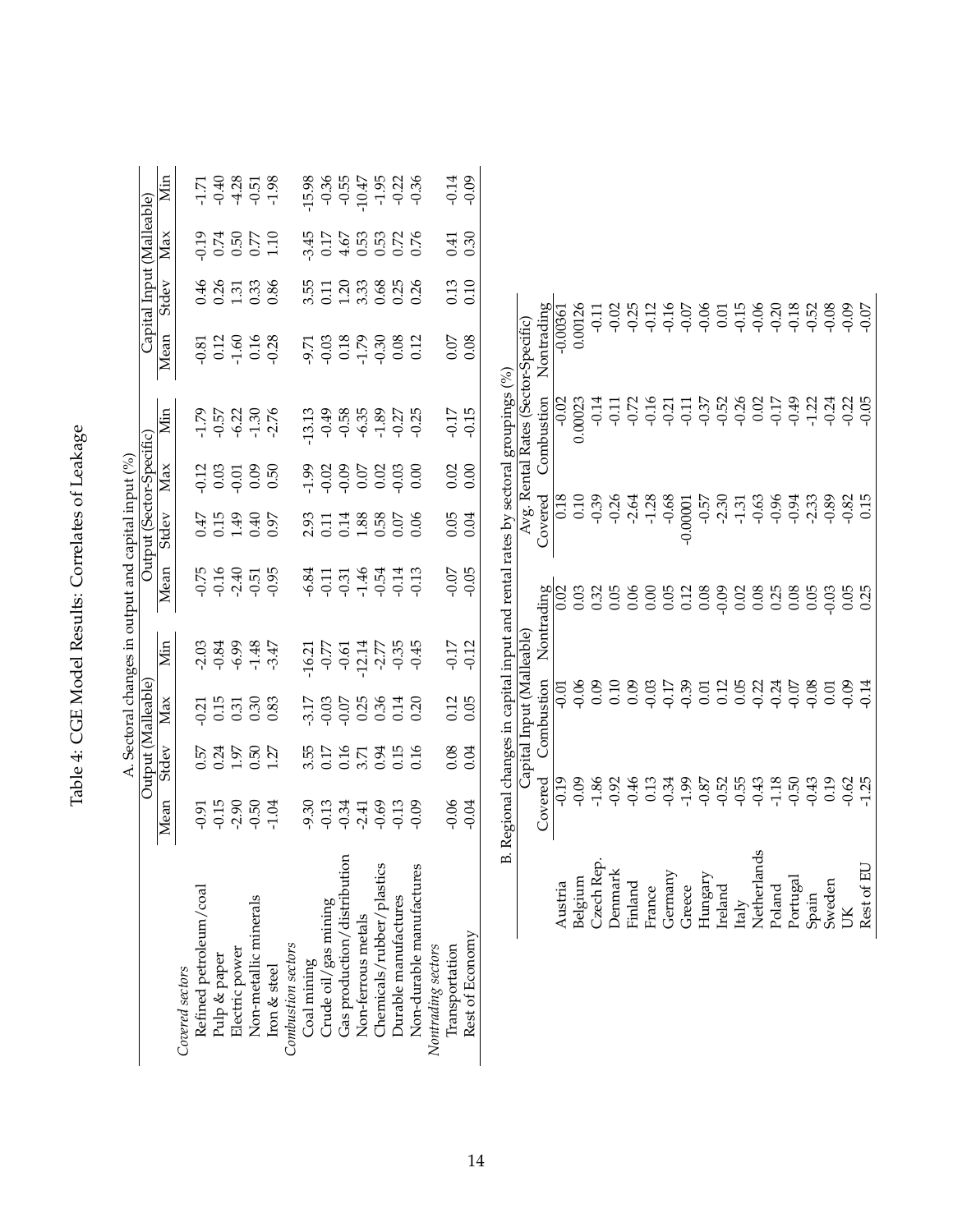the capital rental rate experiences the largest declines in covered industries, suggesting that, if mobile, their capital will be displaced to unconstrained sectors. As well, under this scenario mobile factors such as labor continue to exhibit a similar pattern of displacement.

To explore these issues further we reverse the sectoral pattern of values of the elasticities of substitution at the top level of our production hierarchy in Figure 1, setting  $\sigma^Y=0.8$  in energy sectors and  $\sigma^Y = 0.4$  in non-energy sectors. In this sensitivity test the pattern of elasticities renders energy supply sectors' demands for fossil fuels more elastic than those of households, which seems less plausible than our base case. Nevertheless, the relative magnitudes of these parameters remain a key uncertainty which can only be resolved by careful empirical analysis.

As summarized in Tables 5 and 6, our reparameterization generates a striking reversal in the foregoing results. The EU's net abatement is less than two-thirds of the  $CO<sub>2</sub>$  reduced in our base case. The reason is that internal leakage rates are now large and positive, averaging 27% across EU ETS regions and exceeding 100 % in Belgium, France and Sweden, an effect that is driven by an increase in emissions in non-trading sectors. Internationally, the magnitude of leakage increases as well, but does not flip sign, exceeding 200%, with the result that EU ETS' emission reductions are swamped by the expansion of  $CO<sub>2</sub>$  emitted by non-abating regions (especially EFTA and Russia). Positive internal and external leakage are both lower when capital is sector-specific.

There is evidence of the abatement resource effect, whose occurrence is predestined by the relative magnitudes of the household and abating sector substitution elasticities. Factor inputs to combustion sectors and the rest-of-economy aggregate decline as a consequence of displacement of capital (and labor) to covered industries, which is now accompanied by an *increase* in the output of unconstrained sectors as fossil-fuel precursor intermediate goods substitute for factors. As before, the magnitude of this phenomenon is also reduced by capital immobility. The welfare impacts of abatement continue to be small, with regions evenly split between gains and losses. We see a reversal of the pattern of incidence from our base-case results: changes in welfare are less negative in regions where losses were formerly concentrated, while regions which experienced gains (Belgium, Czech Republic, Greece, Portugal, Spain and Rest of EU) tend to be less well off. With the exception of Denmark, Ireland and the UK, capital immobility results in increased welfare losses or reduced welfare gains.

This sensitivity analysis underlines the crucial role of the characteristics of the economies, as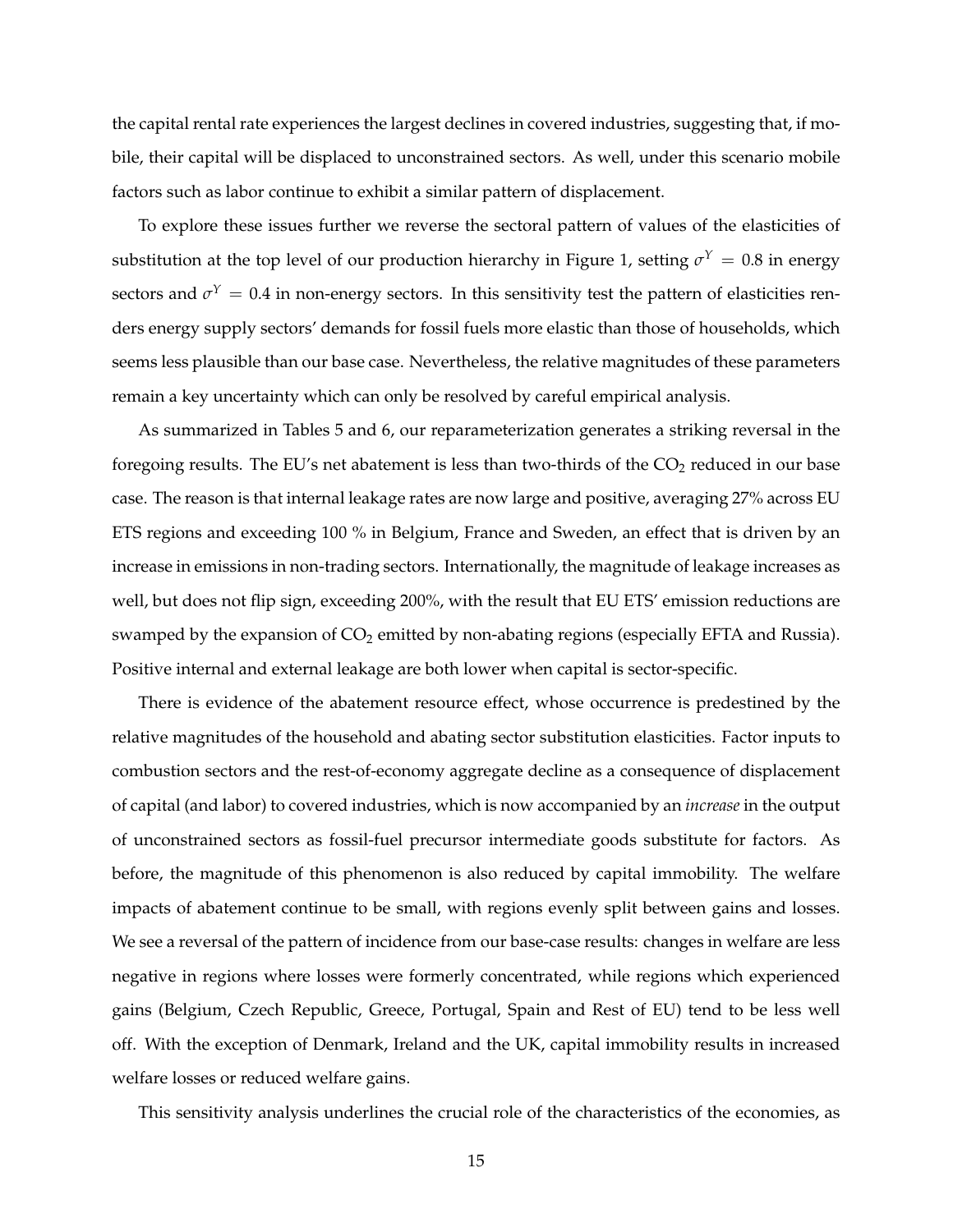|                |                 |                         |                 | A. Malleable                                                                           | $\Box$ apital                                                                                                                                                                                                                                                                                                                                                                                                        |                                                                     |                                                                           |                                                                                                                       |                                                        |                                                                                               | <b>B.</b> Sector-Specific Capita |                                                                                                                                                                                           |                 |                                                        |
|----------------|-----------------|-------------------------|-----------------|----------------------------------------------------------------------------------------|----------------------------------------------------------------------------------------------------------------------------------------------------------------------------------------------------------------------------------------------------------------------------------------------------------------------------------------------------------------------------------------------------------------------|---------------------------------------------------------------------|---------------------------------------------------------------------------|-----------------------------------------------------------------------------------------------------------------------|--------------------------------------------------------|-----------------------------------------------------------------------------------------------|----------------------------------|-------------------------------------------------------------------------------------------------------------------------------------------------------------------------------------------|-----------------|--------------------------------------------------------|
|                | Permit<br>Sales | Covered<br>Emiss.       | ustion<br>Comb- | S<br>Z                                                                                 | Total                                                                                                                                                                                                                                                                                                                                                                                                                |                                                                     | Welfare                                                                   | Permit                                                                                                                | Covered                                                | ustion<br>Comb-                                                                               | Non-<br>Trading                  | Total<br>Emiss.                                                                                                                                                                           | Leakage<br>Rate | Welfare                                                |
|                | (MT)            | (%)                     | (%)<br>Emiss.   | Trading<br>Emiss<br>$\mathcal{S}$                                                      | Emiss.<br>$\left( \!\!{\begin{array}{c} 0 \end{array}}\!\!\right)$                                                                                                                                                                                                                                                                                                                                                   | Leakage Rate $Rate$                                                 | $\begin{array}{c} \mathrm{Change} \\ (\%) \end{array}$                    | Sales<br>(MT)                                                                                                         | Emiss.<br>$\mathcal{S}$                                | (%)<br>Emiss.                                                                                 | (%)<br>Emiss.                    | $\mathcal{S}$                                                                                                                                                                             | (%)             | $\begin{array}{c} \mathrm{Change} \\ (\%) \end{array}$ |
| EU ETS regions |                 |                         |                 |                                                                                        |                                                                                                                                                                                                                                                                                                                                                                                                                      |                                                                     |                                                                           |                                                                                                                       |                                                        |                                                                                               |                                  |                                                                                                                                                                                           |                 |                                                        |
| Austria        | က္              | $\overline{10}$         | Ņ               | $\mathbb{S}$                                                                           | 도                                                                                                                                                                                                                                                                                                                                                                                                                    |                                                                     |                                                                           |                                                                                                                       | ۹F                                                     |                                                                                               |                                  |                                                                                                                                                                                           |                 |                                                        |
| Belgium        | 23              |                         | 고               | $\ddot{s}$                                                                             |                                                                                                                                                                                                                                                                                                                                                                                                                      |                                                                     |                                                                           |                                                                                                                       |                                                        |                                                                                               | ო ო                              | $\frac{1}{2}$ $\frac{1}{2}$                                                                                                                                                               |                 |                                                        |
| Czech Rep.     | $\infty$        |                         | တု              | $\frac{4}{4}$                                                                          |                                                                                                                                                                                                                                                                                                                                                                                                                      |                                                                     |                                                                           |                                                                                                                       |                                                        |                                                                                               |                                  |                                                                                                                                                                                           |                 |                                                        |
| Denmark        | ್ರೆ             | 7 5 7 7 9 9 7 7 7 9 7 9 | $\frac{5}{4}$   | $\frac{5}{2}$                                                                          |                                                                                                                                                                                                                                                                                                                                                                                                                      |                                                                     |                                                                           |                                                                                                                       | <sub><br/>♡ 진 뜬 은 우 딕 딕 딕 딕 ▷ ⊙ 은 <mark>근</mark></sub> | $\gamma$ $\gamma$ $\varphi$ $\stackrel{\rightarrow}{\gamma}$ $\stackrel{\rightarrow}{\gamma}$ |                                  | ې                                                                                                                                                                                         |                 |                                                        |
| Finland        | ې               |                         |                 | $\ddot{3}$                                                                             |                                                                                                                                                                                                                                                                                                                                                                                                                      |                                                                     |                                                                           |                                                                                                                       |                                                        |                                                                                               |                                  | ۴                                                                                                                                                                                         |                 |                                                        |
| France         | 4               |                         |                 | 3.2                                                                                    |                                                                                                                                                                                                                                                                                                                                                                                                                      |                                                                     |                                                                           |                                                                                                                       |                                                        |                                                                                               | ωu α                             |                                                                                                                                                                                           |                 |                                                        |
| Germany        | 86              |                         |                 | $\ddot{c}$                                                                             |                                                                                                                                                                                                                                                                                                                                                                                                                      |                                                                     |                                                                           |                                                                                                                       |                                                        |                                                                                               |                                  |                                                                                                                                                                                           |                 |                                                        |
| Greece         | $\mathfrak{A}$  |                         | Ļ               | $\frac{1}{4}$                                                                          |                                                                                                                                                                                                                                                                                                                                                                                                                      |                                                                     |                                                                           |                                                                                                                       |                                                        |                                                                                               | က                                |                                                                                                                                                                                           |                 |                                                        |
| Hungary        |                 |                         | ᅮ               | $\omega$                                                                               |                                                                                                                                                                                                                                                                                                                                                                                                                      |                                                                     |                                                                           |                                                                                                                       |                                                        |                                                                                               |                                  |                                                                                                                                                                                           |                 |                                                        |
| Ireland        | $\circ$ a       |                         | ကု              | $\frac{2}{3}$                                                                          |                                                                                                                                                                                                                                                                                                                                                                                                                      |                                                                     |                                                                           |                                                                                                                       |                                                        |                                                                                               |                                  |                                                                                                                                                                                           |                 |                                                        |
| Italy          | $-46$           |                         |                 | $\tilde{\mathcal{E}}$                                                                  |                                                                                                                                                                                                                                                                                                                                                                                                                      |                                                                     |                                                                           |                                                                                                                       |                                                        |                                                                                               |                                  |                                                                                                                                                                                           |                 |                                                        |
| Netherlands    | $-18$           |                         | $\mathcal{L}$   |                                                                                        |                                                                                                                                                                                                                                                                                                                                                                                                                      |                                                                     |                                                                           |                                                                                                                       |                                                        |                                                                                               |                                  |                                                                                                                                                                                           |                 |                                                        |
| Poland         | $\sim$          | $-19$                   | ယု              |                                                                                        |                                                                                                                                                                                                                                                                                                                                                                                                                      |                                                                     |                                                                           |                                                                                                                       |                                                        |                                                                                               |                                  |                                                                                                                                                                                           |                 |                                                        |
| Portugal       |                 | $\overline{H}$          |                 | c w o c u r r<br>c w o c u r r                                                         | $\circ$ $\vec{r}$ $\downarrow$ $\uparrow$ $\uparrow$ $\uparrow$ $\uparrow$ $\uparrow$ $\uparrow$ $\uparrow$ $\uparrow$ $\uparrow$ $\uparrow$ $\uparrow$ $\uparrow$ $\uparrow$ $\uparrow$ $\uparrow$ $\uparrow$ $\uparrow$ $\uparrow$ $\uparrow$ $\uparrow$ $\uparrow$ $\uparrow$ $\uparrow$ $\uparrow$ $\uparrow$ $\uparrow$ $\uparrow$ $\uparrow$ $\uparrow$ $\uparrow$ $\uparrow$ $\uparrow$ $\uparrow$ $\uparrow$ | e no ser que e que se proposable<br>Chi o ser dura se de proposable |                                                                           | <u>5 m m s m s m s m s m m m s m s m m s m s m m s m s m m m s m s m m m s m s m m m m s m m m m m m m m m m m m </u> |                                                        |                                                                                               | <b>NNN TN CO CO CO</b>           | $\begin{array}{c} \mathbf{u} & \mathbf{u} & \mathbf{v} & \mathbf{v} & \mathbf{v} & \mathbf{v} \\ \mathbf{u} & \mathbf{v} & \mathbf{v} & \mathbf{v} & \mathbf{v} & \mathbf{v} \end{array}$ |                 |                                                        |
| Spain          |                 |                         |                 |                                                                                        |                                                                                                                                                                                                                                                                                                                                                                                                                      |                                                                     |                                                                           |                                                                                                                       |                                                        |                                                                                               |                                  |                                                                                                                                                                                           |                 |                                                        |
| Sweden         |                 | 우 무 규 무                 |                 |                                                                                        |                                                                                                                                                                                                                                                                                                                                                                                                                      | 185.9<br>39.7<br>19.6                                               |                                                                           |                                                                                                                       | 9 우 금 음                                                |                                                                                               |                                  |                                                                                                                                                                                           |                 |                                                        |
| ŠК             | $\overline{+}$  |                         | 급               |                                                                                        |                                                                                                                                                                                                                                                                                                                                                                                                                      |                                                                     |                                                                           |                                                                                                                       |                                                        |                                                                                               |                                  |                                                                                                                                                                                           |                 |                                                        |
| Rest of EU     | 28              |                         | ကု              |                                                                                        |                                                                                                                                                                                                                                                                                                                                                                                                                      |                                                                     |                                                                           |                                                                                                                       |                                                        |                                                                                               |                                  |                                                                                                                                                                                           |                 |                                                        |
| Other regions  |                 |                         |                 |                                                                                        |                                                                                                                                                                                                                                                                                                                                                                                                                      |                                                                     |                                                                           |                                                                                                                       |                                                        |                                                                                               |                                  |                                                                                                                                                                                           |                 |                                                        |
| <b>EFTA</b>    |                 | 2.1                     | $-2.0$          |                                                                                        | $\frac{21}{9}$                                                                                                                                                                                                                                                                                                                                                                                                       |                                                                     |                                                                           |                                                                                                                       |                                                        |                                                                                               |                                  |                                                                                                                                                                                           |                 |                                                        |
| Rest of Europe |                 | $-2.9$                  | 2.0             | 0<br>0<br>0<br>0<br>0<br>0<br>0<br>0<br>0<br>0<br>0<br>0<br>0<br>0<br>0<br>0<br>0<br>0 |                                                                                                                                                                                                                                                                                                                                                                                                                      |                                                                     |                                                                           |                                                                                                                       |                                                        |                                                                                               |                                  |                                                                                                                                                                                           |                 |                                                        |
| <b>NAFTA</b>   |                 |                         | 1.9             |                                                                                        | 1.4                                                                                                                                                                                                                                                                                                                                                                                                                  |                                                                     |                                                                           |                                                                                                                       |                                                        |                                                                                               |                                  |                                                                                                                                                                                           |                 |                                                        |
| Russia         |                 | 0.6                     | 0.0             | 62                                                                                     |                                                                                                                                                                                                                                                                                                                                                                                                                      |                                                                     |                                                                           |                                                                                                                       |                                                        |                                                                                               |                                  |                                                                                                                                                                                           |                 |                                                        |
| Fmr. USSR      |                 | $-2.2$                  | $1.3$<br>$2.5$  | $\frac{6}{5}$                                                                          |                                                                                                                                                                                                                                                                                                                                                                                                                      |                                                                     | $\begin{array}{c} 30 \\ 0.30 \\ 0.01 \\ 0.01 \\ 0.06 \\ 0.06 \end{array}$ |                                                                                                                       | 3948977                                                | 2 5 7 4 2 2 2<br>2 7 7 4 2 2 2                                                                | cianonia<br>Cianonia             | 17011282                                                                                                                                                                                  |                 | 43<br>43<br>90023<br>9003                              |
| Rest of World  |                 | $-0.2$                  |                 |                                                                                        |                                                                                                                                                                                                                                                                                                                                                                                                                      |                                                                     |                                                                           |                                                                                                                       |                                                        |                                                                                               |                                  |                                                                                                                                                                                           |                 |                                                        |
| <b>Total</b>   |                 |                         |                 |                                                                                        |                                                                                                                                                                                                                                                                                                                                                                                                                      |                                                                     |                                                                           |                                                                                                                       |                                                        |                                                                                               |                                  |                                                                                                                                                                                           |                 |                                                        |
| $E_{\rm 0}$    | T               | $-11.6$                 | $-3.4$          | $\frac{4}{3}$                                                                          | $447$<br>$-10$                                                                                                                                                                                                                                                                                                                                                                                                       | 33.6                                                                |                                                                           |                                                                                                                       | $-1.5$<br>$-0.2$<br>$-1.4$                             | $3001$<br>$71$<br>$71$                                                                        | $7.78$<br>$4.38$                 | 5.7<br>9.13<br>9.15                                                                                                                                                                       | 26.8            |                                                        |
| Non-EU         |                 | $-1.5$                  | $2.2$<br>1.5    |                                                                                        |                                                                                                                                                                                                                                                                                                                                                                                                                      |                                                                     | L                                                                         |                                                                                                                       |                                                        |                                                                                               |                                  |                                                                                                                                                                                           |                 |                                                        |
| World          |                 |                         |                 | $\ddot{4}$                                                                             |                                                                                                                                                                                                                                                                                                                                                                                                                      | -<br>229.2                                                          |                                                                           |                                                                                                                       |                                                        |                                                                                               |                                  |                                                                                                                                                                                           | 186.5           |                                                        |

Table 5: CGE Model Results: EU ETS Scenario with Flipped Elasticities of Substitution (Change from Business as Usual Scenario) Table 5: CGE Model Results: EU ETS Scenario with Flipped Elasticities of Substitution (Change from Business as Usual Scenario)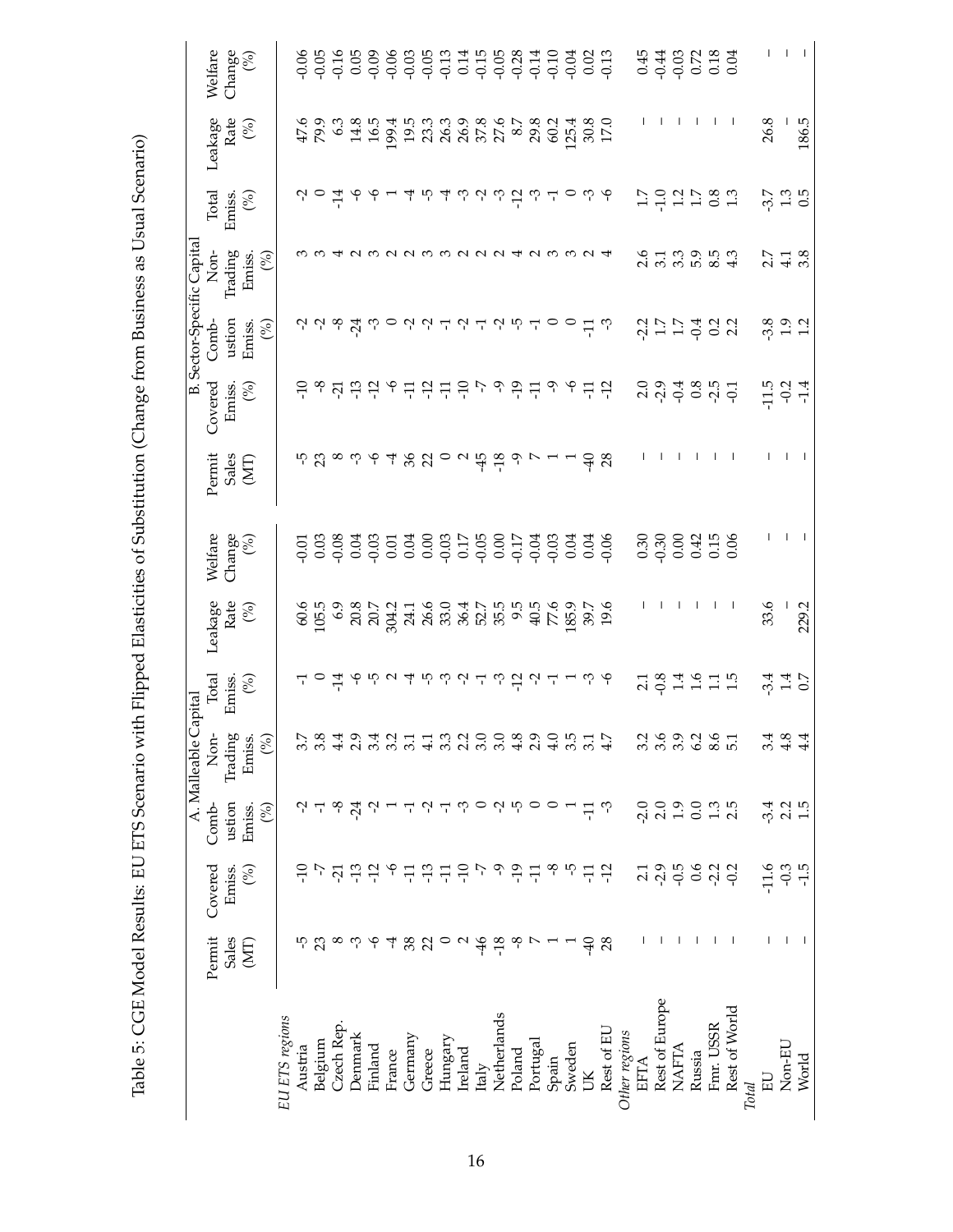| .<br>נ                                                                                                                                                                                                                                                                                                                                                                                             |
|----------------------------------------------------------------------------------------------------------------------------------------------------------------------------------------------------------------------------------------------------------------------------------------------------------------------------------------------------------------------------------------------------|
|                                                                                                                                                                                                                                                                                                                                                                                                    |
| くしょうこう                                                                                                                                                                                                                                                                                                                                                                                             |
|                                                                                                                                                                                                                                                                                                                                                                                                    |
| $\ddot{\cdot}$ $\ddot{\cdot}$ $\ddot{\cdot}$ $\ddot{\cdot}$ $\ddot{\cdot}$ $\ddot{\cdot}$ $\ddot{\cdot}$ $\ddot{\cdot}$ $\ddot{\cdot}$ $\ddot{\cdot}$ $\ddot{\cdot}$ $\ddot{\cdot}$ $\ddot{\cdot}$ $\ddot{\cdot}$ $\ddot{\cdot}$ $\ddot{\cdot}$ $\ddot{\cdot}$ $\ddot{\cdot}$ $\ddot{\cdot}$ $\ddot{\cdot}$ $\ddot{\cdot}$ $\ddot{\cdot}$ $\ddot{\cdot}$ $\ddot{\cdot}$ $\ddot{\$<br>$\frac{1}{2}$ |
|                                                                                                                                                                                                                                                                                                                                                                                                    |
|                                                                                                                                                                                                                                                                                                                                                                                                    |
| ׇ֚֘֡                                                                                                                                                                                                                                                                                                                                                                                               |
| - 2<br>- 1<br>- 1<br>- 1<br>;<br>;                                                                                                                                                                                                                                                                                                                                                                 |
|                                                                                                                                                                                                                                                                                                                                                                                                    |
|                                                                                                                                                                                                                                                                                                                                                                                                    |
|                                                                                                                                                                                                                                                                                                                                                                                                    |
|                                                                                                                                                                                                                                                                                                                                                                                                    |
|                                                                                                                                                                                                                                                                                                                                                                                                    |
| i<br>1                                                                                                                                                                                                                                                                                                                                                                                             |
| てんこう コーロー・ディ・ディ・ストー コーロー・ディ・エー コーロー・ディ・エー<br>ُ<br>ر                                                                                                                                                                                                                                                                                                                                                |
|                                                                                                                                                                                                                                                                                                                                                                                                    |
|                                                                                                                                                                                                                                                                                                                                                                                                    |
|                                                                                                                                                                                                                                                                                                                                                                                                    |
| I<br>)<br>.                                                                                                                                                                                                                                                                                                                                                                                        |
|                                                                                                                                                                                                                                                                                                                                                                                                    |
|                                                                                                                                                                                                                                                                                                                                                                                                    |
|                                                                                                                                                                                                                                                                                                                                                                                                    |
| $\frac{1}{1}$                                                                                                                                                                                                                                                                                                                                                                                      |
|                                                                                                                                                                                                                                                                                                                                                                                                    |
|                                                                                                                                                                                                                                                                                                                                                                                                    |
|                                                                                                                                                                                                                                                                                                                                                                                                    |
| י<br>גוב<br>ג                                                                                                                                                                                                                                                                                                                                                                                      |
| .<br>.<br>.                                                                                                                                                                                                                                                                                                                                                                                        |
|                                                                                                                                                                                                                                                                                                                                                                                                    |
| į                                                                                                                                                                                                                                                                                                                                                                                                  |
| ֧֓֝֝֟<br>֧֧֧֧֧֖֖֖֧֖֖֧֧֧֧֖֚֚֚֚֚֚֚֝֩֩֩֕֓֓֓֓֓֝֓֟֓֓֝֬֝֓֓֝֬֝֓֝֬֝֓֝֬֝֬֝֬<br>֧֧֖֖֖֖֖֖֖֖֖֖֖֖֚֚֚֚֚֚֚֚֚֚֚֜֩֩֩֩                                                                                                                                                                                                                                                                                               |

|                             |                  |                    |                            |                                      | A. Sectoral changes in output and capital input (%)                             |                                      |                             |                                                                                                                                                                                                                                                                            |                                     |                           |                                                 |                                                     |
|-----------------------------|------------------|--------------------|----------------------------|--------------------------------------|---------------------------------------------------------------------------------|--------------------------------------|-----------------------------|----------------------------------------------------------------------------------------------------------------------------------------------------------------------------------------------------------------------------------------------------------------------------|-------------------------------------|---------------------------|-------------------------------------------------|-----------------------------------------------------|
|                             |                  | Output (Malleable) |                            |                                      |                                                                                 | Output (Sector-Specific)             |                             |                                                                                                                                                                                                                                                                            |                                     | Capital Input (Malleable) |                                                 |                                                     |
|                             | Mean             | Stdev              | Max                        | Min                                  | Mean                                                                            | Stdev                                | Max                         | Min                                                                                                                                                                                                                                                                        | Mean                                | Stdev                     | Max                                             | Min                                                 |
| Covered sectors             |                  |                    |                            |                                      |                                                                                 |                                      |                             |                                                                                                                                                                                                                                                                            |                                     |                           |                                                 |                                                     |
| Refined petroleum/coal      |                  |                    |                            |                                      | 0.44                                                                            |                                      |                             |                                                                                                                                                                                                                                                                            |                                     | $\pm 1$                   |                                                 |                                                     |
| Pulp/paper                  | $1.00$<br>$0.12$ |                    |                            |                                      |                                                                                 |                                      |                             |                                                                                                                                                                                                                                                                            | $9.28$<br>$-0.07$                   | 0.41                      |                                                 |                                                     |
| Electric power              | $-0.21$          | 55<br>0.56<br>0.57 |                            |                                      |                                                                                 |                                      |                             |                                                                                                                                                                                                                                                                            | 3.44                                |                           |                                                 |                                                     |
| Non-metallic minerals       | $-0.25$          | 0.80               | $1.58$<br>$1.38$<br>$1.35$ |                                      | $\begin{array}{c} 0.11 \\ -0.85 \\ -0.18 \end{array}$                           |                                      | $40.88$<br>$1.08$<br>$1.78$ |                                                                                                                                                                                                                                                                            | $-0.55$                             |                           |                                                 |                                                     |
| Iron & steel                | $-0.56$          | 6.0                | 0.67                       | $7.760140$<br>$9.760140$<br>$9.9140$ | $-0.50$                                                                         | 58<br>0.39<br>0.9<br>0.9<br>0.9      | 0.66                        | 5<br>9 3 5 9 8<br>9 9 7 7 9 8                                                                                                                                                                                                                                              | $-0.90$                             | 0.91<br>0.73<br>1.24      | $12.40$<br>$0.99$<br>$0.50$<br>$0.72$<br>$0.72$ | $6.33$<br>$6.51$<br>$6.51$<br>$7.33$<br>$7.33$      |
| Combustion sectors          |                  |                    |                            |                                      |                                                                                 |                                      |                             |                                                                                                                                                                                                                                                                            |                                     |                           |                                                 |                                                     |
| Coal mining                 | -9.47            | 3.69               | $-2.13$<br>$1.26$          | $-15.08$<br>0.29<br>0.40             |                                                                                 |                                      |                             | 15.56                                                                                                                                                                                                                                                                      |                                     |                           |                                                 |                                                     |
| Crude oil/gas mining        | 0.71             | 0.31               |                            |                                      |                                                                                 |                                      | $-1.15$<br>0.95             | 0.01                                                                                                                                                                                                                                                                       | $9.37$<br>1.50                      | 3.65<br>0.68              | $-2.07$<br>3.04                                 |                                                     |
| Gas production/distribution | 0.00             | 0.19               | 0.20                       |                                      |                                                                                 |                                      | 0.22                        |                                                                                                                                                                                                                                                                            | 2.98                                | 3.36                      | 10.97                                           |                                                     |
| Non-ferrous metals          | $-1.77$          | 4.19               | 0.95                       | $-14.17$                             |                                                                                 | $3,38$<br>$0.28$<br>$0.88$<br>$0.80$ | 0.75                        | $7.07$ $\,$                                                                                                                                                                                                                                                                | $-1.95$                             | 4.11                      | $0.73\,$                                        |                                                     |
| Chemicals/rubber/plastics   | $-0.29$          | 1.21               | 0.69                       |                                      |                                                                                 |                                      | 0.46                        | $-3.02$                                                                                                                                                                                                                                                                    | $-0.93$                             | 1.61                      |                                                 |                                                     |
| Durable manufactures        | 0.08             | 0.56               | 1.41                       |                                      |                                                                                 | 0.43                                 | 1.10                        |                                                                                                                                                                                                                                                                            | $-0.04$                             |                           |                                                 |                                                     |
| Non-durable manufactures    | 0.04             | 0.50               | 0.96                       | $4.47$<br>$-1.08$<br>$-1.11$         | 1788997985                                                                      | 0.39                                 | 0.82                        | $-0.67$<br>$-0.77$                                                                                                                                                                                                                                                         | $-0.10$                             | $0.29$<br>$0.30$          | $0.82$<br>$0.53$                                | 4.74.74<br>0.7 0.7 0.8 0.5<br>0.7 0.7 0.9 0.9 0.9 1 |
| Nontrading sectors          |                  |                    |                            |                                      |                                                                                 |                                      |                             |                                                                                                                                                                                                                                                                            |                                     |                           |                                                 |                                                     |
| Transportation              | $-0.02$          | 0.38               | 0.61                       | $-0.86$                              | $-0.02$                                                                         | 0.40                                 | 0.71                        | $-0.84$                                                                                                                                                                                                                                                                    | $-1.07$                             | 0.46                      | $-0.09$                                         | $-1.95$                                             |
| Rest of Economy             | 0.09             | 0.22               | 0.53                       | $-0.44$                              | 0.08                                                                            | 0.20                                 | 0.50                        | $-0.36$                                                                                                                                                                                                                                                                    | $-0.04$                             | 0.09                      | 0.07                                            | $-0.30$                                             |
|                             |                  |                    |                            |                                      | B. Regional changes in capital input and rental rates by sectoral groupings (%) |                                      |                             |                                                                                                                                                                                                                                                                            |                                     |                           |                                                 |                                                     |
|                             |                  |                    |                            | Capital Input (Malleable             |                                                                                 |                                      |                             |                                                                                                                                                                                                                                                                            | Avg. Rental Rates (Sector-Specific) |                           |                                                 |                                                     |
|                             | Covered          |                    | Combustion                 |                                      | Nontrading                                                                      | Covered                              |                             | Combustion                                                                                                                                                                                                                                                                 | Nontrading                          |                           |                                                 |                                                     |
| Austria                     |                  |                    | $-0.08$                    |                                      | $-0.09$                                                                         | 3.89                                 |                             | 0.15                                                                                                                                                                                                                                                                       |                                     | $-0.44$                   |                                                 |                                                     |
| Belgium                     |                  | $\frac{27}{176}$   | $-0.25$                    |                                      | $-0.10$                                                                         | $2.83$<br>1.39                       |                             | 0.11                                                                                                                                                                                                                                                                       |                                     | $-0.34$                   |                                                 |                                                     |
| Czech Rep.                  |                  | 1.33               | $-0.42$                    |                                      | $-0.07$                                                                         |                                      |                             | $-0.33$                                                                                                                                                                                                                                                                    |                                     | $-0.38$                   |                                                 |                                                     |
| Denmark                     |                  | 0.87               | 0.34                       |                                      | $-0.18$                                                                         | 2.18                                 |                             |                                                                                                                                                                                                                                                                            |                                     | $-0.42$<br>$-0.99$        |                                                 |                                                     |
| Finland                     |                  | 0.27               | 0.03                       |                                      | $-0.06$                                                                         | 1.26                                 |                             | $\begin{array}{cccccc}\n4.42 & 0.000 & 0.000 & 0.000 & 0.000 & 0.000 & 0.000 & 0.000 & 0.000 & 0.000 & 0.000 & 0.000 & 0.000 & 0.000 & 0.000 & 0.000 & 0.000 & 0.000 & 0.000 & 0.000 & 0.000 & 0.000 & 0.000 & 0.000 & 0.000 & 0.000 & 0.000 & 0.000 & 0.000 & 0.000 & 0.$ |                                     |                           |                                                 |                                                     |
| France                      |                  | 1.34               | $-0.03$                    |                                      | $-0.06$                                                                         | 1.64                                 |                             |                                                                                                                                                                                                                                                                            |                                     |                           |                                                 |                                                     |
| Germany                     |                  | 1.22               | $-0.36$                    |                                      | $-0.01$                                                                         | 0.35                                 |                             |                                                                                                                                                                                                                                                                            |                                     |                           |                                                 |                                                     |
| Greece                      |                  | 1.68               | $-0.45$                    |                                      | 0.00                                                                            | 1.65                                 |                             |                                                                                                                                                                                                                                                                            |                                     |                           |                                                 |                                                     |
| Hungary                     |                  | 1.66               | $-0.09$                    |                                      | $7.34$<br>$7.34$<br>$7.56$<br>$7.56$<br>$7.56$<br>$7.56$                        | 1.49                                 |                             |                                                                                                                                                                                                                                                                            |                                     |                           |                                                 |                                                     |
| Ireland                     |                  | $0.27$<br>1.73     | 0.32                       |                                      |                                                                                 | 2.35                                 |                             |                                                                                                                                                                                                                                                                            |                                     |                           |                                                 |                                                     |
| Italy                       |                  |                    | 0.02                       |                                      |                                                                                 | 2.02                                 |                             |                                                                                                                                                                                                                                                                            |                                     |                           |                                                 |                                                     |
| Netherlands                 |                  | $2.07$<br>1.72     |                            |                                      |                                                                                 | 1.15                                 |                             |                                                                                                                                                                                                                                                                            |                                     |                           |                                                 |                                                     |
| Poland                      |                  |                    | $-0.61$                    |                                      |                                                                                 | $\overline{191}$                     |                             |                                                                                                                                                                                                                                                                            |                                     |                           |                                                 |                                                     |

Portugal 1.48 -0.19 -0.14 2.35 -1.04 -0.53 Spain 1.80 -0.24 -0.10 1.06 -1.73 -1.36 Sweden 1.06 -0.10 -0.15 1.72 -0.76 -0.70 UK 1.75  $0.04$  -0.10 2.15  $-0.74$  -0.61 Rest of EU 2.53 -0.50 -0.21 1.41 -0.33 -0.37

53<br>0.34<br>0.50<br>0.97<br>0.97

 $7.73$ <br> $7.73$ <br> $7.74$ <br> $7.74$ <br> $7.73$ <br> $7.33$ 

2.35<br>1.06<br>1.72<br>1.41<br>1.41

 $0.14$ <br>  $0.10$ <br>  $0.15$ <br>  $0.21$ <br>  $0.21$ 

 $7.19$ <br>  $7.24$ <br>  $7.10$ <br>  $7.50$ <br>  $7.50$ 

 $1.48$ <br> $1.80$ <br> $1.75$ <br> $1.75$ <br> $2.53$ 

Portugal<br>Spain<br>Sweden<br>UK<br>Rest of EU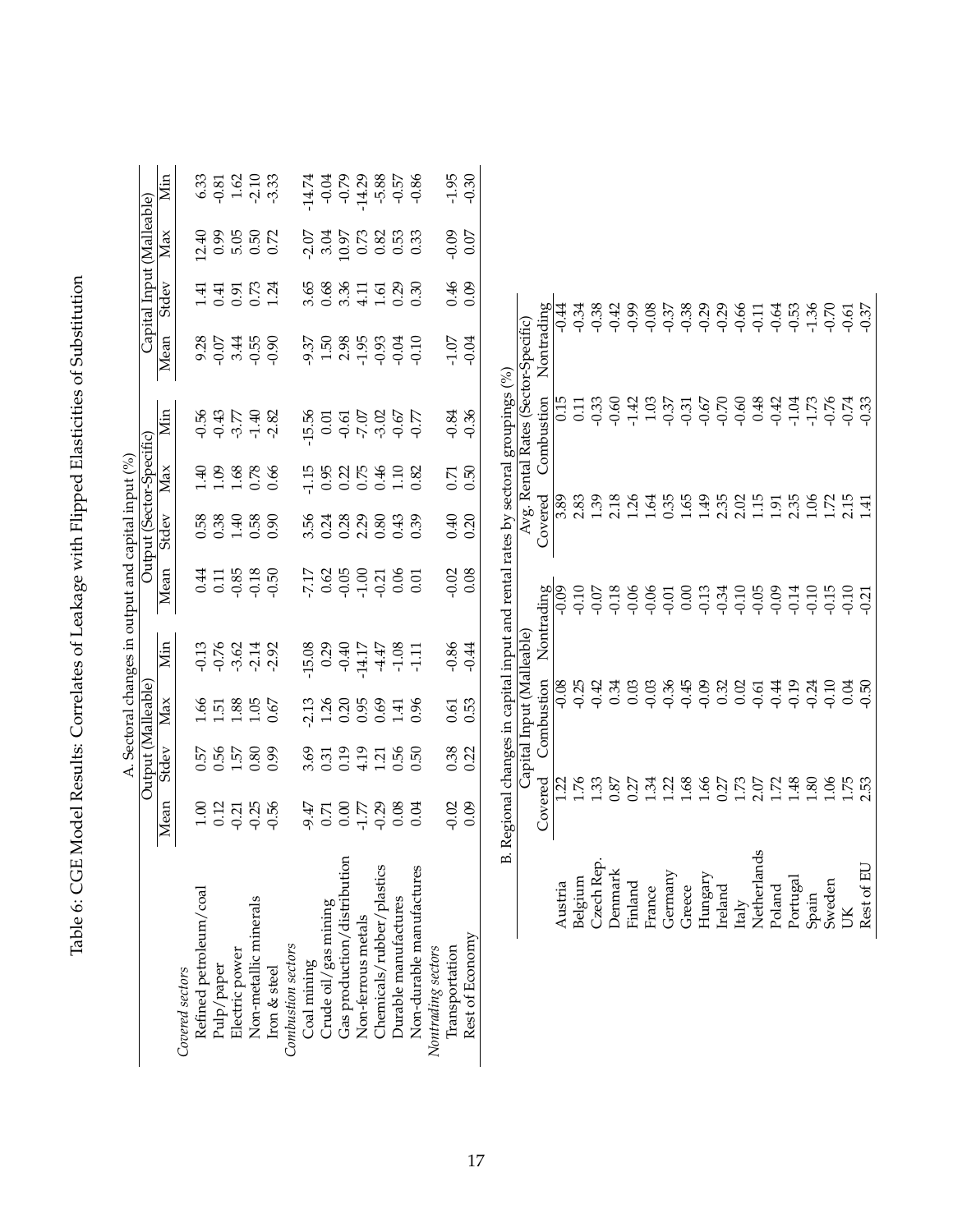reflected in their elasticities and share parameters, in determining the results of the EU ETS. The results show that negative leakage can occur without an abatement resource effect while positive leakage can occur in presence of an abatement resource effect. The complexity of the interactions being simulated by the CGE model makes it difficult to characterize a clear explanation of what yields this result. To develop the necessary insights we need an analytical model, to which we now turn.

# **3 Analytical GE Modeling: Capital Malleability and Partial Emission Taxation**

Analytical general equilibrium models are used to specify production functions and consumer behaviours into equations that can be converted into a simple linear system. The advantage of these models is that, once the linear system is solved, they can clearly illustrate the impacts of a tax on prices and quantities. Thus, while analytical models cannot realistically reproduce an emissions trading scheme, they can be used to identify the key effects behind a tax-induced relative price increase.

## **3.1 The Model**

Our analytical test-bed is a two-sector tax incidence model in which capital is the only factor of production. There are two industries, the dirty sector (*D*) which represents energy-intensive industries and the clean sector (*C*) which proxies for the Rest of the economy aggregate, indexed by  $j = \{C, D\}$ . Each industry produces a single good from inputs of capital  $(K_j)$  and pollution  $(Z_j)$ , which represents the composite of fossil fuel  $CO_2$  emission precursors. Sectors' outputs  $(X_j)$  are sold at a competitively-determined market prices  $(P_j)$  to a representative household, who derives utility (*U*) from consuming them and suffers disutility from exposure to aggregate pollution generated by producers' activity  $(Z = Z_C + Z_D)$ . Apart from this externality, pollution is subject to a competitively-determined aggregate opportunity cost, *PZ*, which we model through an upwardsloping supply schedule.<sup>5</sup> The household is endowed with a stock of capital  $(K)$ , which she rents

<sup>5</sup>An example might be expenditure on smokestacks to limit pollution's adverse effects on production—but not the larger environment.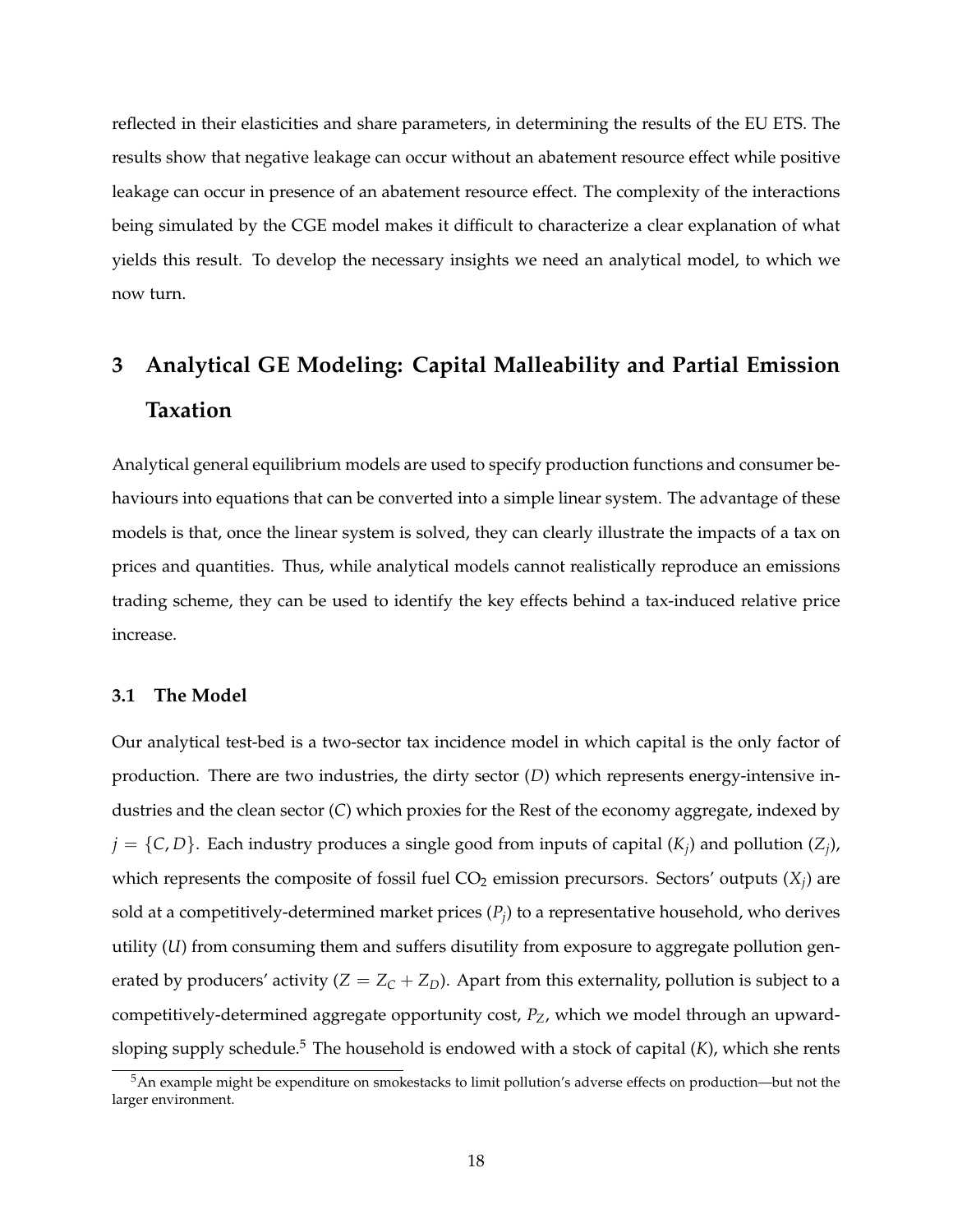out to the sectors at competitively-determined market rates  $(\rho_j).$ 

The centerpiece of the model is a structural sensitivity analysis of the capital market. In the case of malleable capital, the capital stock is capable of being reallocated between industries according to the market clearing condition  $K = K_C + K_D$  in order to equalize sectoral rates of return ( $\rho_C =$  $\rho_D = \rho$ ). In the polar opposite case of perfectly immobile capital, industries' inputs of capital are fixed but their rates of return are free to diverge. For each case we examine the effects of an exogenous ad valorem tax (*τ*) on the input of pollution to the dirty industry, which captures the effect of the price of allowances on producers in the EU ETS covered sectors.

#### **3.1.1 Households**

The representative agent's utility is increasing in consumption and decreasing in pollution, and can be written as  $U = U(X_C, X_D, Z)$ , with  $U_{X_C}, U_{X_D} > 0$  and  $U_Z < 0$ . The impact of the tax on households' welfare operates through two channels: the market effects of changes in goods consumption and the non-market effect of mitigating the disutility of pollution, which, following convention, we treat as separable (e.g., Bovenberg and de Mooij, 1994). We assume that pollution negatively affects utility through damage to an environmental amenity,  $\mathcal{E}$ , where  $\mathcal{E}_Z$  < 0. Letting *M* denote aggregate income, the agent's utility maximization problem is

$$
\max_{X_C,X_D} \left\{ U(X_C,X_D,\mathcal{E}(Z)) | P_C X_C + P_D X_D \leq M \right\}.
$$

The first order conditions equate the two goods' appropriately deflated marginal utilities of consumption to the Lagrange multiplier  $(\mu)$ , whose natural interpretation is the marginal utility of income:  $\mu = U_{X_C}/P_C = U_{X_D}/P_D$ . Using this result, the total differential of *U* is

$$
dU = [\mu P_C dX_C + \mu P_D dX_D] + U_{\mathcal{E}} \mathcal{E}_Z dZ,
$$

where the term in square braces is the market-mediated incidence of the pollution tax and the last term is the environmental benefit. Dividing both sides by income in utility-equivalents yields the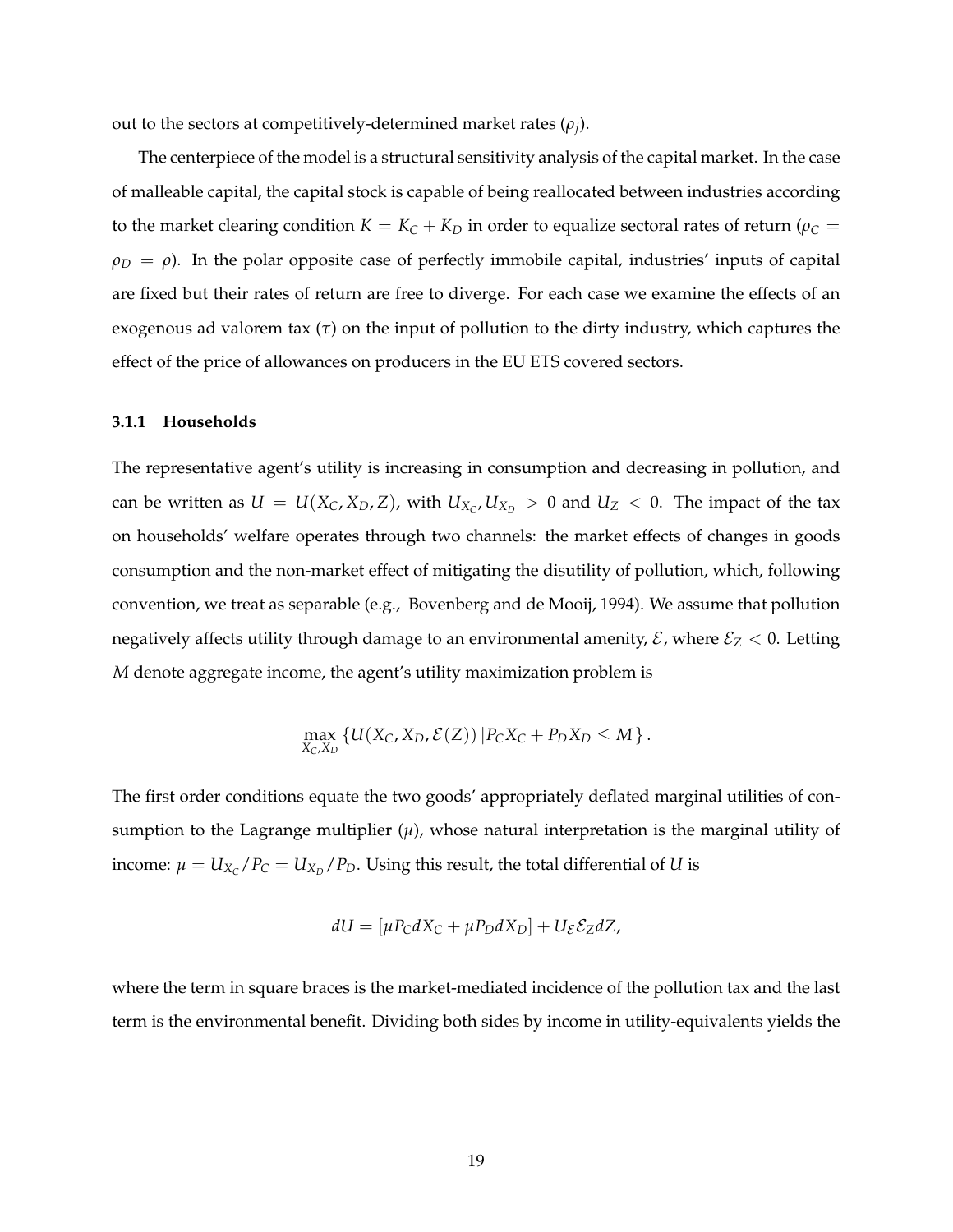utility differential in percentage terms:

$$
\frac{dU}{\mu M} = \left[ \frac{P_C X_C}{M} \frac{dX_C}{X_C} + \frac{P_D X_D}{M} \frac{dX_D}{X_D} \right] - \delta \frac{Z}{M} \frac{dZ}{Z}
$$

This expression is recast as eq. (1) in Table 7, in which a "hat" ( $\land$ ) over a variable indicates its logarithmic differential (e.g.,  $\hat{z} = d \log z = dz/z$ , Fullerton and Metcalf, 2002). The left-hand side is a dimensionless index of the total welfare effect of the tax. On the right-hand side, *φ* is the benchmark no-policy expenditure share of the dirty good,  $\zeta = Z/M$  is the initial pollution intensity of GDP, and  $\delta > 0$  is the marginal disutility of environmental damage. In this simple model the marginal utility of consumption is the reciprocal of the unit expenditure index (the income necessary to generate one unit of utility). Optimum aggregate expenditure is therefore  $U/\mu = P_C X_C + P_D X_D$ , which yields the logarithmic change in expenditure given by eq. (2). Lastly, we assume that the substitutability between inputs to consumption are determined by elasticity of substitution in the utility function, *σU*, which yields the log-differential relationship between the prices and quantities of clean and dirty goods given by eq. (3).

#### **3.1.2 Producers**

Turning to the supply side of the economy, each good is produced according to a homogeneous-ofdegree-one technology,  $X_j = f_j(K_j, Z_j)$ .<sup>6</sup> Free entry and competitive markets for inputs and output require that each sectoral producer exhausts its revenue on input expenditures. We express this using the zero-profit conditions  $P_C X_C = \rho_C K_C + P_Z Z_C$  and  $P_D X_D = \rho_D K_D + (1 + \tau) P_Z Z_D$ . Logdifferentiating the production functions and zero-profit conditions yields eqs. (4), (5), (6) and (7), in which  $\theta_C = P_Z Z_C / (P_C X_C)$  and  $\theta_D = (1 + \tau) P_Z Z_D / (P_D X_D)$  indicate the shares of pollution in the cost of clean and dirty production, with  $\theta_C \ll \theta_D$ . Explicit tracking of pollution inputs to both sectors facilitates analysis of the extent to which abatement of polluting inputs in the sector subject to the tax (*D*) induces increased pollution in the untaxed sector (*C*). This effect is measured by the leakage rate,  $\Lambda = -dZ_C/dZ_D$ , given in log-differential form by eq. (8). Lastly, we assume that the substitutability between inputs to production are determined by elasticities of substitution *σ<sup>j</sup>* , yielding the log-differential relationships in eqs. (9) and (10).

 $^6\text{We assume the standard concavity properties, } f_K, f_Z > 0, f_{KK}, f_{ZZ} < 0.$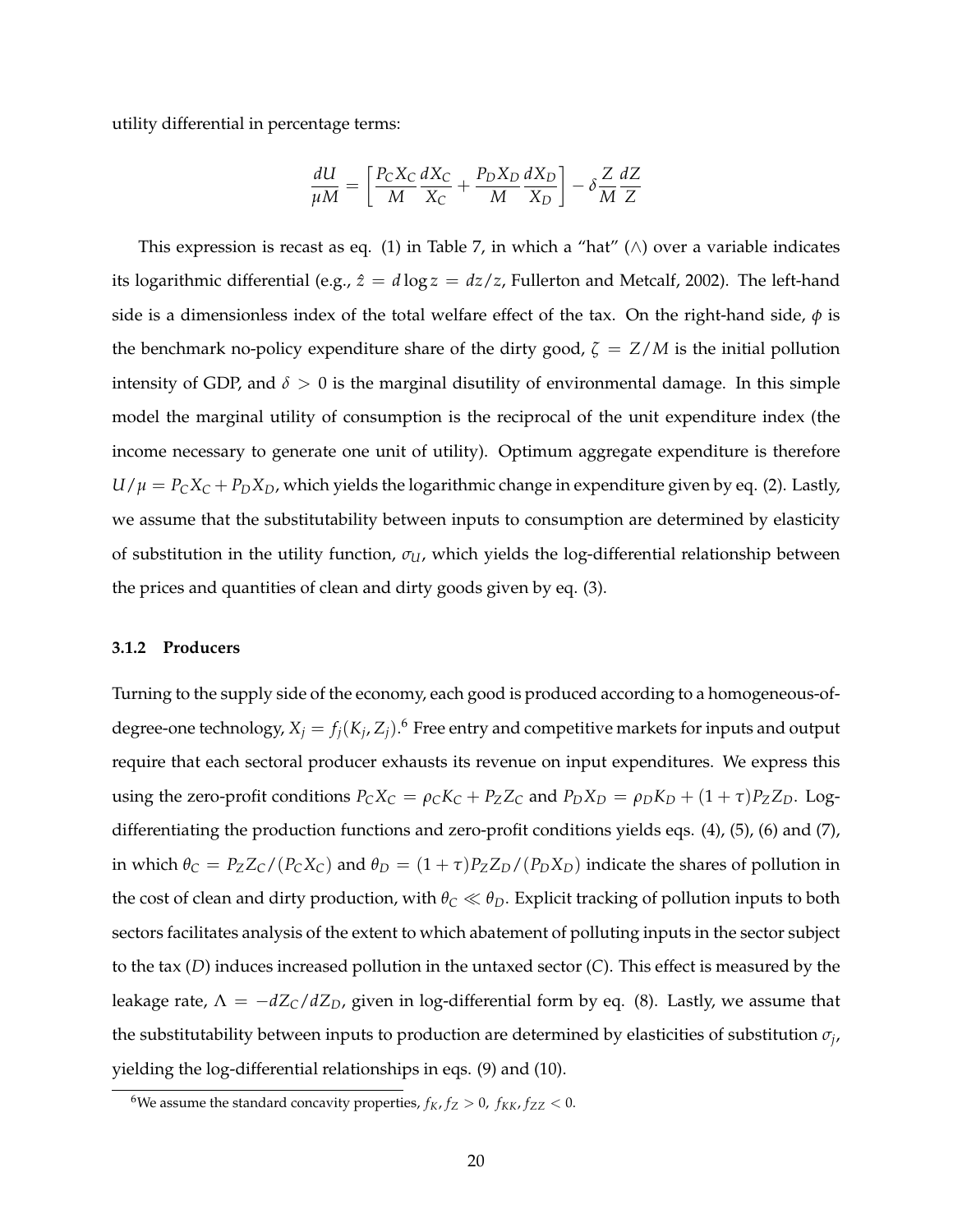|                                  | Household behavior:                                                                                                               |      |
|----------------------------------|-----------------------------------------------------------------------------------------------------------------------------------|------|
| Utility                          | $\hat{U} = [(1-\phi)\hat{X}_C + \phi\hat{X}_D] - \delta\zeta\hat{Z}$                                                              | (1)  |
| Expenditure                      | $\hat{\mu} + \hat{U} = (1 - \phi)(\hat{P}_C + \hat{X}_C) + \phi(\hat{P}_D + \hat{X}_D)$                                           | (2)  |
| Substitution in consumption      | $\hat{X}_C - \hat{X}_D = \sigma_{\text{LI}}(\hat{P}_D - \hat{P}_C)$                                                               | (3)  |
|                                  | Producer behavior:                                                                                                                |      |
| Clean production                 | $\hat{X}_C = \theta_C \hat{Z}_C + (1 - \theta_C) \hat{K}_C$                                                                       | (4)  |
| Dirty production                 | $\hat{X}_D = \theta_D \hat{Z}_D + (1 - \theta_D) \hat{K}_D$                                                                       | (5)  |
| Clean production cost            | $\hat{P}_C + \hat{X}_C = \theta_C(\hat{P}_Z + \hat{Z}_C) + (1 - \theta_C)(\hat{\rho}_C + \hat{K}_C)$                              | (6)  |
| Dirty production cost            | $\hat{P}_{D} + \hat{X}_{D} = \theta_{D}(\hat{\tau} + \hat{P}_{Z} + \hat{Z}_{D}) + (1 - \theta_{D})(\hat{\rho}_{D} + \hat{K}_{D})$ | (7)  |
| Emission leakage                 | $\Lambda = \left(\frac{\gamma - 1}{\gamma}\right) \frac{\dot{Z}_C}{\dot{Z}_D}$                                                    | (8)  |
| Substitution in clean production | $\hat{K}_C - \hat{Z}_C = \sigma_C(\hat{P}_Z - \hat{\rho}_C)$                                                                      | (9)  |
| Substitution in dirty production | $\hat{K}_D - \hat{Z}_D = \sigma_D(\hat{\tau} + \hat{P}_Z - \hat{\rho}_D)$                                                         | (10) |
|                                  | Factor market closure:                                                                                                            |      |
| Emissions supply                 | $\hat{Z} = \eta \hat{P}_Z$                                                                                                        | (11) |
| Emissions                        | $\hat{Z} = \gamma \hat{Z}_D + (1 - \gamma) \hat{Z}_C$                                                                             | (12) |
| Capital supply-demand balance    | $0 = \lambda \hat{K}_D + (1 - \lambda) \hat{K}_C$                                                                                 | (13) |

Variables: *X*ˆ *<sup>C</sup>*, *X*ˆ *<sup>D</sup>* output of the clean and dirty good; *P*ˆ *<sup>C</sup>*, *P*ˆ*<sup>D</sup>* price of the clean and dirty good; *P*ˆ *<sup>Z</sup>*, *Z*ˆ price and aggregate quantity of pollution;  $\hat{Z}_C$ ,  $\hat{Z}_D$  pollution inputs to clean and dirty production;  $\hat{K}_C$ ,  $\hat{K}_D$  capital inputs to clean and dirty production; *ρ*ˆ*C*, *ρ*ˆ*<sup>D</sup>* marginal product of capital in clean and dirty production; *U*ˆ household utility; Λ emission leakage rate;  $\mathcal{D}_M$ ,  $\mathcal{D}_S$  denominator in malleable and sector-specific capital scenarios.

Parameters: *θC*, *θ<sup>D</sup>* pollution share of production cost in clean and dirty sector; *λ*, *γ* dirty sector share of aggregate capital and pollution; *φ* dirty good share of household expenditure; *η* elasticity of aggregate pollution supply; *σC*, *σ<sup>D</sup>* elasticity of substitution between capital and pollution in clean and dirty sector; *σ<sup>U</sup>* elasticity of substitution between clean and dirty good in household.

#### **3.1.3 Factor Market Closure**

Our model is closed through the markets for capital and pollution. Aggregate emissions are given by the supply schedule,  $Z = P_Z^{\eta}$  $Z$ , where  $η > 0$  is the elasticity of pollution supply, as shown in eq. (11). The log-differential change in the supply-demand balance for pollution is then given by eq. (12), in which  $\gamma = Z_D/Z$  is the dirty industry's benchmark share of total pollution. The specification of the capital market depends on the mobility assumption. Letting  $\lambda = K_D/K$  denote the share of malleable capital in the dirty sector, we take the log-differential of the aggregate supply-demand capital balance to obtain eq. (13).

Our model consists of eqs. (1)-(13) along with the condition  $\hat{\rho}_C = \hat{\rho}_D = \hat{\rho}$  in the malleable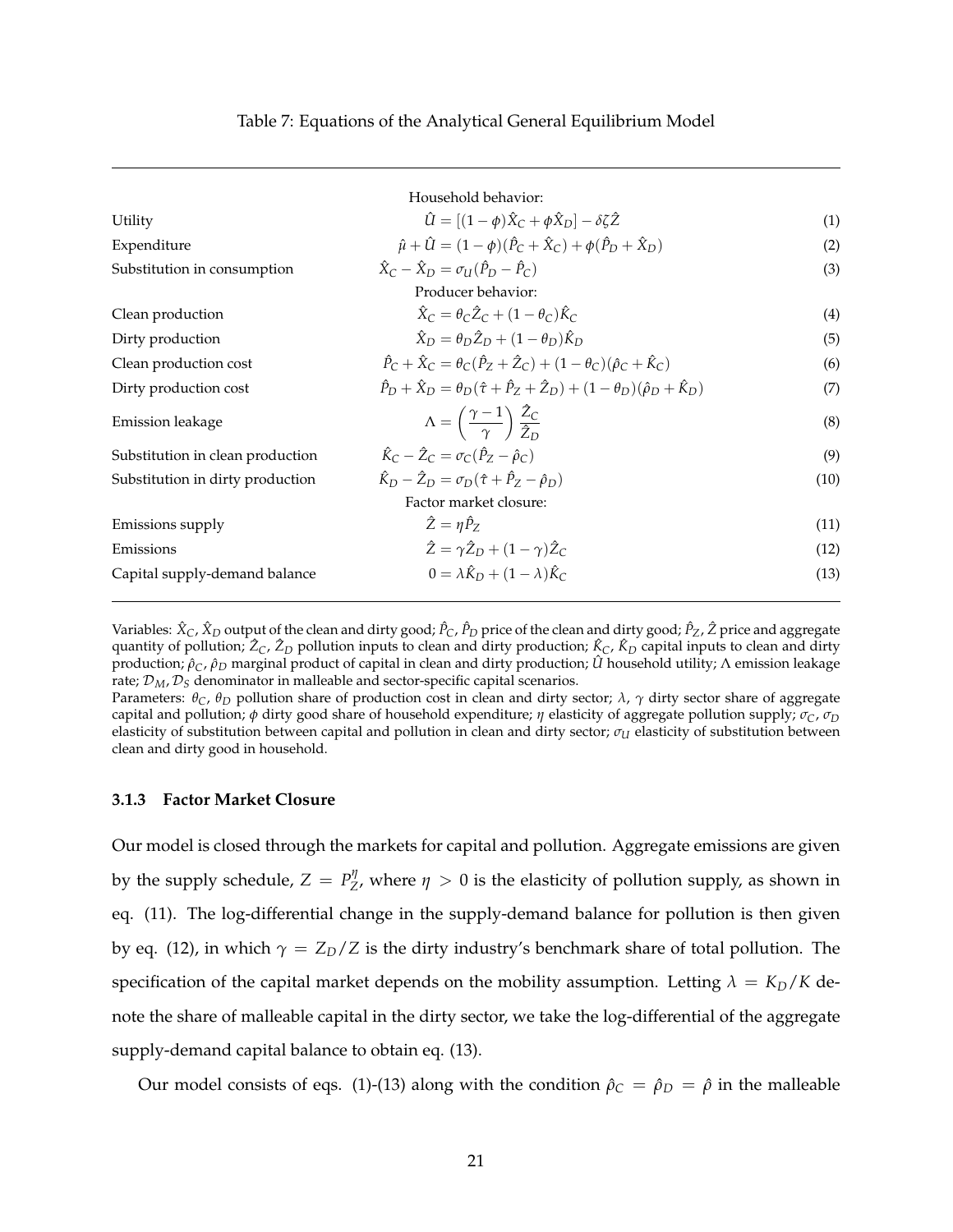capital scenario and the condition condition  $\hat{K}_{C}=\hat{K}_{D}=0$  in the sector-specific case. This yields a system of 13 equations in 14 unknowns ( $\hat{P}_C$ ,  $\hat{P}_D$ ,  $\hat{P}_Z$ ,  $\hat{\mu}$ ,  $\hat{\rho}_C$ ,  $\hat{\rho}_D$ ,  $\hat{X}_C$ ,  $\hat{X}_D$ ,  $\hat{Z}_C$ ,  $\hat{Z}_D$ ,  $\hat{K}_C$ ,  $\hat{K}_D$ ,  $\hat{U}$ ,  $\Lambda$ ). To solve each system we first designate the marginal utility of income as the numeraire by setting  $\hat{\mu} = 0$ , and then obtain algebraic solutions to the remaining variables as functions of an increase in the pollution tax, *τ*ˆ.

#### **3.2 Analytical Results**

The solutions to both models are straightforward but tedious to obtain. In general, the signs of the log-changes in the variables depend on the values of the parameters, so additional structure is necessary to interpret the algebraic results.<sup>7</sup> In the case of a stock externality such as climate change, the reduction in environmental quality from the marginal unit of emissions is very small, and with it pollution's marginal disutility,  $\delta \to 0$  (cf Newell and Pizer, 2008). The fact that fossil fuel CO<sub>2</sub> precursors are a small share of the cost of non-energy-intensive production allows us to dramatically simplify the analytical results by focusing on the limiting case where  $\theta_C \to 0$ . In developed economies, dirty production generates a substantial share of aggregate emissions but makes up a modest fraction of household expenditure and employs a small proportion of aggregate capital, which suggests that  $\phi > \lambda$  and  $\gamma > \lambda$ . Finally, the direction of leakage depends on whether households possess fewer substitution options than firms in the dirty sector ( $\sigma_U \geq \sigma_D$ ) following Fullerton et al., 2011), and on whether the dirty industry's or the household's substitution possibilities are bounded ( $\sigma_U$ ,  $\sigma_D \geq \sigma^* = \eta \phi \theta_D / \gamma$ ).

To save space, the algebraic details are consigned to the appendix (Table A.1). With the aforementioned restrictions the emission tax increase has an unambiguous effect on the signs of key variables in the economy. Irrespective of capital's malleability, *τ*ˆ reduces the dirty sector's use of pollution and increases the dirty good's price, inducing a decline in both its production and consumption that generates a welfare loss. The aggregate quantity and pre-tax price of pollution both decline, along with the price of the clean good. Malleability facilitates capital displacement, which is accompanied by a decline in the capital rental rate. In the case where  $\sigma_U > \sigma_D$  this induces movement of capital from the dirty to the clean sector and an expansion of clean output. Clean sector emissions expand once  $\sigma_D > \sigma^*$ . If capital is immobile the rental rate rises in the

 $7$ The complete algebraic results are available from the authors upon request.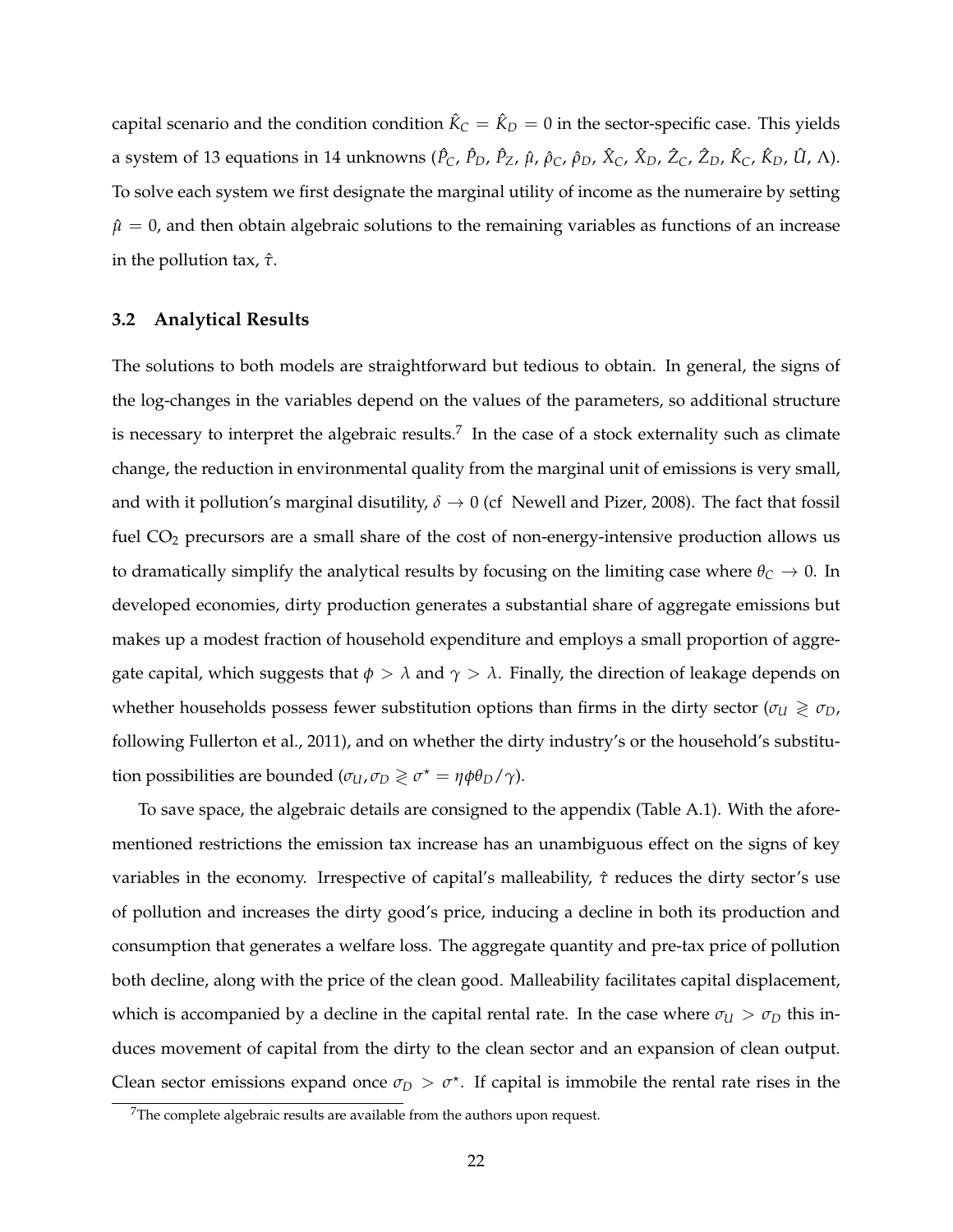clean sector. The dirty sector's rate of return only falls if  $\sigma_U > (1 - \phi)\sigma_D$ , and then goes on to induce an expansion of clean output and emissions if  $\sigma_U > \sigma^*$ .

The intuition is straightforward. When  $\sigma_D > \sigma_U$  households' commodity demands are relatively inelastic, with consumption of the dirty good declining only slowly as its price increases, but dirty production is easily maintained by substituting capital for pollution as the tax increases the latter's price. With sector-specific capital there is no such scope for input substitution, causing the fall in the quantity of pollution to bid up the marginal product of capital. If capital is intersectorally mobile, the ease of input substitution in the dirty sector will increase the demand for capital, which ends up drawing capital away from the clean sector: Fullerton et al.'s (2011) abatement resource effect. However, our more realistic model structure introduces an important qualification to its implication for leakage, namely that pollution in the clean sector is only guaranteed to decline if the elasticity of substitution in dirty production is sufficiently small relative to the elasticity of pollution supply. Conversely, when  $\sigma_U > \sigma_D$  household demands for commodities are relatively elastic and the dirty sector's input demands are relatively inelastic. The tax-induced increase in the cost of pollution, combined with capital's limited substitutability, increases the dirty sector's production cost relative to its conditional demand for capital. The price-sensitivity of households' demand for the dirty good then induces a decline in its demands for pollution and capital, both of which migrate to the clean sector, whose output expands to substitute for consumption of the dirty good.

The impact of malleability on emission leakage can be elucidated by plugging the substitution relations (9) and (10) into the definition of leakage (8):

$$
\Lambda = \left(\frac{\gamma - 1}{\gamma}\right) \left[\frac{\hat{K}_C - \sigma_C(\hat{P}_Z - \hat{\rho})}{\hat{K}_D - \sigma_C(\hat{P}_Z + \hat{\tau} - \hat{\rho})}\right].
$$
\n(8')

The action is in the quotient in square braces. We first consider the case where  $\sigma_U > \sigma_D > \sigma^*$ . The numerator is positive, the denominator is negative, and the leakage rate is positive. Ignoring for the moment general equilibrium effects on prices, and recalling that  $\hat{K}_C>0$  and  $\hat{K}_D< 0$ , if we set  $\hat{K}_C = \hat{K}_D = 0$  the denominator increases and the numerator declines, with the former becoming less negative and the latter less positive. Since for small  $\lambda$ ,  $\|\hat K_C\|<\|\hat K_D\|$  by eq. (13), the first effect exceeds the second, amplifying leakage. Our CGE model results for the EU ETS are captured by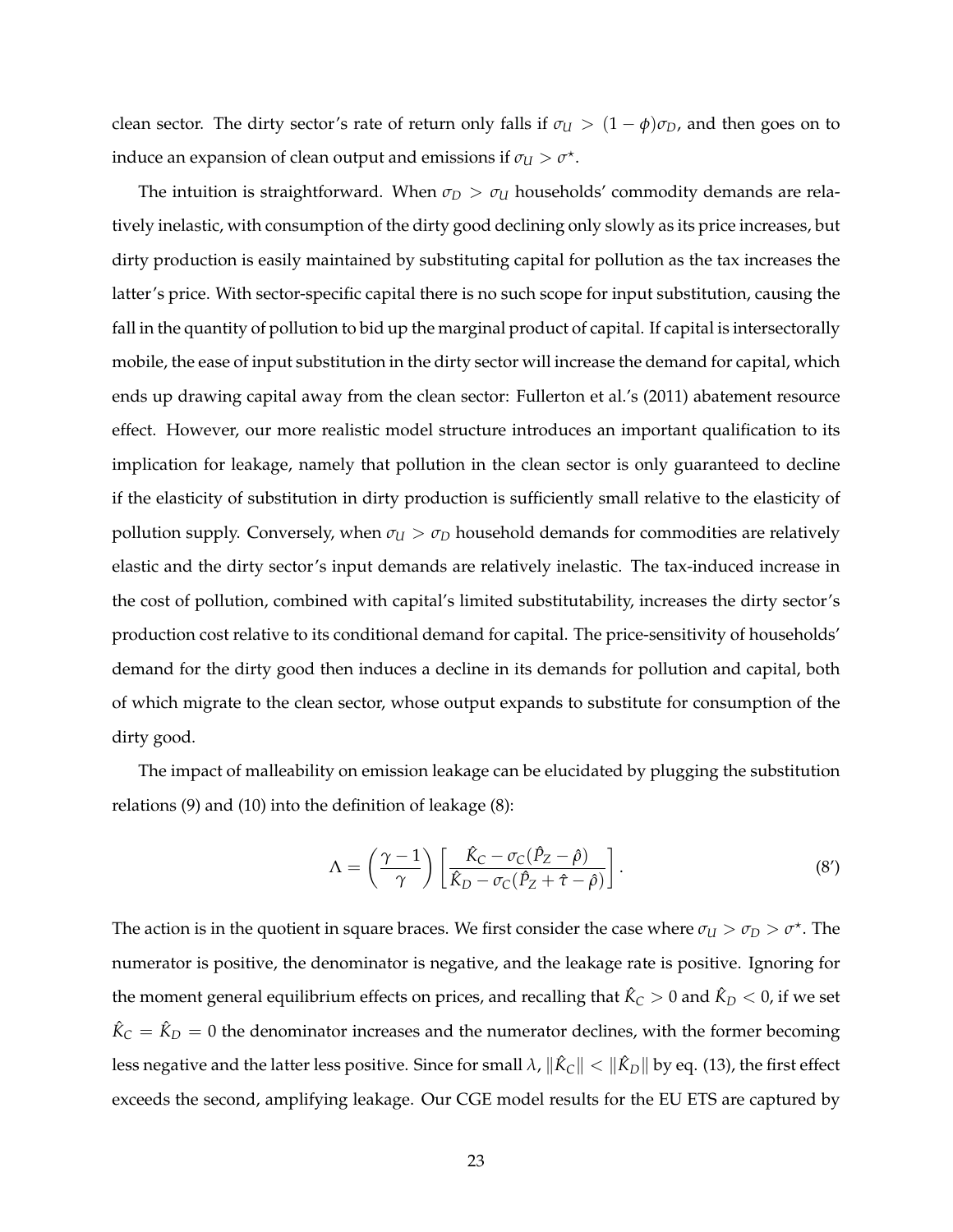the parametrization  $\sigma^* > \sigma_D > \sigma_U$ , in which the leakage rate and the bracketed numerator and denominator in (8') are all negative. Now,  $\hat{K}_{C}$   $<$  0 and  $\hat{K}_{D}$   $>$  0, so setting these variables to zero induces a small increase (shrinkage) in the numerator and a large decrease (expansion) in the denominator, rendering  $\Lambda$  less negative and attenuating negative leakage.

The impacts of malleability on welfare are less clear-cut. By substituting (4) and (5) into (1) we decompose the change in utility into the adverse effect of abatement, the beneficial effect of emission leakage and the equivocal impact of intersectoral capital reallocation:

$$
\hat{U} = \underbrace{\phi \theta_D \hat{Z}_D}_{\substack{\text{Abatement} \text{etfect} \\ \text{effect}}} + \underbrace{(1 - \phi)\theta_C \hat{Z}_C}_{\substack{\text{Leakage} \\ \text{effect}}} + \underbrace{\phi(1 - \theta_D)\hat{K}_D + (1 - \phi)(1 - \theta_C)\hat{K}_C}_{\substack{\text{capital reallocation} \\ \text{effect}}} \tag{14}
$$

Using (13) to eliminate  $\hat{K}_{C}$  from this expression yields the condition for capital mobility to ameliorate the abatement-induced decline in welfare:

$$
\left(\frac{\phi}{1-\phi}\right)\left(\frac{1-\theta_D}{1-\theta_C}\right) \geq \frac{\lambda}{1-\lambda} \quad \text{if} \quad \hat{K}_D \geq 0. \tag{15}
$$

Crucially, our restrictions on the magnitudes of the parameters are insufficient to guarantee that (15) holds generally. Moreover, the solutions in Table A.1 do not allow us to definitively sign the change in  $\hat{U}$  in moving from the malleable to sector-specific capital scenario. We therefore go on to undertake a numerical analysis using the full analytical results ( $\theta_C > 0$ ) in the spirit of Fullerton and Heutel (2007), and use the numerical outputs of this procedure to compare the magnitudes of variables across capital mobility scenarios.

## **3.3 Numerical Analysis**

The values of the share parameters  $\theta_C$ ,  $\theta_D$ ,  $\lambda$ ,  $\phi$  and  $\gamma$  in each region are given by the CGE model's calibration dataset. We treat the polluting input as an aggregate of the fossil fuel inputs in Table 1, and model the dirty industry as a composite of the EU ETS covered and combustion sectors, aggregating the remaining sectors to form the clean industry. The heterogeneity of the individual combustion sectors is problematic; in particular, durable and non-durable manufacturing make up a substantial fraction of economies' value added but generate a small fraction of the EU ETS'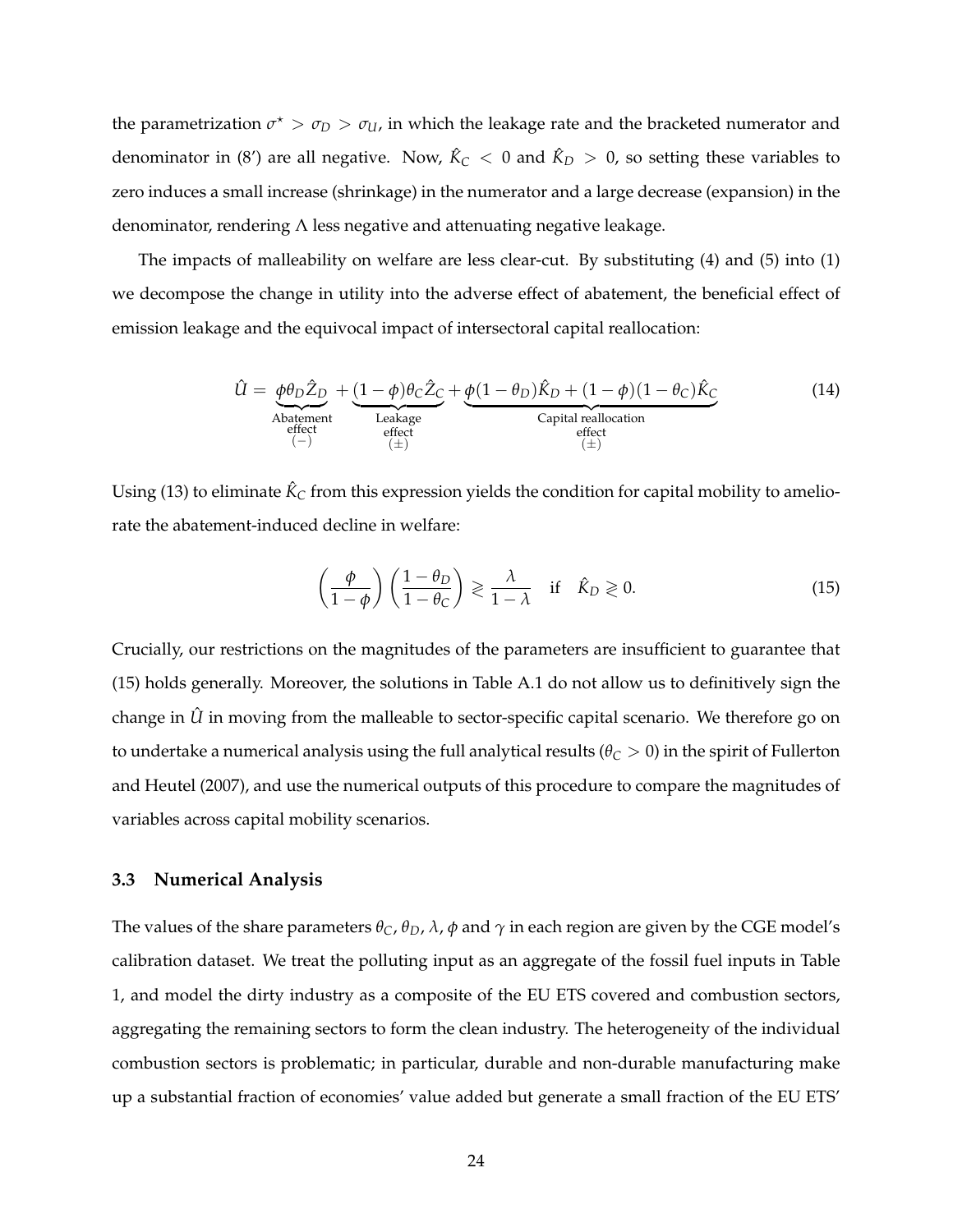total covered emissions. It seems reasonable to assume that in combustion sectors the intensity of pollution use by LCPs is similar to that of energy supply sectors, the upshot being that they account for a small fraction of manufacturing output and capital, but a disproportionate share of manufacturing emissions. In the appendix we develop a procedure to divide the outputs of, and the capital inputs to, durable and non-durable manufacturing between our stylized clean and dirty sectors. Output, capital and emissions from the covered sectors and the polluting portion of combustion sectors are allocated to the dirty sector, while output, capital and emissions from the remainder of the combustion sectors are allocated to the clean sector, along with transportation and the rest-of-economy aggregate.

Table A.3 illustrates that although both sectors use fossil fuels, these inputs make up less than 5% of the cost of clean industries' production in the EU. The dirty sector accounts for between 3% and 14% of regions' aggregate capital, while the pollution's share of dirty production ranges from 13-49%. The share of dirty goods purchases in household expenditure ranges from 14-37%, exceeding the dirty sector's share of aggregate capital. $8$  By eq. (15), the parameter values indicate that capital malleability is incapable of ameliorating welfare losses. In the absence of clear empirical guidance on elasticities we use the representative values  $\sigma_{U} = 0.2$ ,  $\sigma_{C} = 0.6$ ,  $\sigma_{D} = 0.4$  and  $\eta = 4.9$  Finally, we adopt Newell and Pizer's (2008) marginal environmental benefit of  $9.2 \times 10^{-13}$ \$/ton CO2, which makes *δ* essentially zero, as well as Fullerton and Heutel (2007)'s tax increase of 10%.

Table 8 summarizes the numerical results, whose signs are in general agreement with our analytical conclusions. On average, EU ETS regions reduce covered  $CO<sub>2</sub>$  emissions by about 2.5% and total emissions by a little over 1%. The broad similarities among EU economies—at least with respect to fossil fuels,  $CO_2$ -intensive sectors, and the disposition of their product—means that the results do not exhibit a great deal of dispersion, with percentage emission reductions being

 $8Cf$  Fullerton and Heutel (2007), who assume that in the U.S. labor and capital make up 80% of the clean industry's costs, and that pollution accounts for 25% of the dirty industry.

 $9$ Our demand side elasticity is based on energy/non-energy elasticity of substitution estimates for French and UK households from Cremer et al. (2003) and Lecca et al. (2011). On the supply side, Koetse et al.'s (2008) meta-analysis yields capital-energy substitution elasticities of 0.216 on average, and for Europe, zero in the short run and 0.79 in the long run, while van der Werf (2008) estimates similar elasticities in the range 0.9-1 for energy-intensive industries. Given our short-run focus, we select values for the dirty sector toward the lower end of this range. Our elasticity for the clean sector reflects our assumption that its firms possess more opportunities to substitute capital for pollution. Aggregate fossil fuel supply elasticities were not forthcoming; the value in the text is the upper end of the range used by Boeters and Bollen (2012). The values of  $\sigma^*$  implied by these and other parameters in Table A.3 exceed the value of *σD*.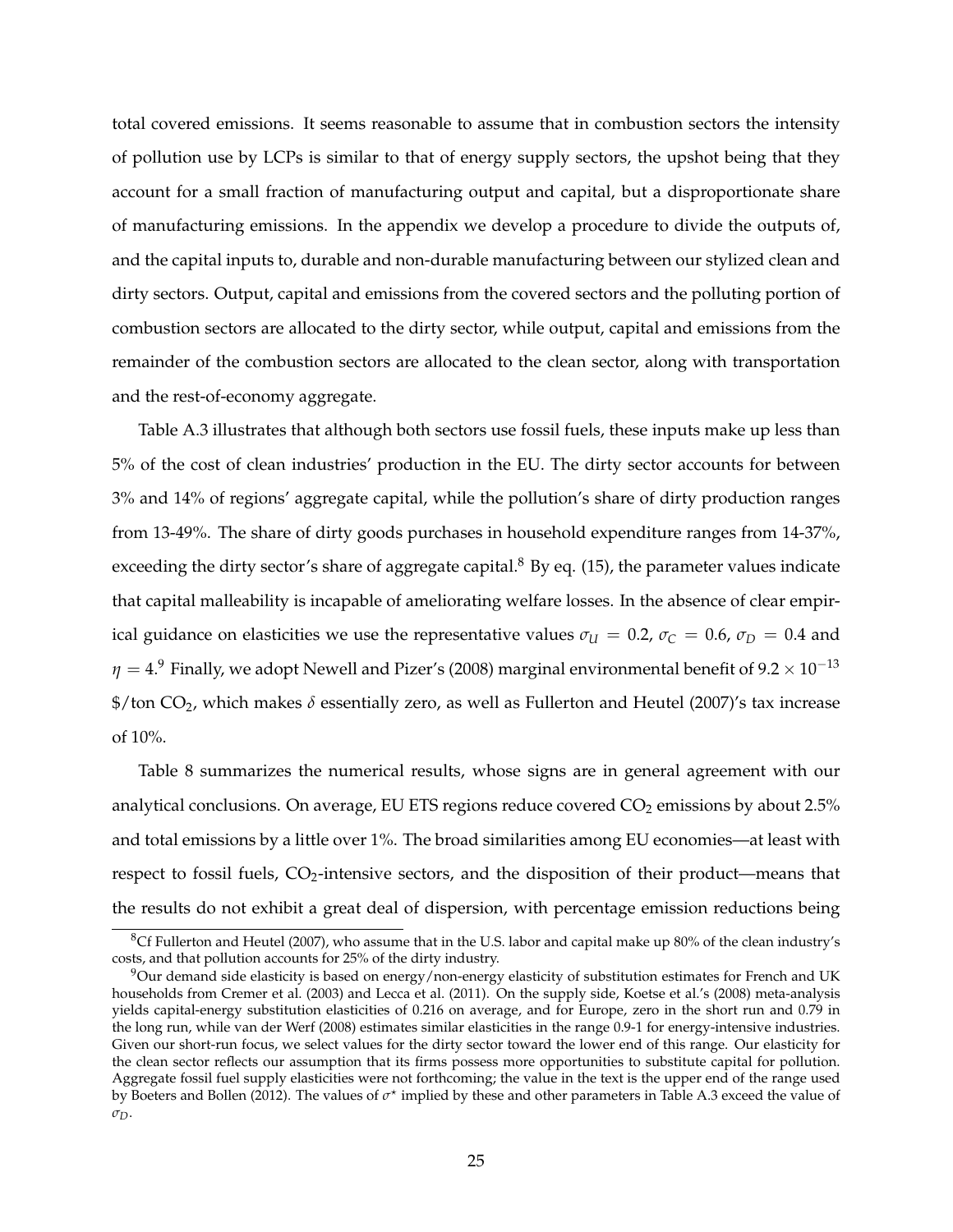

## Figure 2: Analytical Model Sensitivity Analysis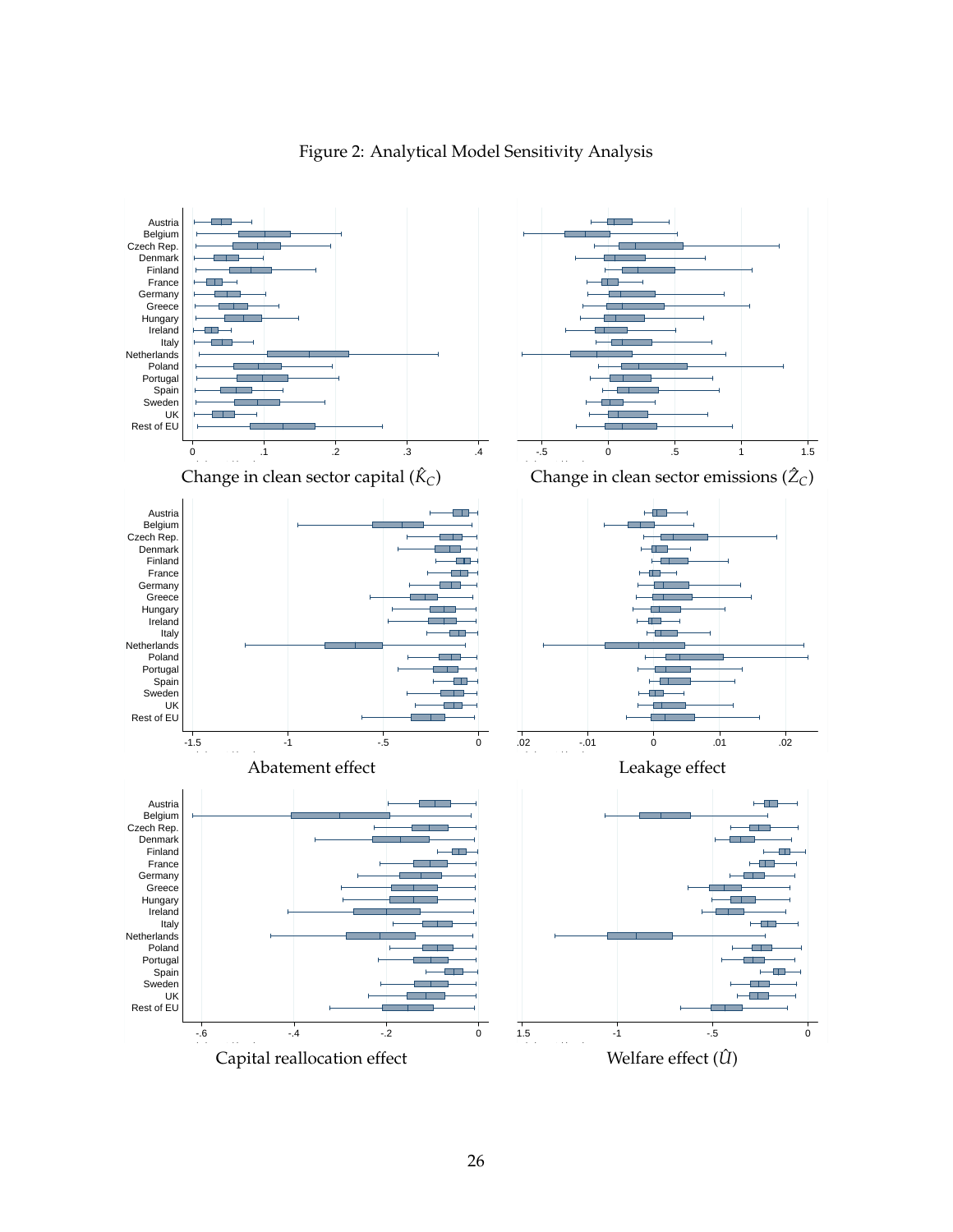| 计上述                                                      |
|----------------------------------------------------------|
|                                                          |
| יי שבעבר ביב שב בעבר שני<br>$\sim$                       |
|                                                          |
| <br> <br> <br> <br>                                      |
|                                                          |
|                                                          |
|                                                          |
|                                                          |
| $\frac{1}{1}$<br>֧֦֧֧֦֧֧֧֦֧֧֦֧֚֚֞֬֝֬֓֕֓֬֓֓֝֬֓֓֝֓֬֓֓֬֝֓֝֬ |
|                                                          |
|                                                          |
| י האייי מי ה<br>.<br>.<br>.<br>.                         |
| .<br>.<br>.                                              |
| ;<br>נ<br>I                                              |
|                                                          |
| .<br>.<br>.                                              |
| $\overline{\phantom{a}}$                                 |
|                                                          |
|                                                          |
|                                                          |
| ו<br>ג<br>ג<br>$\overline{a}$                            |
| -<br>-<br>                                               |
|                                                          |

| A. Malleable Capital<br>Sector-Specific<br>55 45 95 95 45<br>20 20 20 31 95 96<br>20 20 20 31 96 97 98<br>$-2.14$<br>유 85 <del>4</del><br>이 이 이<br>$-2.44$<br>$-2.17$<br>$-2.18$<br>$-2.18$<br>238<br>23622<br>$-3.23$<br>$-2.59$<br>$-2.27$<br>-2.47<br>-2.47<br>$-2.11$<br>$-2.77$<br>0.02<br>0.02<br>0.05<br>0.02<br>0.03<br>0.04<br>0.04<br>0.04<br>0.04<br>0.02<br>0.03<br>0.02<br>0.01<br>0.07<br>0.03<br>0.02<br>0.04<br>0.01<br>$-0.40$<br>$-0.44$<br>$-0.39$<br>$-0.40$<br>$-0.29$<br>$-0.40$<br>$-0.80$<br>$-0.39$<br>$-0.50$<br>$-0.24$<br>$-0.59$<br>$-0.41$<br>$-0.42$<br>$-0.31$<br>$-0.22$<br>$-1.01$<br>$-0.31$<br>$-0.31$<br>0.02<br>0.02<br>0.03<br>0.02<br>0.05<br>0.04<br>$\overline{0.00}$<br>0.00<br>0.00<br>0.00<br>$\overline{0.02}$<br>0.02<br>0.01<br>0.03<br>0.03<br>0.05<br>0.00<br>0.00<br>0.03<br>0.04<br>0.03<br>0.04<br>0.02<br>0.01<br>$\begin{array}{l} 36 \\ 9 \\ 9 \\ 9 \\ 1 \\ 1 \\ 2 \\ 3 \\ 4 \\ 5 \\ 6 \\ 6 \\ 7 \\ 8 \\ 9 \\ 1 \\ 1 \\ 1 \\ 1 \\ 2 \\ 3 \\ 4 \\ 5 \\ 6 \\ 7 \\ 8 \\ 9 \\ 1 \\ 1 \\ 1 \\ 2 \\ 3 \\ 4 \\ 5 \\ 7 \\ 8 \\ 7 \\ 9 \\ 1 \\ 1 \\ 2 \\ 3 \\ 4 \\ 5 \\ 7 \\ 8 \\ 7 \\ 9 \\ 1 \\ 1 \\ 2 \\ 3 \\ 4 \\ 5 \\ 4 \\ 5 \\ 7 \\ 8 \\ 9 \\ 1 \\ 1 \\ 1 \\ 2 \\ 3 \\ 4 \\ 4 \\ 5 \\ 4 \\ 5 \\ 5 \\ 4$<br>9.65<br>0.65<br>0.7<br>$71$<br>$9.35$<br>$9.35$<br>$9.27$<br>$\frac{50}{-}$<br>$-1.22$<br>0.80<br>0.62<br>0.83<br>1.05<br>$-0.34$<br>$\overline{0.27}$<br>$-0.18$<br>$\sqrt{17}$<br>9<br>9<br>9<br>9<br>9<br>$-0.15$<br>$-0.54$<br>$-0.32$<br>$-1.17$<br>$-0.50$<br>$-0.29$<br>$-0.33$<br>$-0.58$<br>$-0.59$<br>$-1.52$<br>$-0.34$<br>$-0.49$<br>$-0.30$<br>$-0.47$<br>$-0.54$<br>$-0.71$<br>$-0.47$<br>$-0.42$<br>$-0.75$<br>$-0.85$<br>$-2.43$<br>$-1.19$<br>$-0.83$<br>$-1.04$<br>$-1.17$<br>$-1.15$<br>$-1.48$<br>$-0.49$<br>$-0.46$<br>$-0.18$<br>$-0.50$<br>$-0.54$<br>$-0.29$<br>$-0.33$<br>$-0.46$<br>$-0.70$<br>$-0.59$<br>$-0.34$<br>$-0.53$<br>$-0.30$<br>$-0.42$<br>$-0.78$<br>$-0.65$<br>$-0.29$<br>$-0.16$<br>$-0.32$<br>$-0.17$<br>$-0.57$<br>$-0.27$<br>66<br>3.43<br>1.75<br>1.44<br>1.70<br>1.70<br>1.16<br>0.60<br>0.68<br>1.12<br>0.98<br>1.67<br>3.87<br>1.74<br>1.69<br>0.66<br>0.52<br>$\overline{12}$<br>1.97<br>0.97<br>1.27<br>$\Xi$<br>1.77<br>$\overline{50}$<br>$-0.26$<br>$-0.26$<br>$-0.36$<br>$-0.19$<br>$-0.28$<br>$-0.39$<br>$-0.30$<br>$-0.14$<br>$-0.30$<br>$-0.39$<br>$-0.28$<br>$-0.25$<br>$-0.25$<br>$-0.43$<br>$-0.40$<br>$-0.29$<br>$-2.14$<br>$-2.17$<br>$-2.18$<br>$-2.18$<br>$-0.32$<br>$-0.17$<br>$-2.44$<br>$-2.11$<br>Netherlands<br>Czech Rep.<br>Czech Rep.<br>Rest of EU<br>Denmark<br>Denmark<br>Germany<br>Hungary<br>Belgium<br>Portugal<br>Belgium<br>Sweden<br>Finland<br>Finland<br>Austria<br>Austria<br>Ireland<br>Greece<br>Poland<br>France<br>France<br>Spain<br>Italy<br>Ř |      |         | $-0.06$<br>$-0.15$<br>$-0.20$<br>$-0.14$<br>$-0.17$<br>$-0.04$<br>$-0.58$<br>$-0.02$<br>0.00<br>$-0.13$<br>0.05<br>$-0.49$<br>$-0.11$ | 日 딲 음 음 음 음 음 음 음 음 위 음 음 음 음 음<br>- 두 구 구 구 구 구 구 구 구 구 구 구 구 구 구 구<br>$-0.75$<br>$-0.67$<br>$-1.03$ | $-0.6$<br>$-14.8$<br>$-5.6$<br>$-6.3$<br>44.9<br>$-23.2$<br>$-0.3$<br>$-2.1$ | ment<br>Effect<br>  6 ਕ ਸ 역 6 ජ ਸ ਕ ਥ ਥ ජ ජ අ 역 역 이 ਸ 역 이<br>  9 ਰ ਰ ਰ ਰ ਰ ਰ ਰ ਰ ਰ ਰ ਰ ਰ ਰ ਰ ਰ ਰ ਰ ਰ | Effect<br>$-0.006$<br>$-0.002$<br>$-0.002$<br>$-0.001$<br>0.000<br>$-0.001$<br>0.001<br>$-0.001$<br>$-0.001$ | Effect<br>allocation<br>$-0.04$<br>$-0.13$<br>$-0.05$ |
|---------------------------------------------------------------------------------------------------------------------------------------------------------------------------------------------------------------------------------------------------------------------------------------------------------------------------------------------------------------------------------------------------------------------------------------------------------------------------------------------------------------------------------------------------------------------------------------------------------------------------------------------------------------------------------------------------------------------------------------------------------------------------------------------------------------------------------------------------------------------------------------------------------------------------------------------------------------------------------------------------------------------------------------------------------------------------------------------------------------------------------------------------------------------------------------------------------------------------------------------------------------------------------------------------------------------------------------------------------------------------------------------------------------------------------------------------------------------------------------------------------------------------------------------------------------------------------------------------------------------------------------------------------------------------------------------------------------------------------------------------------------------------------------------------------------------------------------------------------------------------------------------------------------------------------------------------------------------------------------------------------------------------------------------------------------------------------------------------------------------------------------------------------------------------------------------------------------------------------------------------------------------------------------------------------------------------------------------------------------------------------------------------------------------------------------------------------------------------------------------------------------------------------------------------------------------------------------------------------------------------------------------------------------------------------------------------------------------------------------------------------------------------------------------------------|------|---------|---------------------------------------------------------------------------------------------------------------------------------------|-------------------------------------------------------------------------------------------------------|------------------------------------------------------------------------------|------------------------------------------------------------------------------------------------------|--------------------------------------------------------------------------------------------------------------|-------------------------------------------------------|
|                                                                                                                                                                                                                                                                                                                                                                                                                                                                                                                                                                                                                                                                                                                                                                                                                                                                                                                                                                                                                                                                                                                                                                                                                                                                                                                                                                                                                                                                                                                                                                                                                                                                                                                                                                                                                                                                                                                                                                                                                                                                                                                                                                                                                                                                                                                                                                                                                                                                                                                                                                                                                                                                                                                                                                                                         |      |         |                                                                                                                                       |                                                                                                       |                                                                              |                                                                                                      |                                                                                                              |                                                       |
|                                                                                                                                                                                                                                                                                                                                                                                                                                                                                                                                                                                                                                                                                                                                                                                                                                                                                                                                                                                                                                                                                                                                                                                                                                                                                                                                                                                                                                                                                                                                                                                                                                                                                                                                                                                                                                                                                                                                                                                                                                                                                                                                                                                                                                                                                                                                                                                                                                                                                                                                                                                                                                                                                                                                                                                                         |      |         |                                                                                                                                       |                                                                                                       |                                                                              |                                                                                                      |                                                                                                              |                                                       |
|                                                                                                                                                                                                                                                                                                                                                                                                                                                                                                                                                                                                                                                                                                                                                                                                                                                                                                                                                                                                                                                                                                                                                                                                                                                                                                                                                                                                                                                                                                                                                                                                                                                                                                                                                                                                                                                                                                                                                                                                                                                                                                                                                                                                                                                                                                                                                                                                                                                                                                                                                                                                                                                                                                                                                                                                         |      |         |                                                                                                                                       |                                                                                                       |                                                                              |                                                                                                      |                                                                                                              |                                                       |
|                                                                                                                                                                                                                                                                                                                                                                                                                                                                                                                                                                                                                                                                                                                                                                                                                                                                                                                                                                                                                                                                                                                                                                                                                                                                                                                                                                                                                                                                                                                                                                                                                                                                                                                                                                                                                                                                                                                                                                                                                                                                                                                                                                                                                                                                                                                                                                                                                                                                                                                                                                                                                                                                                                                                                                                                         |      |         |                                                                                                                                       |                                                                                                       |                                                                              |                                                                                                      |                                                                                                              |                                                       |
|                                                                                                                                                                                                                                                                                                                                                                                                                                                                                                                                                                                                                                                                                                                                                                                                                                                                                                                                                                                                                                                                                                                                                                                                                                                                                                                                                                                                                                                                                                                                                                                                                                                                                                                                                                                                                                                                                                                                                                                                                                                                                                                                                                                                                                                                                                                                                                                                                                                                                                                                                                                                                                                                                                                                                                                                         |      |         |                                                                                                                                       |                                                                                                       |                                                                              |                                                                                                      |                                                                                                              |                                                       |
|                                                                                                                                                                                                                                                                                                                                                                                                                                                                                                                                                                                                                                                                                                                                                                                                                                                                                                                                                                                                                                                                                                                                                                                                                                                                                                                                                                                                                                                                                                                                                                                                                                                                                                                                                                                                                                                                                                                                                                                                                                                                                                                                                                                                                                                                                                                                                                                                                                                                                                                                                                                                                                                                                                                                                                                                         |      |         |                                                                                                                                       |                                                                                                       |                                                                              |                                                                                                      |                                                                                                              |                                                       |
|                                                                                                                                                                                                                                                                                                                                                                                                                                                                                                                                                                                                                                                                                                                                                                                                                                                                                                                                                                                                                                                                                                                                                                                                                                                                                                                                                                                                                                                                                                                                                                                                                                                                                                                                                                                                                                                                                                                                                                                                                                                                                                                                                                                                                                                                                                                                                                                                                                                                                                                                                                                                                                                                                                                                                                                                         |      |         |                                                                                                                                       |                                                                                                       |                                                                              |                                                                                                      |                                                                                                              | $-0.07$                                               |
|                                                                                                                                                                                                                                                                                                                                                                                                                                                                                                                                                                                                                                                                                                                                                                                                                                                                                                                                                                                                                                                                                                                                                                                                                                                                                                                                                                                                                                                                                                                                                                                                                                                                                                                                                                                                                                                                                                                                                                                                                                                                                                                                                                                                                                                                                                                                                                                                                                                                                                                                                                                                                                                                                                                                                                                                         |      |         |                                                                                                                                       |                                                                                                       |                                                                              |                                                                                                      |                                                                                                              | $-0.02$                                               |
|                                                                                                                                                                                                                                                                                                                                                                                                                                                                                                                                                                                                                                                                                                                                                                                                                                                                                                                                                                                                                                                                                                                                                                                                                                                                                                                                                                                                                                                                                                                                                                                                                                                                                                                                                                                                                                                                                                                                                                                                                                                                                                                                                                                                                                                                                                                                                                                                                                                                                                                                                                                                                                                                                                                                                                                                         |      |         |                                                                                                                                       |                                                                                                       |                                                                              |                                                                                                      |                                                                                                              | $-0.04$                                               |
|                                                                                                                                                                                                                                                                                                                                                                                                                                                                                                                                                                                                                                                                                                                                                                                                                                                                                                                                                                                                                                                                                                                                                                                                                                                                                                                                                                                                                                                                                                                                                                                                                                                                                                                                                                                                                                                                                                                                                                                                                                                                                                                                                                                                                                                                                                                                                                                                                                                                                                                                                                                                                                                                                                                                                                                                         |      |         |                                                                                                                                       |                                                                                                       |                                                                              |                                                                                                      |                                                                                                              |                                                       |
|                                                                                                                                                                                                                                                                                                                                                                                                                                                                                                                                                                                                                                                                                                                                                                                                                                                                                                                                                                                                                                                                                                                                                                                                                                                                                                                                                                                                                                                                                                                                                                                                                                                                                                                                                                                                                                                                                                                                                                                                                                                                                                                                                                                                                                                                                                                                                                                                                                                                                                                                                                                                                                                                                                                                                                                                         |      |         |                                                                                                                                       |                                                                                                       |                                                                              |                                                                                                      |                                                                                                              | $-0.05$                                               |
|                                                                                                                                                                                                                                                                                                                                                                                                                                                                                                                                                                                                                                                                                                                                                                                                                                                                                                                                                                                                                                                                                                                                                                                                                                                                                                                                                                                                                                                                                                                                                                                                                                                                                                                                                                                                                                                                                                                                                                                                                                                                                                                                                                                                                                                                                                                                                                                                                                                                                                                                                                                                                                                                                                                                                                                                         |      |         |                                                                                                                                       |                                                                                                       |                                                                              |                                                                                                      |                                                                                                              |                                                       |
|                                                                                                                                                                                                                                                                                                                                                                                                                                                                                                                                                                                                                                                                                                                                                                                                                                                                                                                                                                                                                                                                                                                                                                                                                                                                                                                                                                                                                                                                                                                                                                                                                                                                                                                                                                                                                                                                                                                                                                                                                                                                                                                                                                                                                                                                                                                                                                                                                                                                                                                                                                                                                                                                                                                                                                                                         |      |         |                                                                                                                                       |                                                                                                       |                                                                              |                                                                                                      | $-0.002$                                                                                                     | $68870$<br>$9999$<br>$9999$                           |
|                                                                                                                                                                                                                                                                                                                                                                                                                                                                                                                                                                                                                                                                                                                                                                                                                                                                                                                                                                                                                                                                                                                                                                                                                                                                                                                                                                                                                                                                                                                                                                                                                                                                                                                                                                                                                                                                                                                                                                                                                                                                                                                                                                                                                                                                                                                                                                                                                                                                                                                                                                                                                                                                                                                                                                                                         |      |         |                                                                                                                                       |                                                                                                       |                                                                              |                                                                                                      | 0.000                                                                                                        |                                                       |
|                                                                                                                                                                                                                                                                                                                                                                                                                                                                                                                                                                                                                                                                                                                                                                                                                                                                                                                                                                                                                                                                                                                                                                                                                                                                                                                                                                                                                                                                                                                                                                                                                                                                                                                                                                                                                                                                                                                                                                                                                                                                                                                                                                                                                                                                                                                                                                                                                                                                                                                                                                                                                                                                                                                                                                                                         |      |         |                                                                                                                                       |                                                                                                       |                                                                              |                                                                                                      | $-0.015$                                                                                                     |                                                       |
|                                                                                                                                                                                                                                                                                                                                                                                                                                                                                                                                                                                                                                                                                                                                                                                                                                                                                                                                                                                                                                                                                                                                                                                                                                                                                                                                                                                                                                                                                                                                                                                                                                                                                                                                                                                                                                                                                                                                                                                                                                                                                                                                                                                                                                                                                                                                                                                                                                                                                                                                                                                                                                                                                                                                                                                                         |      |         |                                                                                                                                       |                                                                                                       |                                                                              |                                                                                                      | 0.000                                                                                                        |                                                       |
|                                                                                                                                                                                                                                                                                                                                                                                                                                                                                                                                                                                                                                                                                                                                                                                                                                                                                                                                                                                                                                                                                                                                                                                                                                                                                                                                                                                                                                                                                                                                                                                                                                                                                                                                                                                                                                                                                                                                                                                                                                                                                                                                                                                                                                                                                                                                                                                                                                                                                                                                                                                                                                                                                                                                                                                                         |      |         |                                                                                                                                       |                                                                                                       |                                                                              |                                                                                                      | $-0.002$                                                                                                     | $-0.04$                                               |
|                                                                                                                                                                                                                                                                                                                                                                                                                                                                                                                                                                                                                                                                                                                                                                                                                                                                                                                                                                                                                                                                                                                                                                                                                                                                                                                                                                                                                                                                                                                                                                                                                                                                                                                                                                                                                                                                                                                                                                                                                                                                                                                                                                                                                                                                                                                                                                                                                                                                                                                                                                                                                                                                                                                                                                                                         |      |         |                                                                                                                                       |                                                                                                       |                                                                              |                                                                                                      | 0.000                                                                                                        | $-0.02$                                               |
|                                                                                                                                                                                                                                                                                                                                                                                                                                                                                                                                                                                                                                                                                                                                                                                                                                                                                                                                                                                                                                                                                                                                                                                                                                                                                                                                                                                                                                                                                                                                                                                                                                                                                                                                                                                                                                                                                                                                                                                                                                                                                                                                                                                                                                                                                                                                                                                                                                                                                                                                                                                                                                                                                                                                                                                                         |      |         |                                                                                                                                       |                                                                                                       |                                                                              |                                                                                                      | $-0.002$                                                                                                     | $-0.04$                                               |
|                                                                                                                                                                                                                                                                                                                                                                                                                                                                                                                                                                                                                                                                                                                                                                                                                                                                                                                                                                                                                                                                                                                                                                                                                                                                                                                                                                                                                                                                                                                                                                                                                                                                                                                                                                                                                                                                                                                                                                                                                                                                                                                                                                                                                                                                                                                                                                                                                                                                                                                                                                                                                                                                                                                                                                                                         |      |         |                                                                                                                                       |                                                                                                       | $-19.5$<br>$-19.5$<br>$-7.3$                                                 |                                                                                                      | $-0.001$                                                                                                     | $-0.05$                                               |
|                                                                                                                                                                                                                                                                                                                                                                                                                                                                                                                                                                                                                                                                                                                                                                                                                                                                                                                                                                                                                                                                                                                                                                                                                                                                                                                                                                                                                                                                                                                                                                                                                                                                                                                                                                                                                                                                                                                                                                                                                                                                                                                                                                                                                                                                                                                                                                                                                                                                                                                                                                                                                                                                                                                                                                                                         |      |         | $-1.44$<br>$-0.20$                                                                                                                    | $-0.26$                                                                                               |                                                                              |                                                                                                      | $-0.004$                                                                                                     | $-0.07$                                               |
|                                                                                                                                                                                                                                                                                                                                                                                                                                                                                                                                                                                                                                                                                                                                                                                                                                                                                                                                                                                                                                                                                                                                                                                                                                                                                                                                                                                                                                                                                                                                                                                                                                                                                                                                                                                                                                                                                                                                                                                                                                                                                                                                                                                                                                                                                                                                                                                                                                                                                                                                                                                                                                                                                                                                                                                                         |      |         | Capita                                                                                                                                |                                                                                                       |                                                                              |                                                                                                      |                                                                                                              |                                                       |
|                                                                                                                                                                                                                                                                                                                                                                                                                                                                                                                                                                                                                                                                                                                                                                                                                                                                                                                                                                                                                                                                                                                                                                                                                                                                                                                                                                                                                                                                                                                                                                                                                                                                                                                                                                                                                                                                                                                                                                                                                                                                                                                                                                                                                                                                                                                                                                                                                                                                                                                                                                                                                                                                                                                                                                                                         |      |         | 0.00                                                                                                                                  |                                                                                                       |                                                                              |                                                                                                      | $\overline{0.000}$                                                                                           |                                                       |
|                                                                                                                                                                                                                                                                                                                                                                                                                                                                                                                                                                                                                                                                                                                                                                                                                                                                                                                                                                                                                                                                                                                                                                                                                                                                                                                                                                                                                                                                                                                                                                                                                                                                                                                                                                                                                                                                                                                                                                                                                                                                                                                                                                                                                                                                                                                                                                                                                                                                                                                                                                                                                                                                                                                                                                                                         |      |         | $-0.26$                                                                                                                               |                                                                                                       | $\frac{1}{9}$<br>27.2                                                        |                                                                                                      | $-0.003$                                                                                                     |                                                       |
|                                                                                                                                                                                                                                                                                                                                                                                                                                                                                                                                                                                                                                                                                                                                                                                                                                                                                                                                                                                                                                                                                                                                                                                                                                                                                                                                                                                                                                                                                                                                                                                                                                                                                                                                                                                                                                                                                                                                                                                                                                                                                                                                                                                                                                                                                                                                                                                                                                                                                                                                                                                                                                                                                                                                                                                                         |      |         | 0.05                                                                                                                                  |                                                                                                       |                                                                              |                                                                                                      | 0.001                                                                                                        |                                                       |
|                                                                                                                                                                                                                                                                                                                                                                                                                                                                                                                                                                                                                                                                                                                                                                                                                                                                                                                                                                                                                                                                                                                                                                                                                                                                                                                                                                                                                                                                                                                                                                                                                                                                                                                                                                                                                                                                                                                                                                                                                                                                                                                                                                                                                                                                                                                                                                                                                                                                                                                                                                                                                                                                                                                                                                                                         |      |         | $-0.02$                                                                                                                               |                                                                                                       |                                                                              |                                                                                                      | 0.000                                                                                                        |                                                       |
|                                                                                                                                                                                                                                                                                                                                                                                                                                                                                                                                                                                                                                                                                                                                                                                                                                                                                                                                                                                                                                                                                                                                                                                                                                                                                                                                                                                                                                                                                                                                                                                                                                                                                                                                                                                                                                                                                                                                                                                                                                                                                                                                                                                                                                                                                                                                                                                                                                                                                                                                                                                                                                                                                                                                                                                                         |      |         |                                                                                                                                       | 0.68<br>0.88<br>0.7 7 7 9<br>0.9 7 7 7 9                                                              |                                                                              |                                                                                                      | 0.001                                                                                                        |                                                       |
|                                                                                                                                                                                                                                                                                                                                                                                                                                                                                                                                                                                                                                                                                                                                                                                                                                                                                                                                                                                                                                                                                                                                                                                                                                                                                                                                                                                                                                                                                                                                                                                                                                                                                                                                                                                                                                                                                                                                                                                                                                                                                                                                                                                                                                                                                                                                                                                                                                                                                                                                                                                                                                                                                                                                                                                                         |      |         | $-0.04$                                                                                                                               |                                                                                                       |                                                                              |                                                                                                      | $-0.001$                                                                                                     |                                                       |
| $-0.47$<br>$-0.43$<br>$-1.43$<br>$-0.25$<br>0.92<br>$-2.23$<br>Germany                                                                                                                                                                                                                                                                                                                                                                                                                                                                                                                                                                                                                                                                                                                                                                                                                                                                                                                                                                                                                                                                                                                                                                                                                                                                                                                                                                                                                                                                                                                                                                                                                                                                                                                                                                                                                                                                                                                                                                                                                                                                                                                                                                                                                                                                                                                                                                                                                                                                                                                                                                                                                                                                                                                                  | 0.00 | $-2.23$ | 0.01                                                                                                                                  |                                                                                                       | $\begin{array}{c}\n 1.9 \\  1.9 \\  0.9 \\  1.9\n \end{array}$               |                                                                                                      | 0.000                                                                                                        |                                                       |
| $-2.53$<br>0.00<br>$-1.01$<br>$-2.96$<br>$-0.43$<br>2.10<br>$-2.53$<br>Greece                                                                                                                                                                                                                                                                                                                                                                                                                                                                                                                                                                                                                                                                                                                                                                                                                                                                                                                                                                                                                                                                                                                                                                                                                                                                                                                                                                                                                                                                                                                                                                                                                                                                                                                                                                                                                                                                                                                                                                                                                                                                                                                                                                                                                                                                                                                                                                                                                                                                                                                                                                                                                                                                                                                           |      |         |                                                                                                                                       |                                                                                                       |                                                                              |                                                                                                      | $-0.001$                                                                                                     |                                                       |
| $-2.27$<br>0.00<br>$-0.51$<br>$328$<br>$932$<br>$919$<br>$-1.60$<br>$-0.31$<br>0.97<br>$-2.27$<br>Hungary                                                                                                                                                                                                                                                                                                                                                                                                                                                                                                                                                                                                                                                                                                                                                                                                                                                                                                                                                                                                                                                                                                                                                                                                                                                                                                                                                                                                                                                                                                                                                                                                                                                                                                                                                                                                                                                                                                                                                                                                                                                                                                                                                                                                                                                                                                                                                                                                                                                                                                                                                                                                                                                                                               |      |         | $-0.04$                                                                                                                               |                                                                                                       |                                                                              |                                                                                                      | $-0.001$                                                                                                     |                                                       |
| $-2.24$<br>0.00<br>$-0.44$<br>$-1.42$<br>$-0.32$<br>0.78<br>$-2.24$<br>Ireland                                                                                                                                                                                                                                                                                                                                                                                                                                                                                                                                                                                                                                                                                                                                                                                                                                                                                                                                                                                                                                                                                                                                                                                                                                                                                                                                                                                                                                                                                                                                                                                                                                                                                                                                                                                                                                                                                                                                                                                                                                                                                                                                                                                                                                                                                                                                                                                                                                                                                                                                                                                                                                                                                                                          |      |         | $-0.07$                                                                                                                               |                                                                                                       |                                                                              |                                                                                                      | $-0.001$                                                                                                     |                                                       |
| $-2.22$<br>0.00<br>$-0.45$<br>$-1.31$<br>$-0.19$<br>0.93<br>$-2.22$<br>Italy                                                                                                                                                                                                                                                                                                                                                                                                                                                                                                                                                                                                                                                                                                                                                                                                                                                                                                                                                                                                                                                                                                                                                                                                                                                                                                                                                                                                                                                                                                                                                                                                                                                                                                                                                                                                                                                                                                                                                                                                                                                                                                                                                                                                                                                                                                                                                                                                                                                                                                                                                                                                                                                                                                                            |      |         | $0.02$<br>0.36                                                                                                                        |                                                                                                       |                                                                              |                                                                                                      | 0.000                                                                                                        |                                                       |
| $-2.80$<br>$-0.01$<br>$-1.36$<br>$-0.95$<br>$-0.27$<br>$-4.36$<br>$-0.93$<br>2.44<br>$-2.80$<br>Netherlands                                                                                                                                                                                                                                                                                                                                                                                                                                                                                                                                                                                                                                                                                                                                                                                                                                                                                                                                                                                                                                                                                                                                                                                                                                                                                                                                                                                                                                                                                                                                                                                                                                                                                                                                                                                                                                                                                                                                                                                                                                                                                                                                                                                                                                                                                                                                                                                                                                                                                                                                                                                                                                                                                             |      |         |                                                                                                                                       |                                                                                                       |                                                                              |                                                                                                      | $-0.009$                                                                                                     |                                                       |
| $-2.22$<br>0.00<br>$-0.48$<br>$-1.47$<br>$-0.27$<br>0.94<br>$-2.22$<br>Poland                                                                                                                                                                                                                                                                                                                                                                                                                                                                                                                                                                                                                                                                                                                                                                                                                                                                                                                                                                                                                                                                                                                                                                                                                                                                                                                                                                                                                                                                                                                                                                                                                                                                                                                                                                                                                                                                                                                                                                                                                                                                                                                                                                                                                                                                                                                                                                                                                                                                                                                                                                                                                                                                                                                           |      |         | 0.05                                                                                                                                  |                                                                                                       | 1.3                                                                          |                                                                                                      | 0.001                                                                                                        |                                                       |
| $-2.26$<br>0.00<br>$-0.50$<br>$-0.29$<br>$-1.55$<br>$-0.29$<br>0.96<br>$-2.26$<br>Portugal                                                                                                                                                                                                                                                                                                                                                                                                                                                                                                                                                                                                                                                                                                                                                                                                                                                                                                                                                                                                                                                                                                                                                                                                                                                                                                                                                                                                                                                                                                                                                                                                                                                                                                                                                                                                                                                                                                                                                                                                                                                                                                                                                                                                                                                                                                                                                                                                                                                                                                                                                                                                                                                                                                              |      |         |                                                                                                                                       |                                                                                                       | $-1.4$                                                                       |                                                                                                      | 0.000                                                                                                        |                                                       |
| $-2.22$<br>0.00<br>$-0.46$<br>$-0.17$<br>$-1.31$<br>$-0.17$<br>0.98<br>$-2.22$<br>Spain                                                                                                                                                                                                                                                                                                                                                                                                                                                                                                                                                                                                                                                                                                                                                                                                                                                                                                                                                                                                                                                                                                                                                                                                                                                                                                                                                                                                                                                                                                                                                                                                                                                                                                                                                                                                                                                                                                                                                                                                                                                                                                                                                                                                                                                                                                                                                                                                                                                                                                                                                                                                                                                                                                                 |      |         | 0.04                                                                                                                                  | $-0.93$                                                                                               | 2.4                                                                          |                                                                                                      | 0.001                                                                                                        |                                                       |
| $-2.20$<br>0.00<br>$-0.35$<br>$-0.25$<br>$-1.12$<br>$-0.25$<br>0.62<br>$-2.20$<br>Sweden                                                                                                                                                                                                                                                                                                                                                                                                                                                                                                                                                                                                                                                                                                                                                                                                                                                                                                                                                                                                                                                                                                                                                                                                                                                                                                                                                                                                                                                                                                                                                                                                                                                                                                                                                                                                                                                                                                                                                                                                                                                                                                                                                                                                                                                                                                                                                                                                                                                                                                                                                                                                                                                                                                                |      |         |                                                                                                                                       |                                                                                                       | $-9.3$                                                                       |                                                                                                      | $-0.001$                                                                                                     |                                                       |
| -2.34<br>-2.34<br>0.00<br>0.46<br>$-0.23$<br>$-1.39$<br>$-0.23$<br>0.93<br>$-2.33$<br>Ř                                                                                                                                                                                                                                                                                                                                                                                                                                                                                                                                                                                                                                                                                                                                                                                                                                                                                                                                                                                                                                                                                                                                                                                                                                                                                                                                                                                                                                                                                                                                                                                                                                                                                                                                                                                                                                                                                                                                                                                                                                                                                                                                                                                                                                                                                                                                                                                                                                                                                                                                                                                                                                                                                                                 |      |         | 0.06                                                                                                                                  | -0.57<br>0.92<br>1.25                                                                                 | 0.0                                                                          |                                                                                                      | 0.000                                                                                                        |                                                       |
| 0.00<br>$-0.62$<br>$-0.44$<br>$-1.99$<br>$-0.44$<br>1.10<br>Rest of EU                                                                                                                                                                                                                                                                                                                                                                                                                                                                                                                                                                                                                                                                                                                                                                                                                                                                                                                                                                                                                                                                                                                                                                                                                                                                                                                                                                                                                                                                                                                                                                                                                                                                                                                                                                                                                                                                                                                                                                                                                                                                                                                                                                                                                                                                                                                                                                                                                                                                                                                                                                                                                                                                                                                                  |      |         | 0.08                                                                                                                                  |                                                                                                       |                                                                              |                                                                                                      | 0.001                                                                                                        |                                                       |

Variables: inputs to clean and dirty production; ˆ*KC*, ˆ*K D* capital inputs to clean and dirty production; ˆ*ρC*, ˆ*ρD* marginal product of capital in clean and dirty production; household utility; Λemission leakage rate.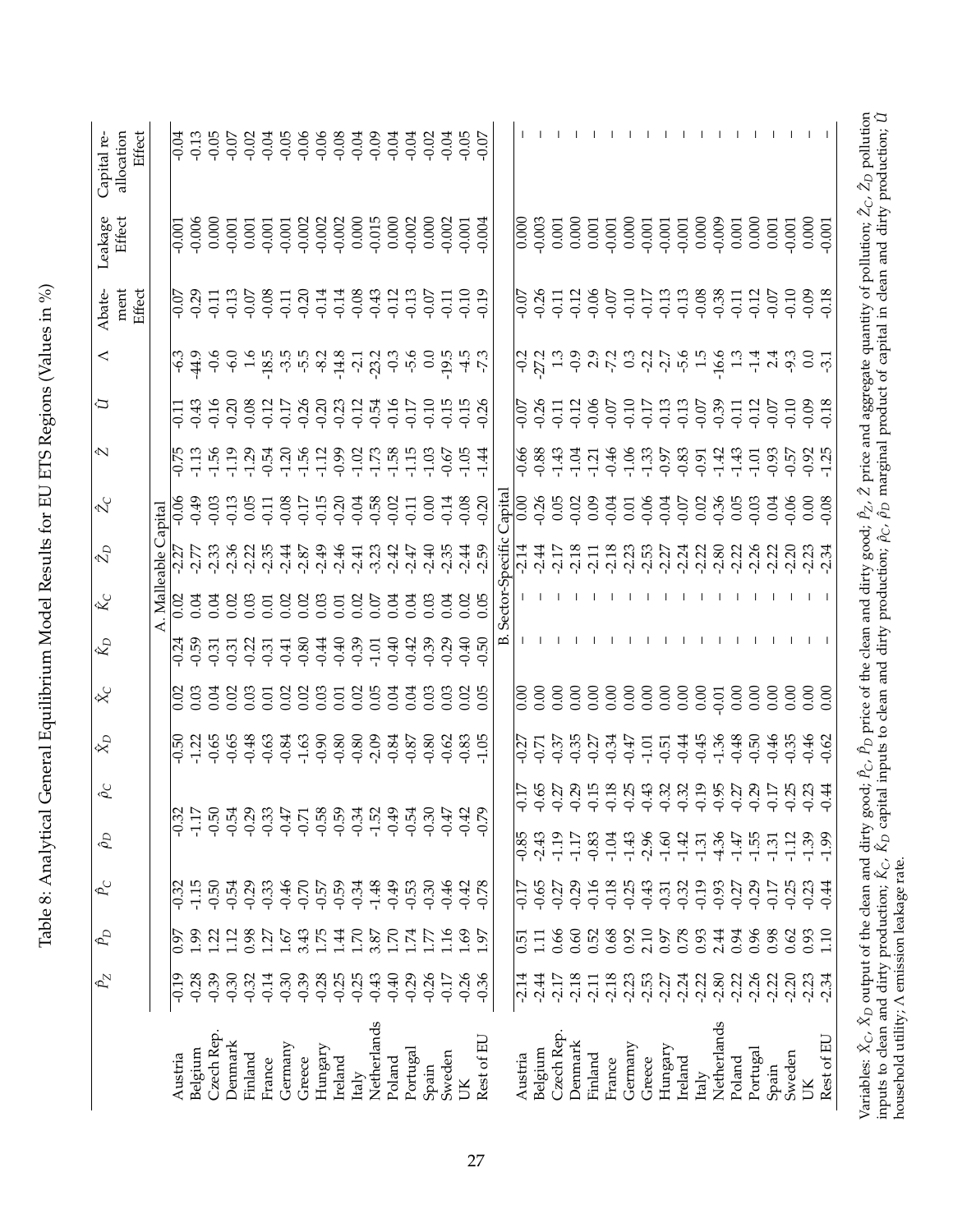slightly larger for relatively pollution intensive regions (Poland and the Netherlands), and smaller for regions with a small fraction of total emissions in dirty sectors (France and Sweden). Leakage rates and welfare impacts are both negative and much larger than seen in the CGE model results. The former are negatively correlated with the dirty expenditure share and negatively correlated with the dirty industry's pollution cost share, while the latter are positively correlated with the pollution's share of production cost in the dirty and—to a lesser extent—the clean sector, as well as with the dirty good's expenditure share.

Crucially, our model exhibits negative leakage without the abatement resource effect, which is ruled out by the relative magnitudes of our elasticity parameters. Capital does not leave the clean industry for the dirty industry; in fact, factor reallocation works in the opposite direction, resulting in additional clean capital that substitutes for emissions. From our results in Table A.1, clean  $\| \textit{m}$  emissions decline because  $\sigma_D < \sigma^*$  and  $\| \sigma_C(\gamma \sigma_D - \eta \phi \theta_D) \| > \| \theta_D(\lambda \eta + (1 - \lambda) \gamma \sigma_C)(\sigma_U - \sigma_D) \|$ , whose main driver is the combination of inelastic clean good demand and highly price-elastic pollution supply.

This effect turns out to have only a small mitigating impact on welfare losses. The magnitudes of the components of eq. (14) indicate that the primary abatement burden—and, to a lesser extent, the intersectoral reallocation of capital—are big drivers of welfare loss, with the sign of the leakage effect differing across regions while exerting a very slight impact. As predicted by our analytical results, capital rigidity makes leakage rates more positive, and in the present setting is sufficient to flip the sign of the clean sector emission response. The minor differences in the abatement and leakage effects in moving from the malleable to the sector-specific scenario point to capital reallocation as the source of the former's larger welfare loss. The upshot is that when capital is mobile the tax is more effective in reducing pollution, but at the cost of a substantially larger reduction in welfare.

Given the dependence of our results on the values of the elascitities of substitution and pollution supply, we test the robustness of our conclusions through sensitivity analysis. Our strategy is to perform 1,000 Monte Carlo simulations of the numerically calibrated analytical model with the elasticities specified as random draws from independent uniform distributions. Specifically, we choose  $\sigma_C$ ,  $\sigma_D$ ,  $\sigma_D \sim \mathcal{U}(0,1)$  and  $\eta \sim \mathcal{U}(0,6)$ . The results, shown in Figure 2, support our prior findings. The abatement resource effect never arises, as capital moves from the dirty to the clean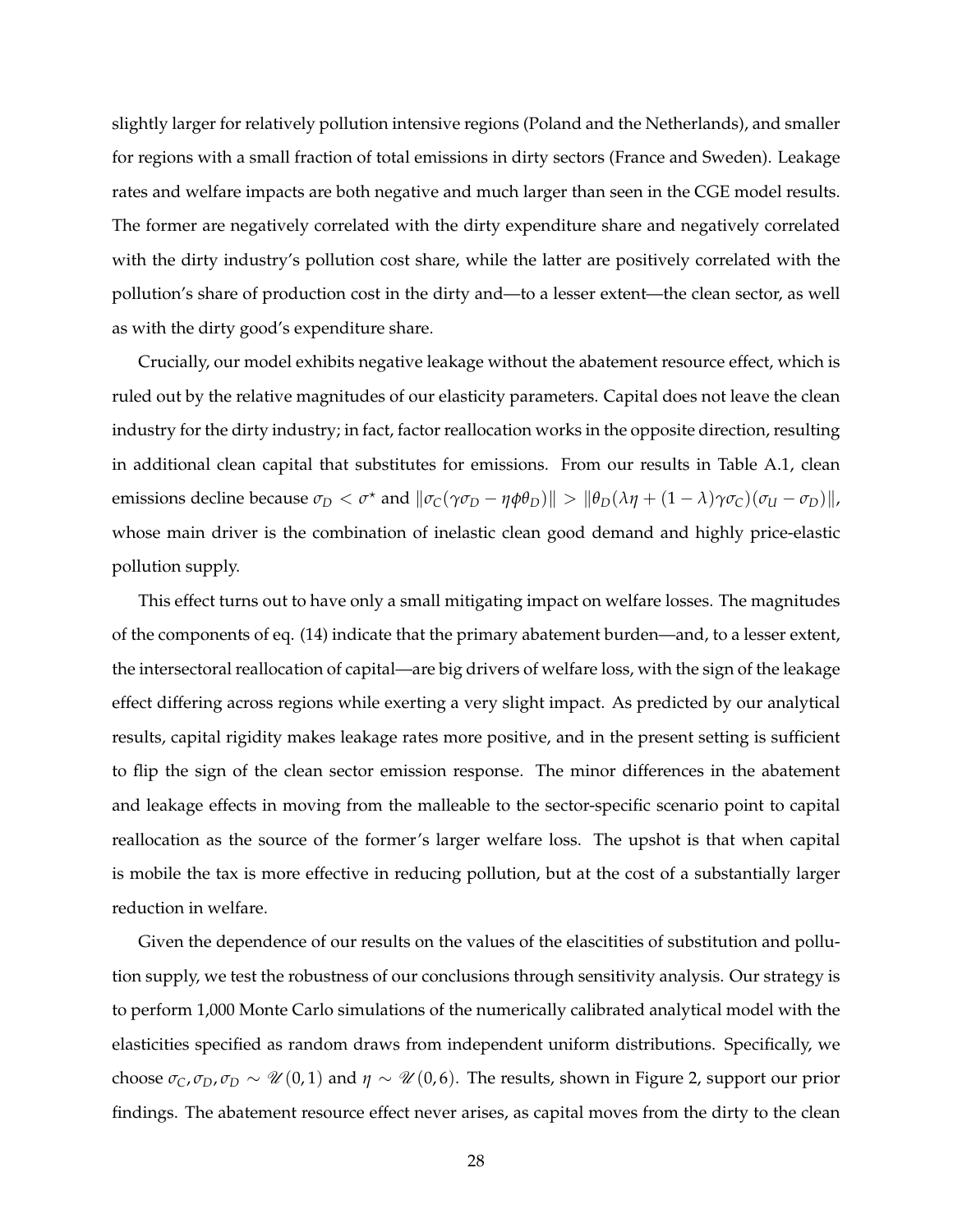sector. Negative leakage does arise in every region and is strongly correlated with the pollution supply elasticity, but under our parameter assumptions it is generally unlikely in all but a few key economies (Belgium, Denmark, France, Ireland, Netherlands and Sweden). The implication for welfare is that the leakage effect is much more likely to mitigate utility losses, but it can have an exacerbating impact, especially in the regions identified above. Even so, this effect is an order of magnitude smaller than the main impacts of abatement and capital reallocation, whose influence is uniformly negative.

## **4 Conclusions**

This paper has analyzed the role that capital malleability plays in the implementation of partial carbon pricing, taking as policy application Phase II of the European Union Emissions Trading Scheme (EU ETS). An analysis with a multi-region, multi-sector Computable General Equilibrium (CGE) model was complemented by constructing and numerically parametrizing a simple two-sector analytical general equilibrium model in order to simplify the complex interactions simulated within the CGE model.

The analysis has shown that a partial policy, such as the EU ETS, can result in a negative internal carbon leakage rate, with emissions declining not only in capped sectors but also in nonregulated ones. While negative leakage may be thought to follow from a resource abatement effect, a sensitivity analysis on the values of the elasticities disproves this hypothesis. The decline in emissions from cleaner sectors results from the combination of inelastic demand for the clean good and a highly price-elastic pollution supply. This negative leakage effect is stronger with malleable capital. When capital is sector-specific, the marginal productivity of fossil fuel commodities is generally lower and thus leads to lower equilibrium prices and demand within the EU.

The welfare consequences of the EU ETS are found to be positive in some countries and negative in others. They are generally small but larger when capital is malleable. A decomposition analysis within the analytical model is used to show that the sign and magnitude of the welfare impacts are determined by a combination of an unambiguously negative abatement effect, a capital reallocation effect likely to exacerbate welfare losses, and a leakage effect likely to mitigate declines in utility. This explains why capital malleability results in larger reductions or lower in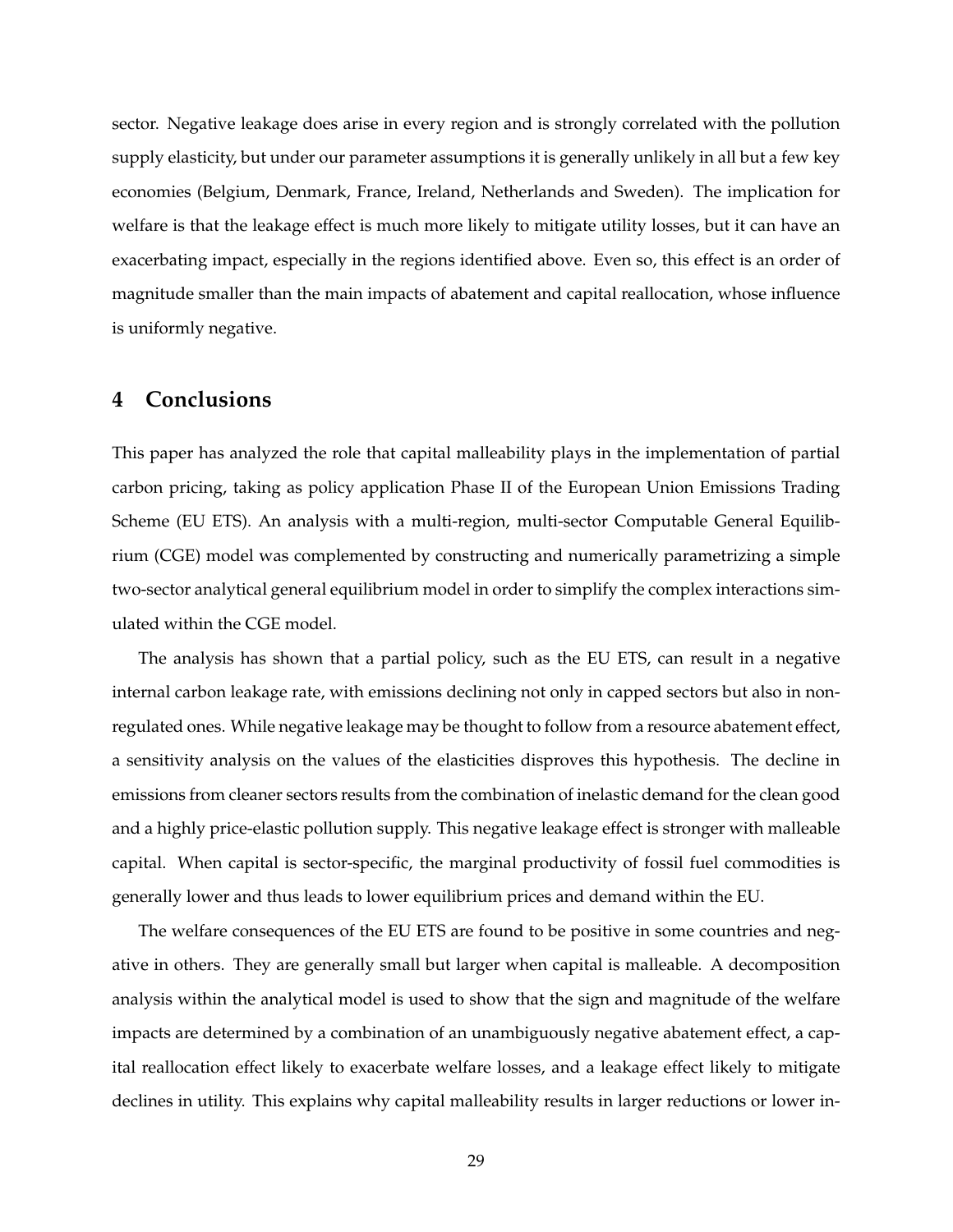creases in welfare. The robustness of these results is verified with the sensitivity analysis on the elasticities of substitution.

The results of the paper have demonstrated the relevance of the consideration of capital malleability in the study of the costs and effectiveness of short-term climate regulations. The paper has also shown the sensitivity of results to the values of the substitution and demand elasticities. Abstracting from the analytical frameworks used, this illustrates the importance of considering the possibilities of substitution across inputs in production and the responsiveness of individuals in replacing the dirty taxed goods with the clean ones when evaluating the costs of climate policy.

From a policy perspective, the findings on the negative leakage show that a partial climate policy is likely to have co-benefit in reduced emissions in non-regulated sectors. Disregarding bureaucratic costs of implementation, this also suggests that extending the policy to all sectors may not incur in large additional economic costs. Finally, the results from the CGE model analysis show that welfare changes are significantly correlated with the net sales of allowances, which underlines the importance of income effects associated with the initial allowance allocation.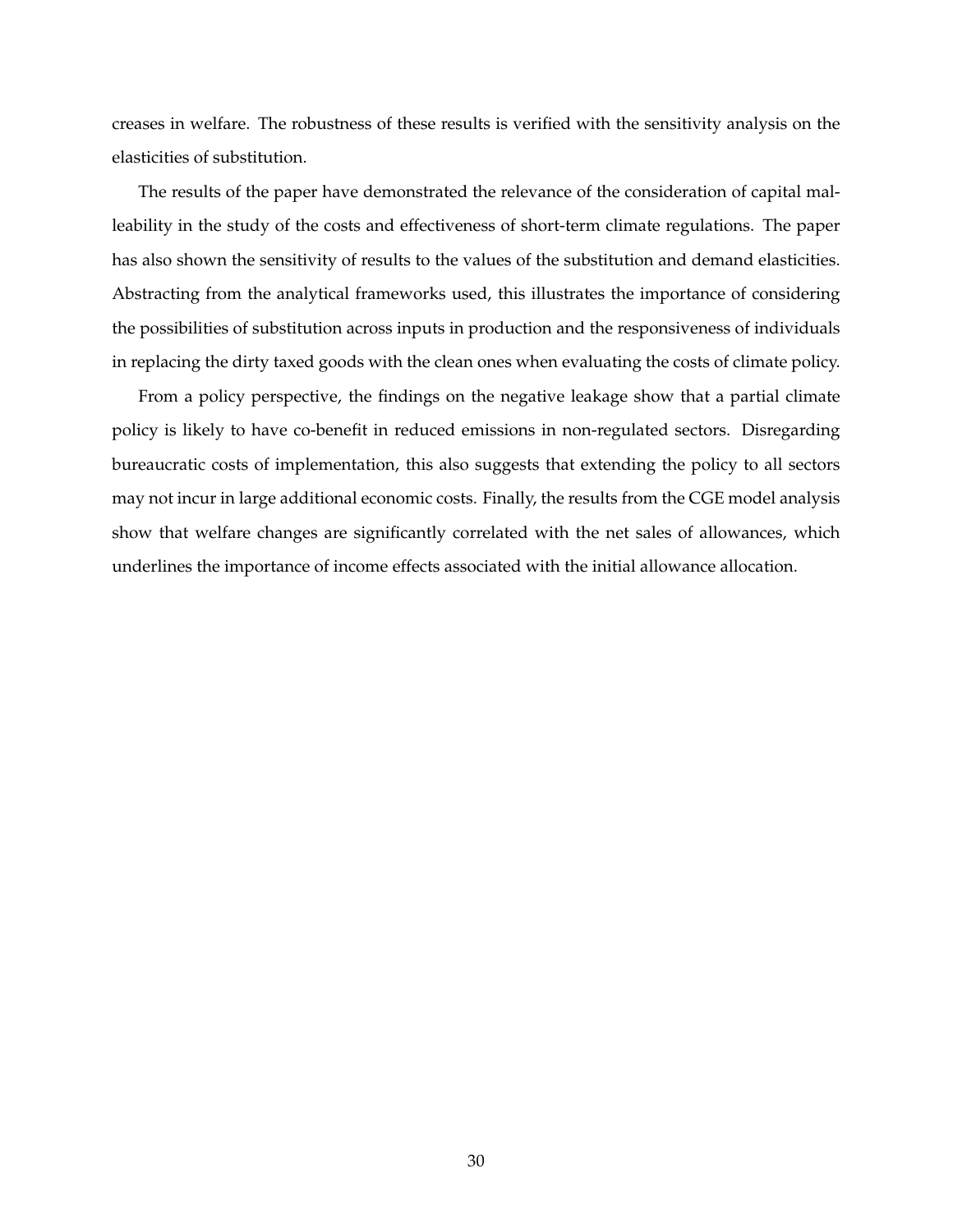## **Appendix**

There are four steps to the calibration:

- 1. From the CGE model calibration we know the distribution of the benchmark value of fossil fuel intermediate inputs between covered (dirty) and nontrading (clean) sectors, and within combustion sectors between the uses of fossil fuels that correspond to those covered by the EU ETS (dirty) and those outside the program (clean). These quantities ( $Z_{D,r}^{\text{Cov}}$ ,  $Z_{C,r}^{\text{Nontrad.}}$  $Z_{D,r}^{\text{Comb.}}$  and  $Z_{C,r}^{\text{Comb.}}$ , respectively) are calculated in eqs. (A.1)-(A.4). As emphasized in the text, we do not observe how the combustion sectors' output, capital or disposition of their product to final consumption are distributed between the clean and dirty industries, with the challenge being to develop a method for apportioning these variables.
- 2. Our approach assumes that covered emissions in combustion sectors are generated by large combustion plants. We select archetypical energy supply sectors within the CGE model for which LCPs make up a large fraction of output ( $a = \{$ Electric power, Refined petroleum/ coal, Gas production/distribution}), and use GTAP benchmark input-output data for these sectors to calculate region-specific average ratios of output to covered fossil fuels  $(\xi_r^{YZ})$  and capital to covered fossil fuels ( $\zeta_r^{KZ}$ ), as shown in (A.5)-(A.6).
- 3. These coefficients are combined with GTAP benchmark data to disaggregate combustion sectors' output and capital input into clean and dirty components ( $X_{D,r}^{Comb.}$ ,  $X_{C,r}^{Comb.}$ ,  $K_{D,r}^{Comb.}$ and  $K^{\text{Comb.}}_{C,r}$ ). As well, we assign output and capital of the EU ETS covered sectors to the dirty industry  $(X_{D,r}^{\text{Cov.}}$ ,  $K_{D,r}^{\text{Cov.}})$ , and output and capital of nontrading sectors to the clean industry  $(X_{D,r}^{\text{Nontrad.}}, K_{D,r}^{\text{Nontrad.}})$ . The details are given in (A.7)-(A.14).
- 4. The results of steps 1 and 3 facilitate straightforward computation of  $\theta_D$ ,  $\theta_C$  and  $\lambda$ , (A.15)-(A.17), while  $\gamma$  is computed from the CGE model's emission accounts (A.18). Finally, we divide the aggregate value of consumption into clean and dirty components. Imports complicate this calculation. We can assume that households' use of their own region's covered (nontrading) sectors' product represents domestic dirty (clean) consumption, and their use of combustion sectors' product is split between domestic dirty and clean consumption in the same proportion as output ( $\zeta_{D,i,r}^{YY}$ ), given by (A.19). But this method founders on our inability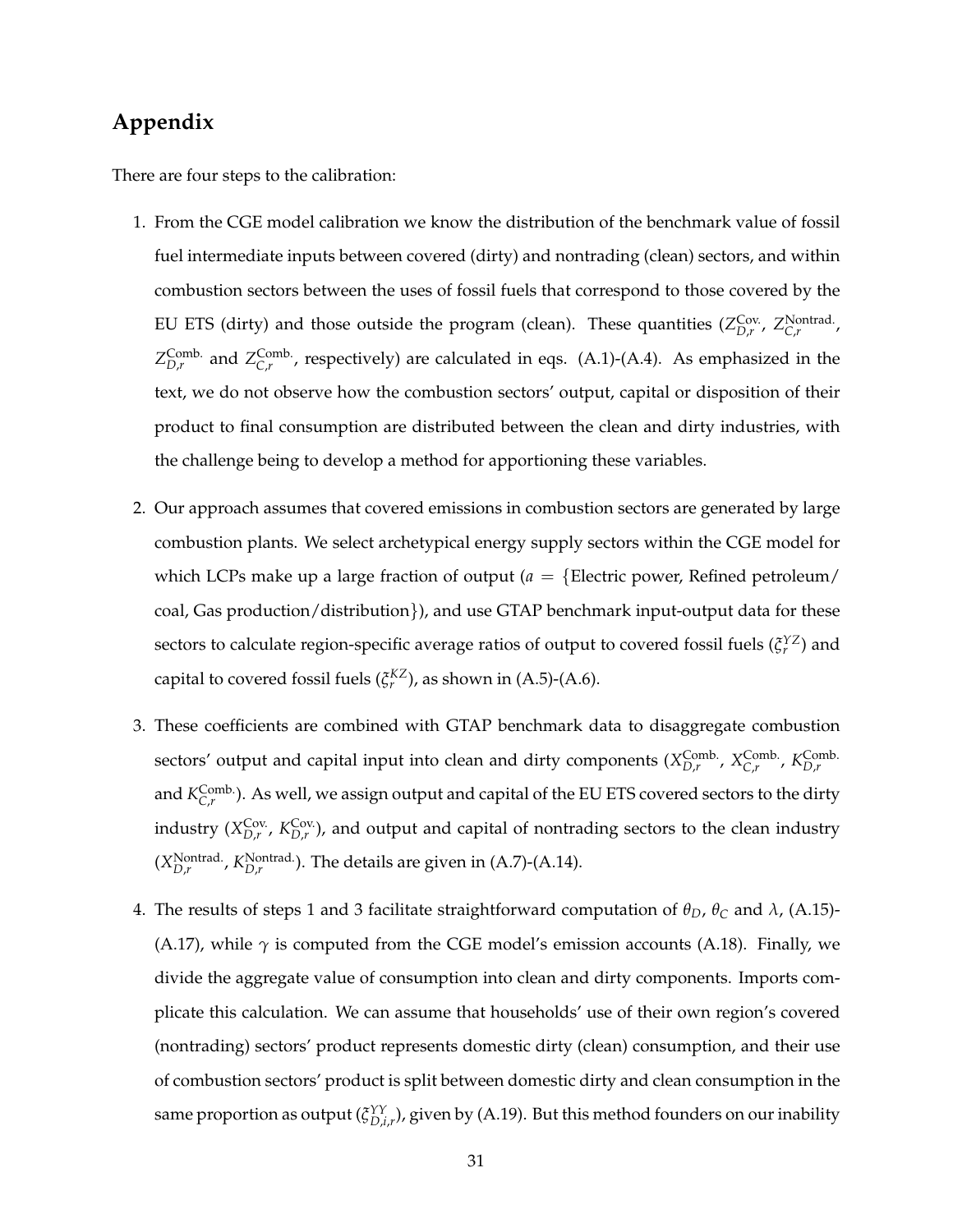to distinguish between clean and dirty production in *non* EU ETS regions' combustion sectors. Our simple solution is to adopt a worst-case designation of all consumption of imports from covered and combustion sectors as dirty, which enables us to calculate  $\phi$  as in (A.20).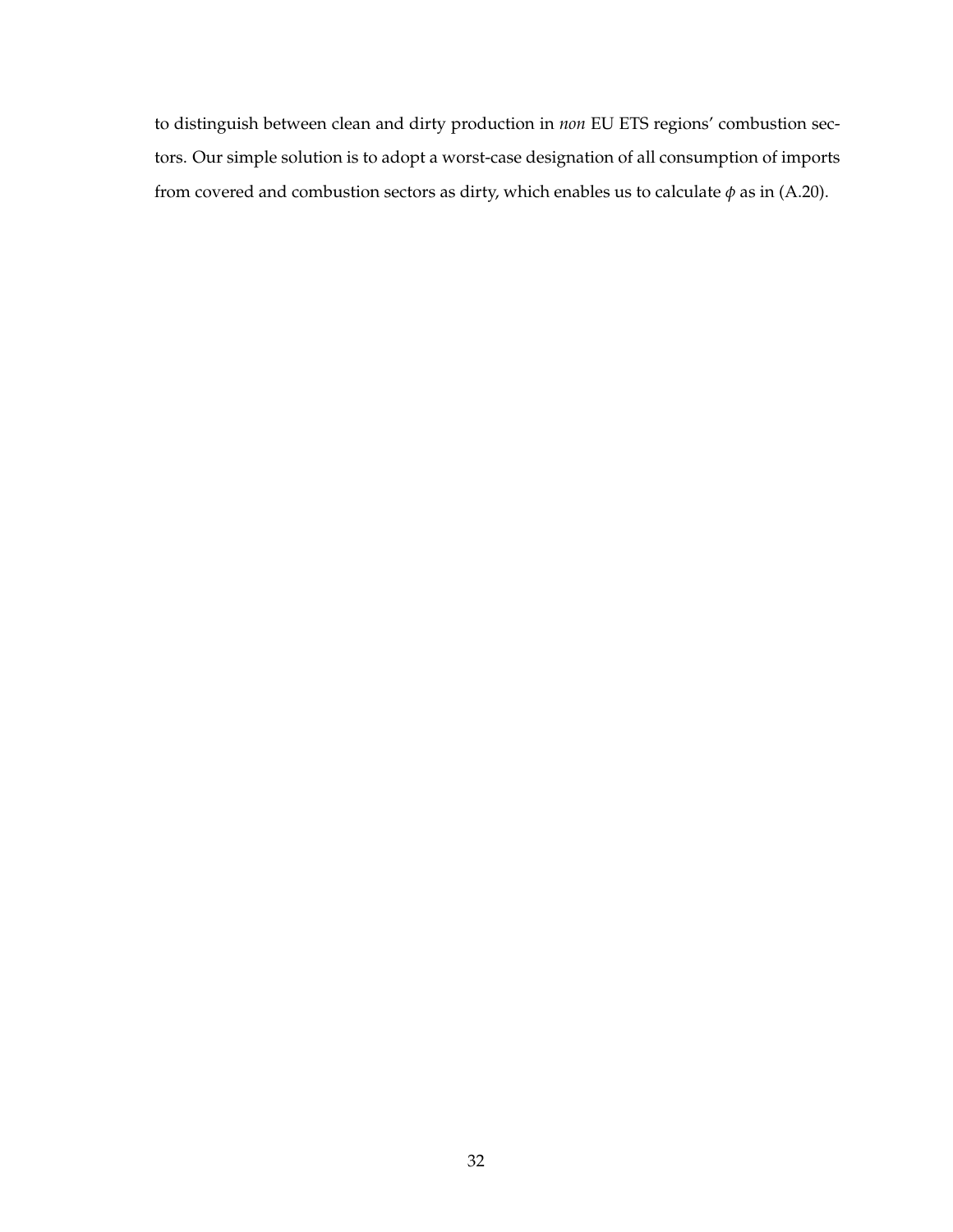|                              | A. Malleable Capital                                                                                                                                                                                                                                   |                          | <b>B.</b> Sector-Specific Capital                                                                                                                                                                                                                                                                                                                                                                                                                                                                                                    |                          |
|------------------------------|--------------------------------------------------------------------------------------------------------------------------------------------------------------------------------------------------------------------------------------------------------|--------------------------|--------------------------------------------------------------------------------------------------------------------------------------------------------------------------------------------------------------------------------------------------------------------------------------------------------------------------------------------------------------------------------------------------------------------------------------------------------------------------------------------------------------------------------------|--------------------------|
| $\chi_{\text{C}}^{\text{C}}$ | $-\mathcal{D}_{M}^{-1}\theta_{D}\lambda(\eta+(1-\gamma)\sigma_{C})(\sigma_{U}-\sigma_{D})\hat{\tau}$                                                                                                                                                   | $\overline{+}$           | $\mathcal{D}_S^{-1}\theta_C(\gamma\sigma_{\text{U}}-\eta\phi\theta_D)\sigma_C\sigma_D\hat{\tau}$                                                                                                                                                                                                                                                                                                                                                                                                                                     | $\overline{+}$           |
| $\hat{X}_D$                  | $-\mathcal{D}_M^{-1}\theta_D(\eta+(1-\gamma)c_C)(\lambda\sigma_D+(1-\lambda)\sigma_U)\hat{\tau}$                                                                                                                                                       | $\mid$                   | $-\mathcal{D}_S^{-1}\theta_D(\eta+(1-\gamma)\sigma_C)\sigma_D\sigma_U\hat{\tau}$                                                                                                                                                                                                                                                                                                                                                                                                                                                     | $\overline{\phantom{a}}$ |
| $\hat{P_{C}}$                | $-\mathcal{D}_M^{-1}\phi\theta_D(\eta+(1-\gamma)\sigma_{\mathbb{C}}) \hat{\tau}$                                                                                                                                                                       |                          | $-\mathcal{D}_{\mathcal{S}}^{-1}\phi\theta_D(\eta+(1-\gamma)\sigma_{\mathbb{C}})\sigma_{\mathbb{D}}\hat{\tau}$                                                                                                                                                                                                                                                                                                                                                                                                                       | $\overline{\phantom{a}}$ |
| $\hat{P}_{D}$                | ${\cal D}_M^{-1}(1-\phi)\theta_D(\eta+(1-\gamma)\sigma_{\Bbb C})\hat\tau$                                                                                                                                                                              | $^{+}$                   | $\mathcal{D}_S^{-1}(1-\phi)\theta_D(\eta+(1-\gamma)\sigma_C)\sigma_D\sigma_U\hat{\tau}$                                                                                                                                                                                                                                                                                                                                                                                                                                              | $^{+}$                   |
| $\chi_{\text{C}}$            | $\mathcal{D}_M^{-1}\lambda\theta_D(\eta+(1-\gamma)\sigma_C)(\sigma_U-\sigma_D)\hat{\tau}$                                                                                                                                                              | $\overline{+}$           |                                                                                                                                                                                                                                                                                                                                                                                                                                                                                                                                      |                          |
| $\hat{K}_D$                  | $-\mathcal{D}_M^{-1}(1-\lambda)\theta_D(\eta+(1-\gamma)\sigma_{\rm C})(\sigma_{\rm U}-\sigma_{\rm D})\hat{\tau}$                                                                                                                                       | $\overline{+}$           | 0                                                                                                                                                                                                                                                                                                                                                                                                                                                                                                                                    |                          |
| $\hat{\rho}_C$               | $-\mathcal{D}_M^{-1}\phi\theta_D(\eta+(1-\gamma)\sigma_{\mathbb{C}})\hat{\tau}$                                                                                                                                                                        |                          | $\mathcal{D}_S^{-1}\theta_D(\eta+(1-\gamma)\sigma_C)\sigma_D\hat\tau$                                                                                                                                                                                                                                                                                                                                                                                                                                                                | $^{+}$                   |
| $\hat{\rho}_D$               |                                                                                                                                                                                                                                                        |                          | $-\mathcal{D}_S^{-1}\theta_D(\eta+(1-\gamma)\sigma_C)(\sigma_{\text{U}}-(1-\phi)\sigma_D)\hat{\tau}$                                                                                                                                                                                                                                                                                                                                                                                                                                 | $\overline{\phantom{a}}$ |
| Ž <sub>C</sub>               | $\mathcal{D}_M^{-1}[\theta_D(\lambda\eta + (1-\lambda)\gamma\sigma_C)(\sigma_{\rm U}-\sigma_D) + \sigma_C(\gamma\sigma_D-\eta\phi\theta_D)]\hat{\tau}$                                                                                                 | $\overline{+}$           | $\mathcal{D}_S^{-1}(\gamma\sigma_{\mathsf{U}} - \phi\eta\theta_{\mathsf{D}}) \sigma_{\mathsf{C}}\sigma_{\mathsf{D}}\hat{\tau}$                                                                                                                                                                                                                                                                                                                                                                                                       | $\overline{+}$           |
| $Z_D$                        | $-\mathcal{D}_M^{-1}(\eta+(1-\gamma)\sigma_{\mathbb{C}})((1-\lambda)\theta_{\mathbb{D}}\sigma_{\mathbb{U}}+(1-(1-\lambda)\theta_{\mathbb{D}})\sigma_{\mathbb{D}})\hat{\tau}$                                                                           | $\bigg $                 | $-\mathcal{D}_S^{-1}(\eta + (1-\gamma)\sigma_{\rm C})\sigma_{\rm D}\sigma_{\rm U}\hat{\tau}$                                                                                                                                                                                                                                                                                                                                                                                                                                         |                          |
| Ź                            | $-\mathcal{D}_{\mathcal{M}}^{-1}\eta[\theta_{\mathcal{D}}(\gamma-\lambda)\sigma_{\mathcal{U}}+(\theta_{\mathcal{D}}\lambda+(1-\theta_{\mathcal{D}})\gamma)+\phi(1-\gamma)\theta_{\mathcal{D}}\sigma_{\mathcal{C}}]\hat{\tau}$                          | $\overline{\phantom{a}}$ | $-\mathcal{D}_{S}^{-1}\eta\sigma_{D}(\gamma\sigma_{U}+(1-\gamma)\phi\theta_{D}\sigma_{C})\hat{\tau}$                                                                                                                                                                                                                                                                                                                                                                                                                                 |                          |
| $\hat{P}_{Z}$                | $-\mathcal{D}_M^{-1}(\eta+(1-\gamma)\sigma_{\mathbb{C}})((1-\lambda)\theta_{\mathbb{D}}\sigma_{\mathbb{U}}+(1-(1-\lambda)\theta_{\mathbb{D}})\sigma_{\mathbb{D}})\hat{\tau}$                                                                           | $\vert$                  | $-\mathcal{D}_S^{-1}\sigma_D(\gamma\sigma_U+(1-\gamma)\phi\theta_D\sigma_C)\hat{\tau}$                                                                                                                                                                                                                                                                                                                                                                                                                                               | $\overline{\phantom{a}}$ |
| û                            | $-\mathcal{D}_{\mathcal{M}}^{-1}\theta_D(\eta + (1-\gamma)\sigma_{\mathsf{C}})((\phi - \lambda)\sigma_{\mathsf{U}} + \lambda\sigma_{\mathsf{D}}))$ t                                                                                                   |                          | $-\mathcal{D}_S^{-1}\phi\theta_D(\eta+(1-\gamma)c_C)\sigma_D\sigma_U\hat{\tau}$                                                                                                                                                                                                                                                                                                                                                                                                                                                      |                          |
| $\prec$                      | $\left(\frac{1-\gamma}{\gamma}\right)\left[\frac{\theta_D(\lambda\eta+(1-\lambda)\gamma\sigma_C)(\sigma_{U}-\sigma_D)+\sigma_C(\gamma\sigma_D-\eta\phi\theta_D)}{(\eta+(1-\gamma)\sigma_C)(\sigma_D+(1-\lambda)\theta_D(\sigma_{U}-\sigma_D))}\right]$ | $\overline{+}$           | $\left(\frac{1-\gamma}{\gamma}\right)\left[\frac{(\gamma\sigma_{U}-\phi\eta\theta_{D})\sigma_{C}}{(\eta+(1-\gamma)\sigma_{C})\sigma_{U}}\right]$                                                                                                                                                                                                                                                                                                                                                                                     | $\overline{+}$           |
| $\varphi$                    |                                                                                                                                                                                                                                                        |                          | $(1 - \gamma)\sigma_{\rm C} + (\theta_{\rm D} \Lambda + (1 - \theta_{\rm D})\gamma)\sigma_{\rm D} + \theta_{\rm D} (\gamma - \Lambda)\sigma_{\rm U} + (1 - \phi \theta_{\rm D}) \qquad + (1 - \phi \theta_{\rm D}) (\gamma - \gamma) (\theta_{\rm D} \sigma_{\rm D} + (1 - \theta_{\rm D}) \sigma_{\rm U} + \gamma \sigma_{\rm U} \sigma_{\rm D} + \eta (\Gamma - \theta_{\rm D}) \sigma_{\rm U} + \eta (\Gamma - \theta_{\rm D}) \sigma_{\rm U} + \eta (\Gamma - \theta_{\rm D}) \sigma_{\rm U} + \eta (\Gamma - \theta_{\rm D}) \$ |                          |
|                              |                                                                                                                                                                                                                                                        |                          |                                                                                                                                                                                                                                                                                                                                                                                                                                                                                                                                      |                          |

Table A.1: Analytical Model Results (Assuming  $\theta_C \rightarrow 0$ ) Table A.1: Analytical Model Results (Assuming *θC* → 0)

Variables: ˆ *XC*, ˆ  $X_D$  output of the clean and dirty good; ˆ *PC*, ˆ *P*<sub>D</sub> price of the clean and dirty good; ˆ *PZ*, ˆ *Z* price and aggregate quantity of pollution; ˆ *ZC*,  $\frac{2}{D}$  pollution inputs to clean and dirty production; ˆ *KC*, ˆ *K*<sub>*D*</sub> capital inputs to clean and dirty production;  $\hat{\rho}_C$ ,  $\hat{\rho}_D$  marginal product of capital in clean and dirty production; ˆ *U* household utility; Λ emission leakage rate; D*M*, D*S* denominator in malleable and sector-specific capital scenarios. Parameters: *θC*, *θD* pollution share of production cost in clean and dirty sector; *λ*, *γ* dirty sector share of aggregate capital and pollution; *φ* dirty good share of household expenditure; *η* elasticity of aggregate pollution supply; *σC*, *σD* elasticity of substitution between capital and pollution in clean and dirty sector; *σU*

elasticity of substitution between clean and dirty good in household.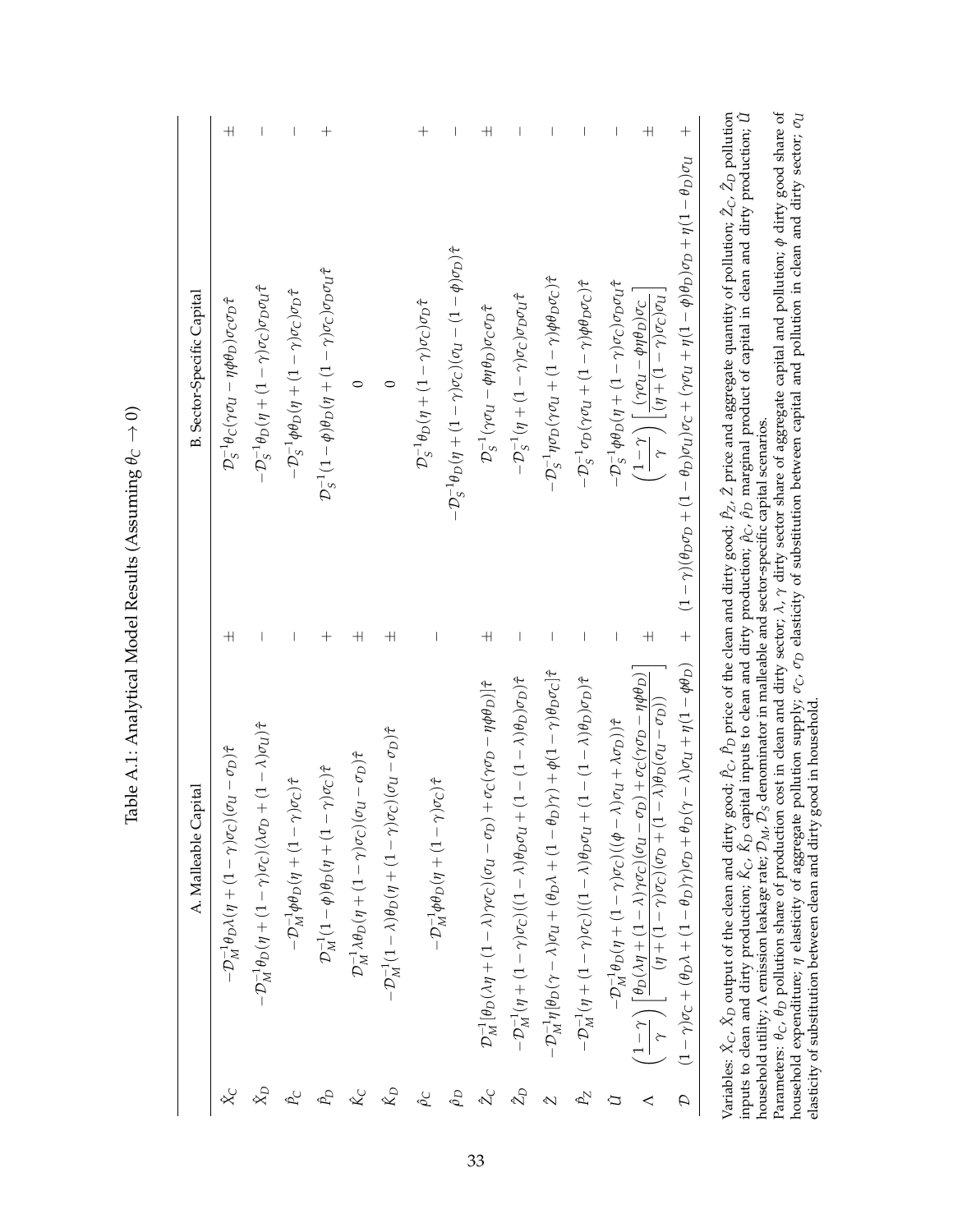Table A.2: Numerical Calibration of the Analytical General Equilibrium Model

$$
Z_{D,s}^{\text{Cov.}} = \sum_{e} \sum_{c} \left( (1 + \overline{\tau}_{e,c,s}^{\text{XD}}) \overline{q}_{e,c,s}^{D} + (1 + \overline{\tau}_{e,c,s}^{\text{XM}}) \overline{q}_{e,c,s}^{M} \right)
$$
(A.1)

$$
Z_{D,s}^{\text{Comb.}} = \sum_{e} \sum_{l} \omega_{e,l,s} \left( (1 + \overline{\tau}_{e,l,s}^{XD}) \overline{q}_{e,l,s}^{D} + (1 + \overline{\tau}_{e,l,s}^{XM}) \overline{q}_{e,l,s}^{M} \right) \tag{A.2}
$$

$$
Z_{C,s}^{\text{Comb.}} = \sum_{e} \sum_{l} (1 - \omega_{e,l,s}) \left( (1 + \overline{\tau}_{e,l,s}^{XD}) \overline{q}_{e,l,s}^{D} + (1 + \overline{\tau}_{e,l,s}^{XM}) \overline{q}_{e,l,s}^{M} \right)
$$
(A.3)

$$
Z_{C,s}^{\text{Nontrad.}} = \sum_{e} \sum_{j \backslash h} \left( (1 + \overline{\tau}_{e,j,s}^{XD}) \overline{q}_{e,j,s}^D + (1 + \overline{\tau}_{e,j,s}^{XM}) \overline{q}_{e,j,s}^M \right) \tag{A.4}
$$

$$
\xi_r^{YZ} = \sum_a \overline{Y}_{a,s} / \left[ \sum_e \sum_a \omega_{e,a,s} \left( (1 + \overline{\tau}_{e,a,s}^{XD}) \overline{q}_{e,a,s}^D + (1 + \overline{\tau}_{e,a,s}^{XM}) \overline{q}_{e,a,s}^M \right) \right]
$$
(A.5)

$$
\xi_r^{KZ} = \sum_a (1 + \overline{\tau}_{K,a,s}^F) \overline{v}_{K,a,s} / \left[ \sum_e \sum_a \omega_{e,a,s} \left( (1 + \overline{\tau}_{e,a,s}^{XD}) \overline{q}_{e,a,s}^D + (1 + \overline{\tau}_{e,a,s}^{XM}) \overline{q}_{e,a,s}^M \right) \right]
$$
(A.6)

$$
X_{D,s}^{\text{Cov.}} = \sum_{c} \overline{Y}_{c,s} \tag{A.7}
$$

$$
X_{D,s}^{\text{Comb.}} = \xi_r^{\text{YZ}} Z_{D,s}^{\text{Comb.}} X_{C,s}^{\text{Comb.}} = \sum_{i \in I} \overline{Y}_{j,s} - X_{D,s}^{\text{Comb.}}
$$
(A.9)

$$
X_{C,s}^{\text{Nontrad.}} = \sum_{j \backslash h} \overline{Y}_{j,s} \tag{A.10}
$$

$$
K_{D,s}^{\text{Cov.}} = \sum_{c} (1 + \overline{\tau}_{K,c,s}^F) \overline{v}_{K,c,s}
$$
(A.11)

$$
K_{D,s}^{\text{Comb.}} = \xi_r^{KZ} Z_{D,s}^{\text{Comb.}} \tag{A.12}
$$

$$
K_{C,s}^{\text{Comb.}} = \sum_{j \in I} (1 + \overline{\tau}_{K,j,s}^F) \overline{v}_{K,j,s} - K_{D,s}^{\text{Comb.}} \tag{A.13}
$$

$$
K_{C,s}^{\text{Nontrad.}} = \sum_{j \backslash h} (1 + \overline{\tau}_{K,j,s}^F) \overline{v}_{K,j,s}
$$
\n(A.14)

$$
\theta_{D,s} = \left(Z_{D,s}^{\text{Cov.}} + Z_{D,s}^{\text{Comb.}}\right) / \left(X_{D,s}^{\text{Cov.}} + X_{D,s}^{\text{Comb.}}\right)
$$
\n(A.15)

$$
\theta_{C,s} = \left( Z_{C,s}^{\text{Comb.}} + Z_{C,s}^{\text{Nontrad.}} \right) / \left( X_{C,s}^{\text{Comb.}} + X_{C,s}^{\text{Nontrad.}} \right)
$$
\n(A.16)

$$
\lambda_r = \left( K_{D,s}^{\text{Cov.}} + K_{D,s}^{\text{Comb.}} \right) / \left( K_{D,s}^{\text{Cov.}} + K_{D,s}^{\text{Comb.}} + K_{C,s}^{\text{Comb.}} + K_{C,s}^{\text{Nontrad.}} \right)
$$
\n(A.17)

$$
\gamma_r = \sum_{e} \sum_{h} \varepsilon_{e,h,s} \omega_{e,h,s} \left( \overline{q}_{e,h,s}^D + \overline{q}_{e,h,s}^M \right) / \sum_{e} \varepsilon_{e,j,s} \left( \sum_{j} \left( \overline{q}_{e,j,s}^D + \overline{q}_{e,j,s}^M \right) + \overline{g}_{C,e,s}^D + \overline{g}_{C,e,s}^M \right)
$$
(A.18)

$$
\xi_{D,i,r}^{YY} = \begin{cases} \frac{\xi_r^{YZ}}{Y_{i,r}} \sum_e \omega_{e,i,s} \left( (1 + \overline{\tau}_{e,i,s}^{XD}) \overline{q}_{e,i,s}^D + (1 + \overline{\tau}_{e,i,s}^{XM}) \overline{q}_{e,i,s}^M \right) & i \in l \text{ Combustion} \\ 0 & \text{Otherwise} \end{cases}
$$
(A.19)

$$
\phi_r = \sum_h \left( \xi_{D,h,r}^{YY}(1 + \overline{\tau}_{h,s}^{CD}) \overline{g}_{C,h,s}^D + (1 + \overline{\tau}_{h,s}^{CM}) \overline{g}_{C,h,s}^M \right) / \sum_i \left( (1 + \overline{\tau}_{i,s}^{CD}) \overline{g}_{C,i,s}^D + (1 + \overline{\tau}_{i,s}^{CM}) \overline{g}_{C,i,s}^M \right) \tag{A.20}
$$

GTAP data arrays:  $\overline{Y}$  value of sectoral output;  $\bar{q}^D$ ,  $\bar{q}^M$  value of domestic and imported intermediate energy inputs to sectors;  $\bar{\tau}^{XD}$ ,  $\bar{\tau}^{XM}$  tax rates on domestic and imported intermediate energy inputs to sectors;  $\bar{v}_K$  value of capital input to sectors;  $\bar{\tau}_K^F$  tax rate on capital input to sectors;  $\bar{g}_C^D$ ,  $\bar{g}_C^M$  value of domestic and imported household final commodity demands; *τ CD*, *τ CM* tax rates on domestic and imported household final commodity demands.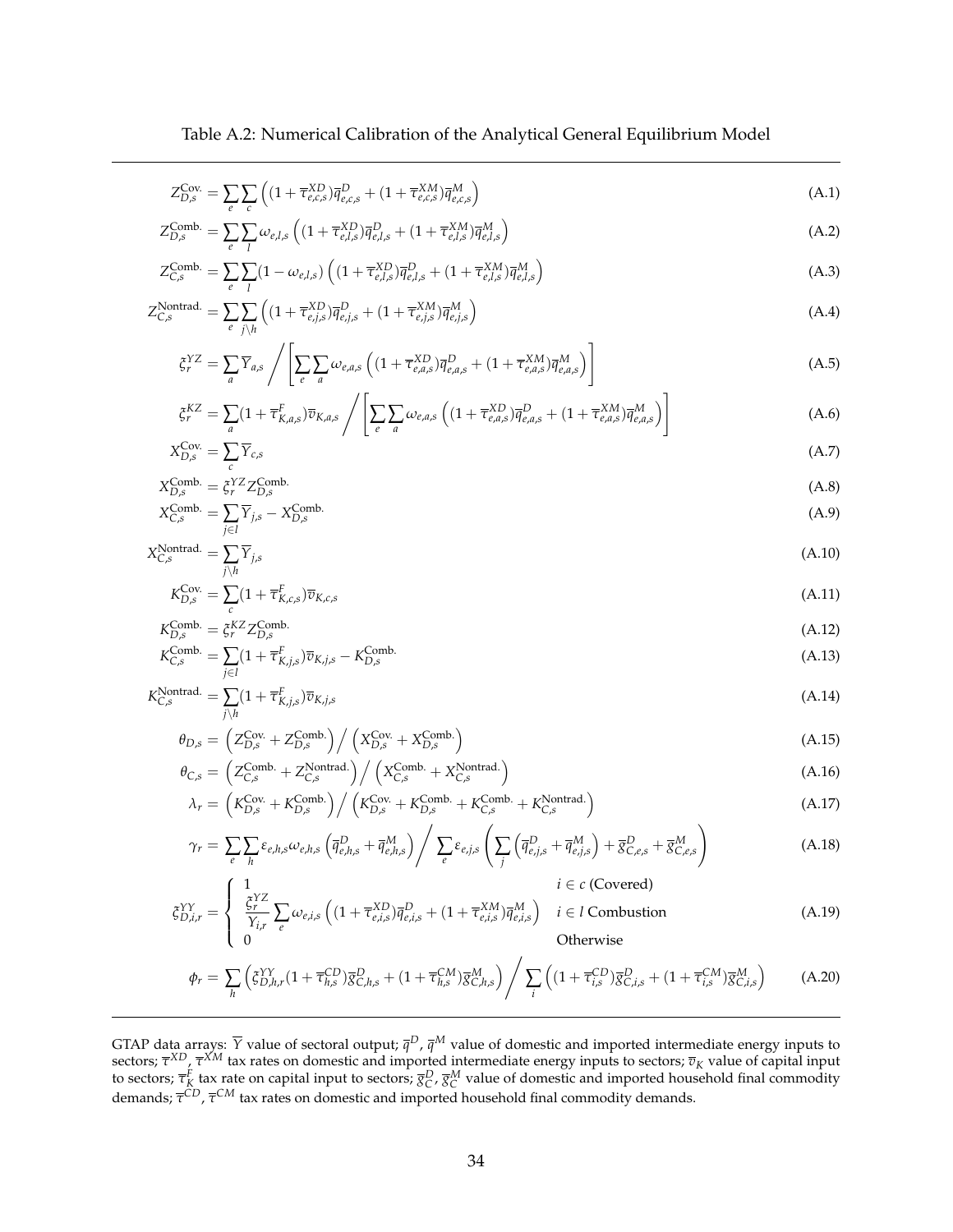|                    | $\lambda$ | $\theta_C$ | $\theta_D$ | $\gamma$ | ф    |
|--------------------|-----------|------------|------------|----------|------|
| Austria            | 0.06      | 0.01       | 0.13       | 0.31     | 0.25 |
| Belgium            | 0.07      | 0.02       | 0.29       | 0.28     | 0.37 |
| Czech Rep.         | 0.11      | 0.02       | 0.17       | 0.67     | 0.29 |
| Denmark            | 0.06      | 0.01       | 0.16       | 0.47     | 0.33 |
| Finland            | 0.14      | 0.01       | 0.13       | 0.59     | 0.23 |
| France             | 0.04      | 0.02       | 0.16       | 0.19     | 0.21 |
| Germany            | 0.05      | 0.02       | 0.21       | 0.48     | 0.22 |
| Greece             | 0.03      | 0.02       | 0.40       | 0.51     | 0.17 |
| Hungary            | 0.06      | 0.02       | 0.23       | 0.42     | 0.25 |
| Ireland            | 0.03      | 0.01       | 0.20       | 0.35     | 0.29 |
| Italy              | 0.04      | 0.01       | 0.20       | 0.41     | 0.17 |
| <b>Netherlands</b> | 0.07      | 0.04       | 0.49       | 0.44     | 0.28 |
| Poland             | 0.09      | 0.02       | 0.22       | 0.65     | 0.22 |
| Portugal           | 0.09      | 0.02       | 0.22       | 0.44     | 0.23 |
| Spain              | 0.06      | 0.02       | 0.21       | 0.43     | 0.14 |
| Sweden             | 0.11      | 0.02       | 0.16       | 0.24     | 0.28 |
| UК                 | 0.04      | 0.02       | 0.21       | 0.41     | 0.20 |
| Rest of EU         | 0.10      | 0.02       | 0.27       | 0.52     | 0.28 |

Table A.3: Calibrated Analytical Model Coefficients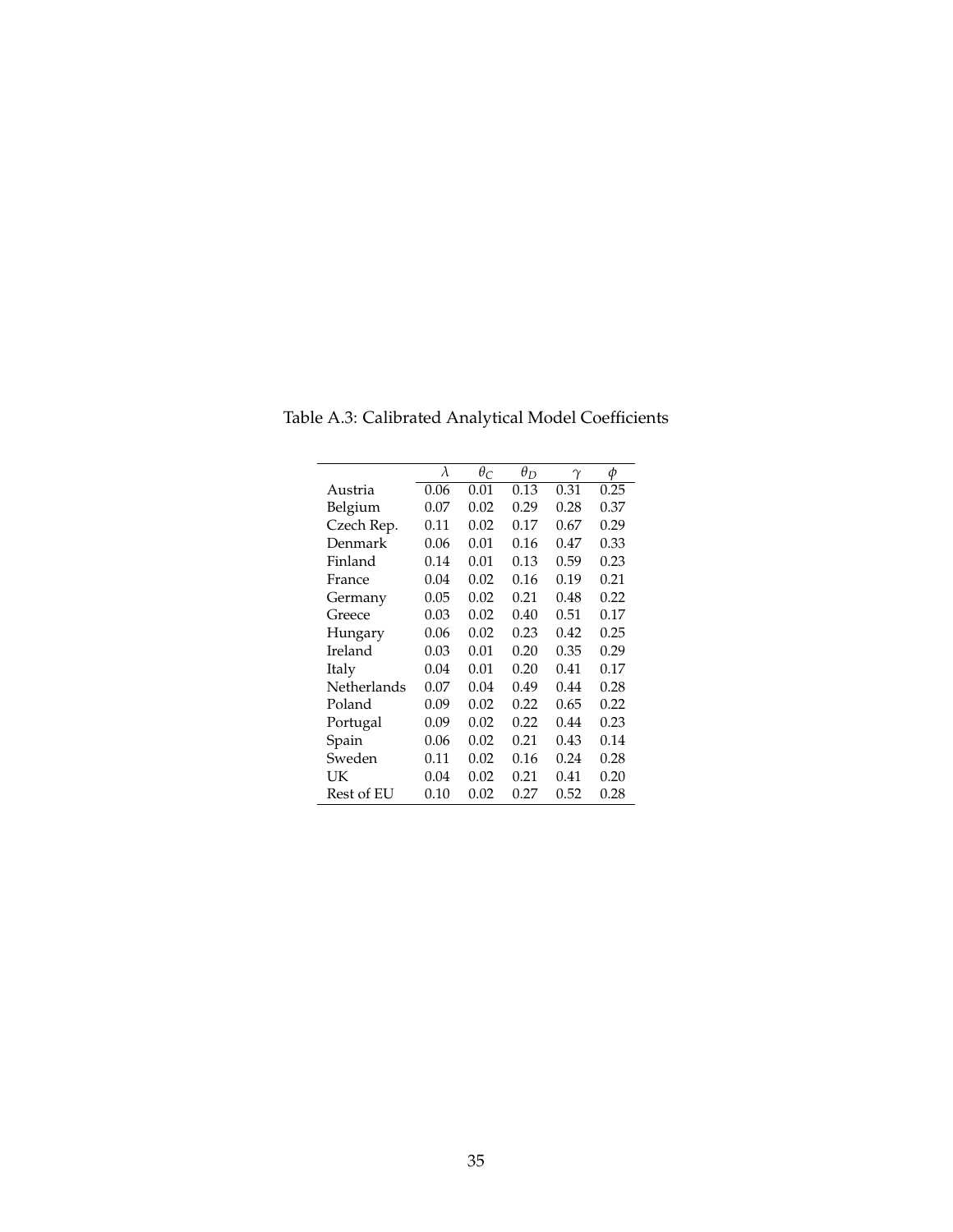# **References**

- Armington, P. (1969). A theory of demand for products distinguished by place of production, *International Monetary Fund Staff Papers* **16**: 159–176.
- Boeters, S. and Bollen, J. (2012). Fossil fuel supply, leakage and the effectiveness of border measures in climate policy, *CPB Discussion Paper No. 215*, CPB Netherlands Bureau for Economic Policy Analysis.
- Böhringer, C., Fischer, C. and Rosendahl, K. E. (2010). The global effects of subglobal climate policies, *The B.E. Journal of Economic Analysis & Policy* **10**: Article 13.
- Bovenberg, A. and de Mooij, R. (1994). Environmental levies and distortionary taxation, *American Economic Review* **84**: 1085–1089.
- Brooke, A., Kendrick, D., Meeraus, A. and Raman, R. (1998). *GAMS: A User's Guide*, GAMS Corp., Washington DC.
- Burniaux, J. and Truong, T. (2002). GTAP-E: an energy-environmental version of the GTAP model, *GTAP technical paper*.
- Capros, P., Georgakopoulos, T., Regemorter, D. V., Proost, S., Schmidt, T. and Conrad, K. (1997). European union: the GEM-E3 general equilibrium model, *Economic and Financial Modelling* **4**: 51–160.
- Convery, F. J. (2009). Reflections—the emerging literature on emissions trading in Europe, *Review of Environmental Economics and Policy* **3**: 121–137.
- Cooper, R. and Haltiwanger, J. (2006). On the nature of capital adjustment costs, *Review of Economic Studies* **73**: 611–633.
- Cremer, H., Gahvari, F. and Ladoux, N. (2003). Environmental taxes with heterogeneous consumers: an application to energy consumption in France, *Journal of Public Economics* **87**: 2791– 2815.
- Dirske, S. and Ferris, M. (1995). The path solver: A non-monotone stabilization scheme for mixed complementarity problems, *Optimization Methods and Software* **5**: 123–159.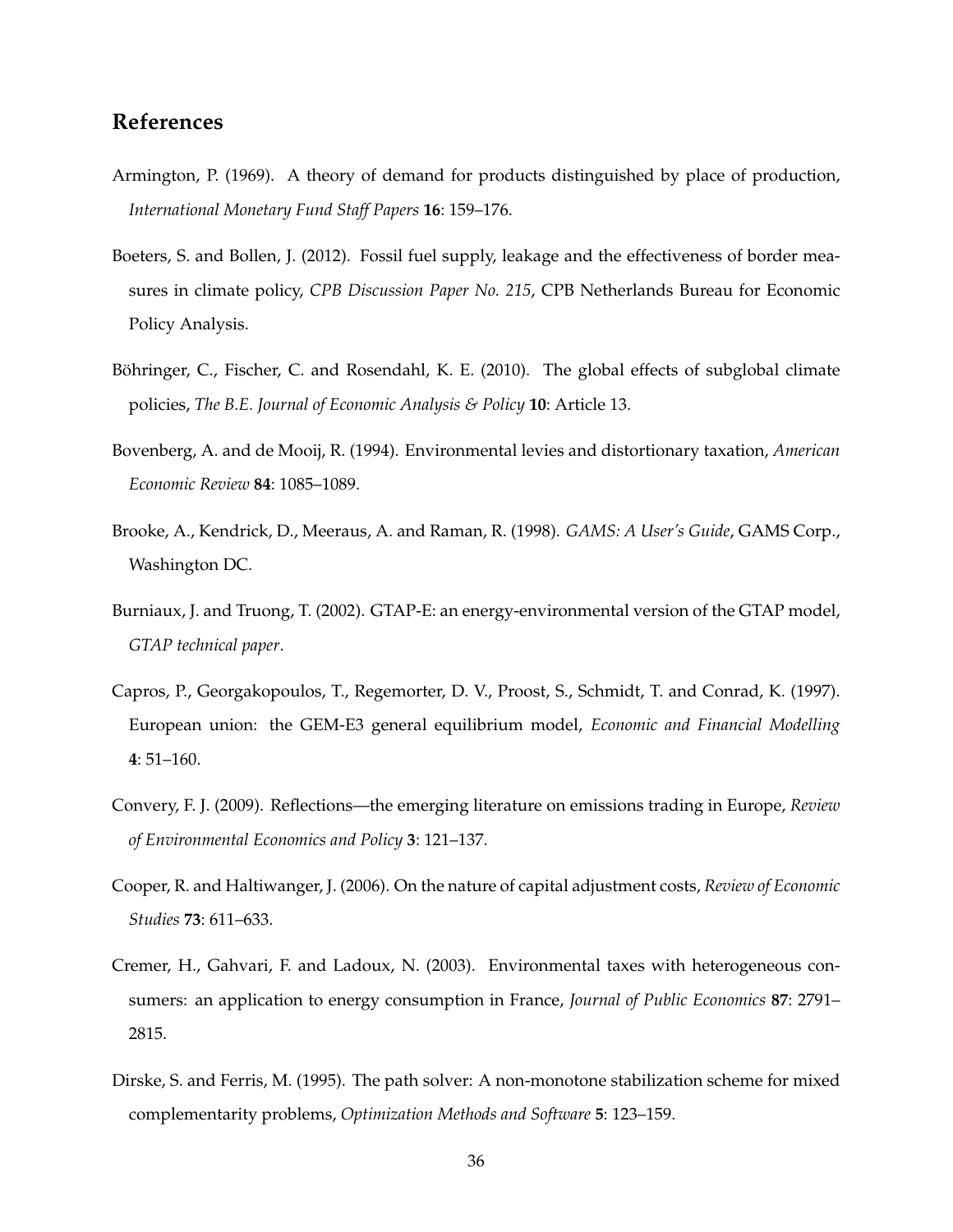- Dixit, A. (1989). Intersectoral capital reallocation under price uncertainty, *Journal of International Economics* **26**: 309–325.
- Eisfeldt, A. L. and Rampini, A. A. (2006). Capital reallocation and liquidity, *Journal of Monetary Economics* **53**: 369–399.
- Ferris, M. C. and Munson, T. S. (2000). Complementarity problems in GAMS and the PATH solver, *Journal of Economic Dynamics and Control* **24**: 165–188.
- Fullerton, D. and Heutel, G. (2007). The general equilibrium incidence of environmental taxes, *Journal of Public Economics* **91**: 571–591.
- Fullerton, D., Karney, D. and Baylis, K. (2011). Negative leakage, *National Bureau of Economic Research Working Paper No. 17001*.
- Fullerton, D. and Metcalf, G. E. (2002). Tax incidence, *in* A. Auerbach and M. Feldstein (eds), *Handbook of Public Economics, vol. 4*, Elsevier, pp. 1787–1872.
- Gapinski, J. (1985). Capital malleability, macro performance and policy effectiveness, *Southern Economic Journal* **52**: 150–166.
- Goolsbee, A. (1998). The business cycle, financial performance, and the retirement of capital goods, *Review of Economic Dynamics* **1**: 474–496.
- Goolsbee, A. and Gross, D. B. (1997). Estimating adjustment costs with data on heterogeneous capital goods, *NBER Working Paper No. 6342*.
- Groth, C. (2008). Quantifying UK capital adjustment costs, *Economica* **75**: 310–325.
- Harrison, G., Rutherford, T. and Tarr, D. (1997a). Opciones de politica comercial para Chile: una evaluacion cuantitiva, *Cuadernos de Economia* **34**: 101–137.
- Harrison, G., Rutherford, T. and Tarr, D. (1997b). Quantifying the Uruguay Round, *Economic Journal* **107**: 1405–1430.
- Jacoby, H. and Sue Wing, I. (1999). Adjustment time, capital malleability, and policy cost, *Energy Journal* **Special Issue on the Costs of the Kyoto Protocol: A Multi-Model Evaluation**: 73–92.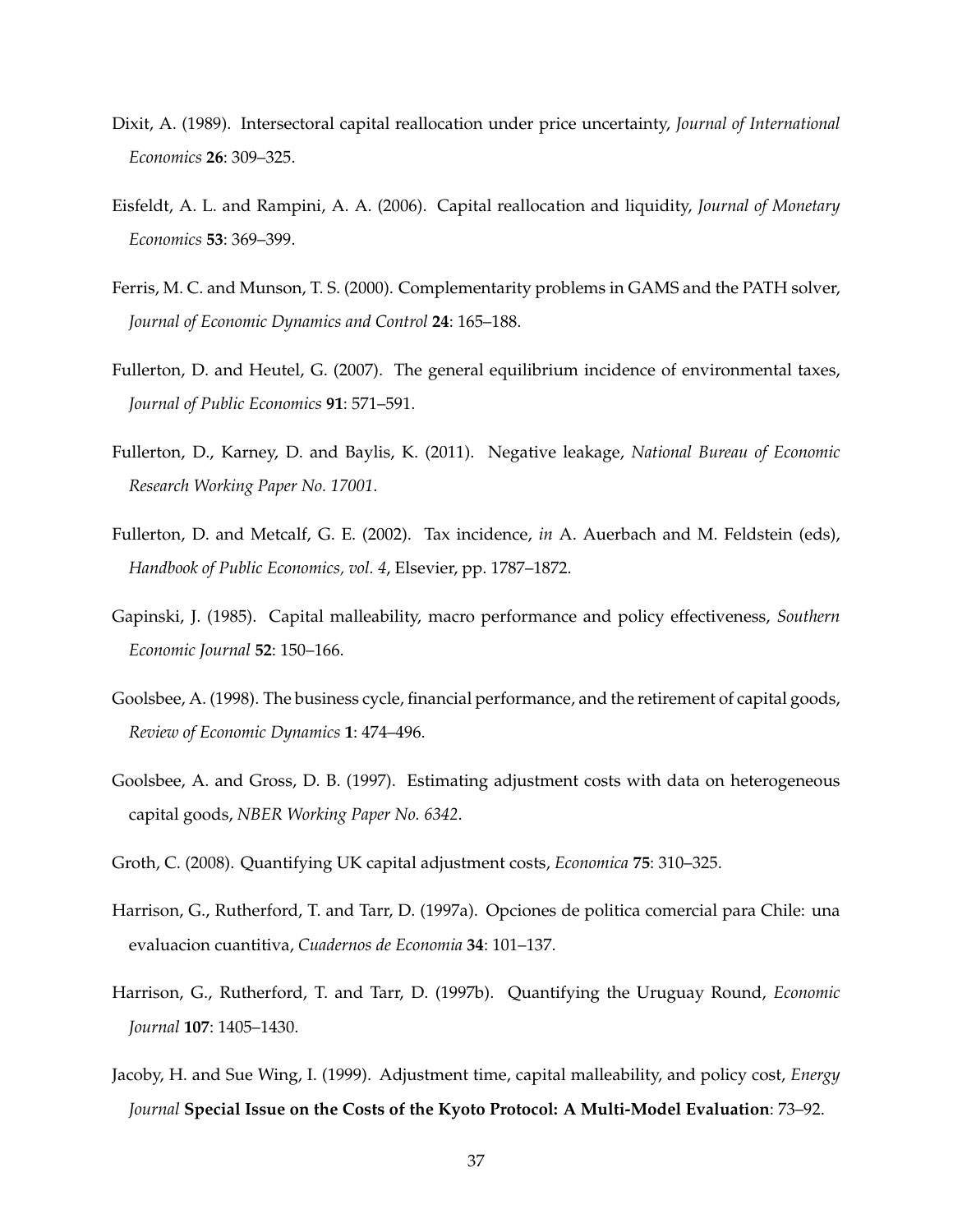- Klepper, G., Peterson, S. and Springer, K. (2003). DART97: A description of the multi-regional, multi-sectoral trade model for the analysis of climate policies, *Working Paper No. 1149*, Kiel Institute for the World Economy.
- Koetse, M. J., de Groot, H. L. and Florax, R. J. (2008). Capital-energy substitution and shifts in factor demand: A meta-analysis, *Energy Economics* **30**(5): 2236 – 2251.
- Lecca, P., Swales, K. and Turner, K. (2011). Rebound effects from increased efficiency in the use of energy by UK households, *Working Paper No. 1123*, University of Strathclyde Business School, Department of Economics.
- Lee, H.-L. (2002). An emissions data base for integrated assessment of climate change policy using GTAP, *GTAP Working Paper*, Center for Global Trade Analysis, Purdue University.
- Lee, H.-L. (2008). The combustion-based CO<sub>2</sub> emissions data for GTAP version 7 data base, *Working Paper*, Economics Dept., National Chengchi University.
- Narayanan, B. G. and Walmsley, T. L. (2008). *Global Trade, Assistance, and Production: The GTAP 7 Data Base*, Center for Global Trade Analysis.
- Newell, R. and Pizer, W. (2008). Indexed regulation, *Journal of Environmental Economics and Management* **56**: 221–233.
- Olivier, J. G., Janssens-Maenhout, G. and Peters, J. A. (2012). Trends in global CO<sub>2</sub> emissions: 2012 report, *Technical report*, PBL Netherlands Environmental Assessment Agency.
- Paltsev, S., Reilly, J., Jacoby, H., Eckaus, R., McFarland, J., Sarofim, M., Asadoorian, M. and Babiker, M. (2005). The MIT emissions prediction and policy analysis (EPPA) model: Version 4, *Joint Program on the Science & Policy of Global Change*.
- Ramey, V. A. and Shapiro, M. D. (1998). Costly capital reallocation and the effects of government spending, *Carnegie-Rochester Conference Series on Public Policy* **48**: 145–194.
- Ramey, V. A. and Shapiro, M. D. (2001). Displaced capital: A study of aerospace plant closings, *Journal of Political Economy* **109**: 958–992.